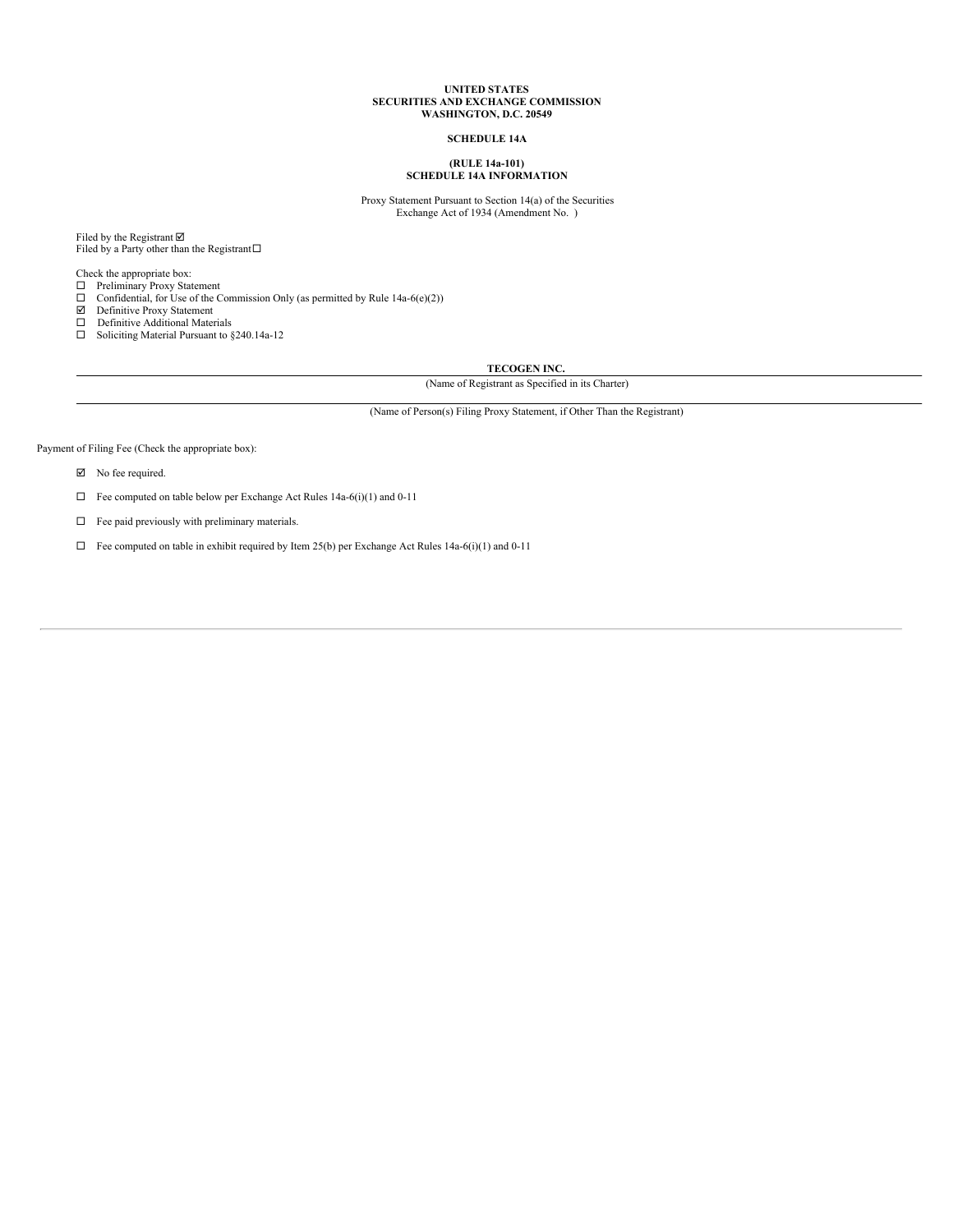**TECOGEN INC.**

#### **NOTICE OF ANNUAL MEETING OF STOCKHOLDERS**

Date: Thursday, June 9, 2022

Time: 1:00 pm (local time)

#### Place: 45 First Avenue, Waltham, MA 02451

### **TO THE STOCKHOLDERS OF TECOGEN INC.:**

NOTICE IS HEREBY GIVEN that the 2022 Annual Meeting of Stockholders of Tecogen Inc., a Delaware corporation, ("Company," "Tecogen," "we," "our," "us"), will be held at the Company's offices located at 45 First Avenue, Waltham, Massachusetts, 02451, on Thursday, June 9, 2022, at 1:00 p.m., local time ("Annual Meeting") for the following purposes, as described in our Proxy Statement:

- 1. To elect eight directors to the Board of Directors of the Company to hold office until the 2023 annual meeting or until their successors are duly elected and qualified.
- 2. To ratify the appointment of Wolf & Company, P.C. as the Company's independent registered public accounting firm.
- 3. To approve the adoption by the Board of Directors of the Company's 2022 Stock Incentive Plan.
- 4. An advisory vote on the compensation paid to the named executive officers of the Company.
- 5. To transact any other business which may properly be brought before the Annual Meeting or any adjournment or postponement thereof.

All stockholders are cordially invited to attend the Annual Meeting. Attached to this notice is a Proxy Statement relating to the proposals to be considered at the Annual Meeting. The Board of Directors has fixed the close of business on April 18, 2022 (5:00 p.m., U.S. Eastern Time) as the record date, or the Record Date, for the determination of stockholders entitled to receive notice of and to vote at the Annual Meeting or at any adjournment or postponement thereof. A complete list of these stockholders will be open for the examination of any stockholder of record during ordinary business hours at the Company's principal executive offices located at 45 First Avenue, Waltham, Massachusetts, 02451 for a period of ten days prior to the Annual Meeting. The list will also be available for the examination of any stockholder present at the Annual Meeting.

If you are a holder of record on the Record Date and plan to attend the Annual Meeting in person, please bring photo identification. If your shares are held in the name of a broker, bank or other nominee, please bring with you photo identification and a letter from the broker or other nominee confirming your ownership as of the Record Date. If you wish to vote your shares at the Annual Meeting, the broker, bank or other nominee must provide you with a proxy or power of attorney.

Your vote is important. Your prompt response will also help reduce proxy costs and will help you avoid receiving follow-up telephone calls or mailings. Please vote as soon as possible. The proxy materials, including the Proxy Statement, the Company's Annual Report, which includes our consolidated financial statements for the year ended December 31, 2021, and the proxy card or the notice of internet availability of proxy materials, as applicable, are being distributed beginning on or about April 25, 2022. The proxy materials will also be available to you and other stockholders on the Internet. Websites throughout these proxy materials are provided for reference only.

Stockholders of record can vote their shares by using the Internet or the telephone. Instructions for using these convenient means of voting are provided on the proxy card or the notice of Internet availability of proxy materials. If you received your materials by mail, you may also vote by signing and dating the enclosed proxy card and returning it to us promptly in the envelope provided.

The Company currently intends to hold its Annual Meeting in person. However, the Company is sensitive to the public health and travel concerns its stockholders may have and recommendations and protocols that federal, state and local governments may impose in light of the evolving coronavirus (COVID-19) pandemic. As a result, in the event it is not possible or advisable to hold the Annual Meeting in person, the Company will announce alternative arrangements for the meeting as promptly as practicable, which may include holding the meeting at a different location or holding the meeting solely by remote communication such as by webcast or similar means. Please monitor the Company's News and Events website at https://ir.tecogen.com/news-events for updated information regarding the Annual Meeting. If you are planning on attending the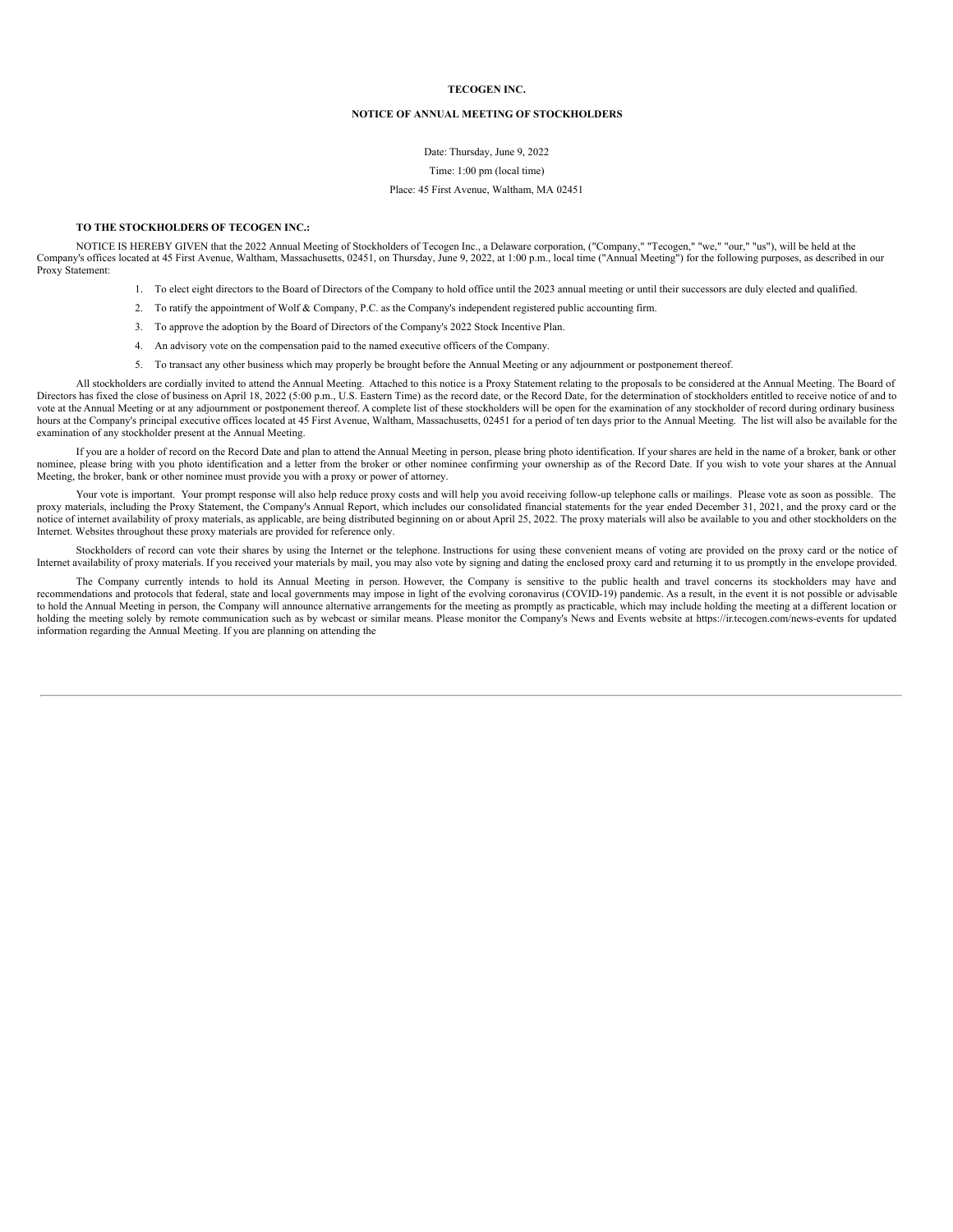Annual Meeting, the Company encourages you to check this website prior to the meeting if you plan to attend. As always, the Company encourages you to vote your shares prior to the Annual Meeting.

By Order of the Board of Directors, /s/ John K. Whiting, IV John K. Whiting, IV

General Counsel & Secretary

Waltham, Massachusetts April 25, 2022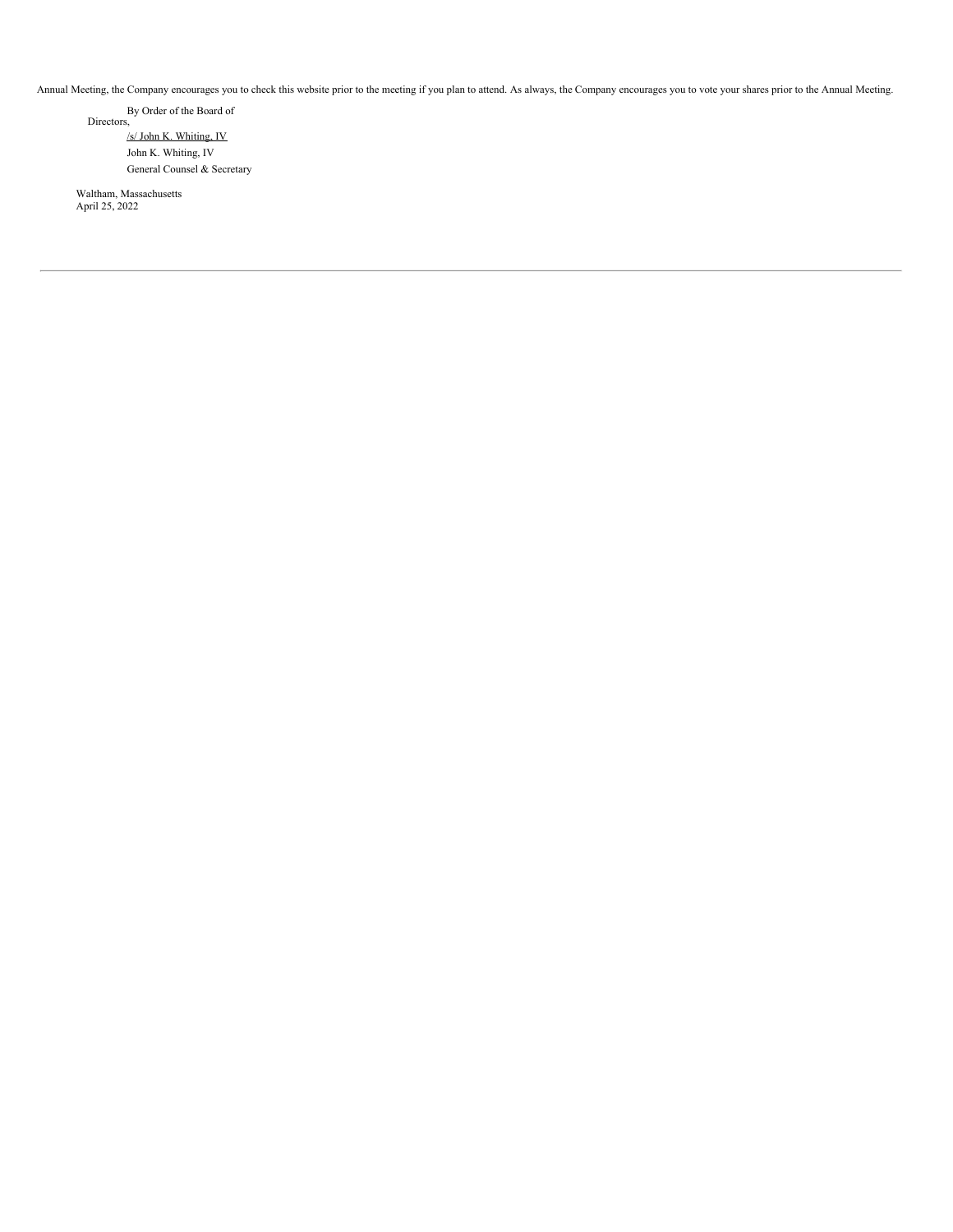## TABLE OF CONTENTS

<span id="page-3-0"></span>

|                                                                                                     | Page                                      |
|-----------------------------------------------------------------------------------------------------|-------------------------------------------|
| INFORMATION ABOUT THE ANNUAL MEETING AND VOTING                                                     |                                           |
| Why did you furnish me with this Proxy Statement?                                                   |                                           |
| Why are you making these materials available over the internet rather than mailing them?            |                                           |
| How can I have printed copies of the printed materials mailed to me?                                |                                           |
| What proposals will be addressed at the Annual Meeting?                                             |                                           |
| Who may vote on these proposals?                                                                    |                                           |
| How many votes do I have?                                                                           |                                           |
| What is the difference between holding shares as a stockholder of record and as a beneficial owner? |                                           |
| How does the Board recommend that I vote?                                                           | $\frac{2}{2}$ $\frac{2}{2}$ $\frac{2}{3}$ |
| What is the quorum requirement?                                                                     |                                           |
| Why would the Annual Meeting be adjourned?                                                          |                                           |
| How do I vote by proxy?                                                                             |                                           |
| How do I vote in person?                                                                            |                                           |
| May I change my vote?                                                                               | $\overline{3}$                            |
| What does it mean if I receive more than one proxy card or voting instruction?                      | $\overline{3}$                            |
| What vote is required to approve each proposal?                                                     | $\overline{3}$                            |
| How are the votes counted?                                                                          |                                           |
| Are there any dissenters' rights of appraisal?                                                      |                                           |
| Who bears the cost of soliciting proxies?                                                           |                                           |
| Where are the Company's principal executive offices?                                                |                                           |
| How can I obtain additional information about the Company?                                          |                                           |
| Information about Directors and Executive Officers                                                  | 5                                         |
| Security Ownership of Certain Beneficial Owners and Management                                      | $\overline{8}$                            |
| <b>Corporate Governance</b>                                                                         |                                           |
| <b>Report of the Audit Committee</b>                                                                |                                           |
| <b>Compensation of Directors and Executive Officers</b>                                             | 15                                        |
| Certain Relationships and Related Transactions and Director Independence                            | 19                                        |
| <b>Audit Fees Summary</b>                                                                           | <u> 19</u>                                |
| Proposals Recommended for Consideration by Stockholders                                             | 21                                        |
| <b>PROPOSAL 1 - Election of Directors</b>                                                           | 21                                        |
| PROPOSAL 2 - Ratification of Appointment of Independent Registered Public Accounting Firm           | <u>22</u>                                 |
| PROPOSAL 3 - Approval of 2022 Stock Incentive Plan                                                  |                                           |
| PROPOSAL 4 - Non-Binding Advisory Vote on Named Executive Officer Compensation                      | $\frac{23}{26}$                           |
| <b>Additional Information</b>                                                                       | 27                                        |
| <b>APPENDIX I: Proxy Card</b>                                                                       | #SectionPage#                             |
|                                                                                                     |                                           |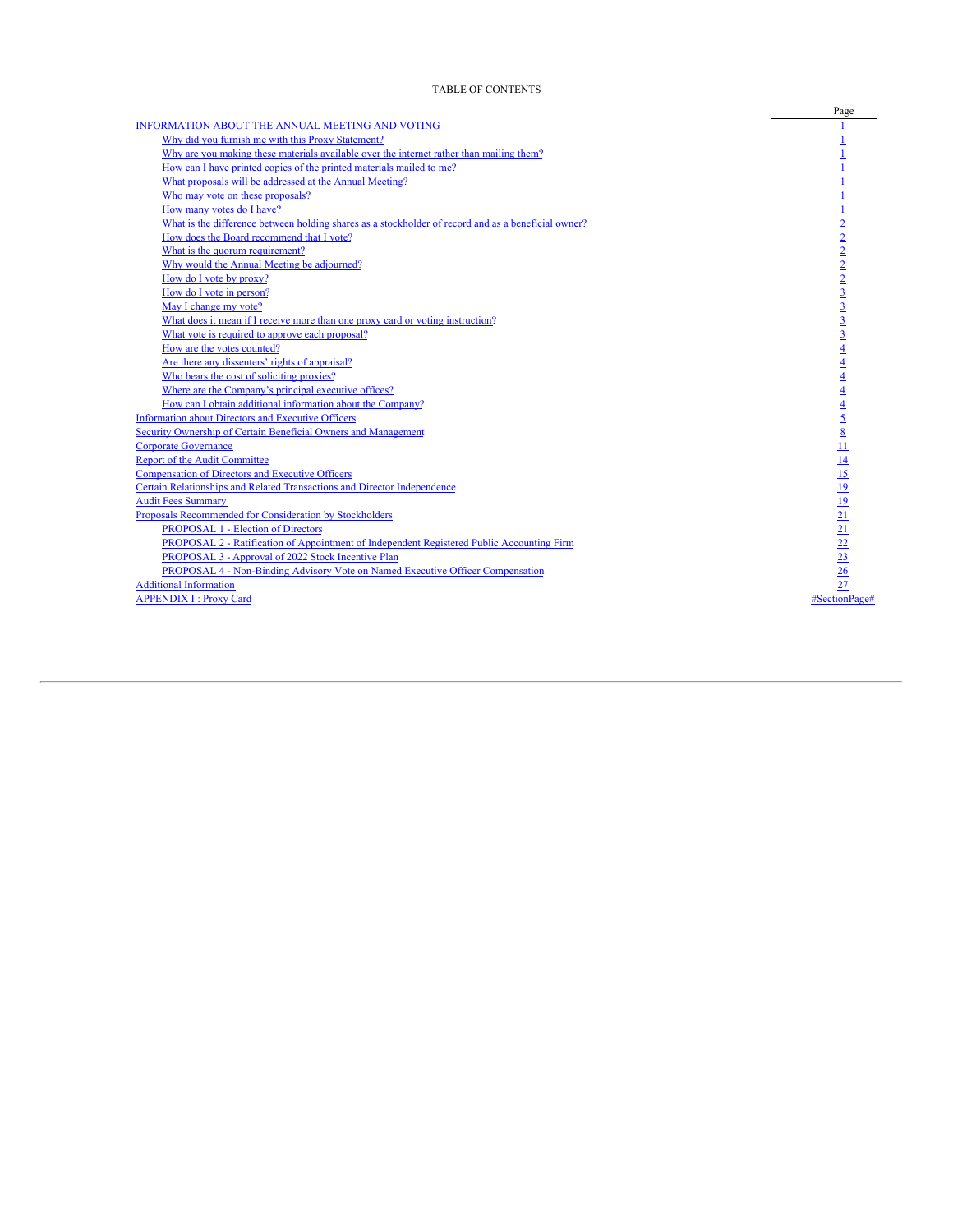#### TECOGEN INC.

## PROXY STATEMENT

#### FOR

## ANNUAL MEETING OF STOCKHOLDERS

## To be held on June 9, 2022

#### INFORMATION ABOUT THE ANNUAL MEETING AND VOTING

WHY DID YOU FURNISH ME WITH THIS PROXY STATEMENT?

<span id="page-4-0"></span>This Proxy Statement and accompanying Proxy Card are being furnished in connection with the solicitation of proxies by the Board of Directors of Tecogen Inc. ("Tecogen," "Company," "we," "our," or "us") for the Annual Meeting of Stockholders, to be held on June 9, 2022 at 1:00 p.m., local time, and at any adjournments or postponements of the Annual Meeting. This Proxy Statement summarizes the information you need to make an informed vote on the proposals to be considered at the Annual Meeting. However, you do not need to attend the Annual Meeting to vote your shares. Instead, you may simply access your proxy card and vote via the Internet, at www.proxyvote.com or by telephone at 1-800-690-6903. However, if you received your proxy materials by mail, you may vote by completing, signing, dating and returning to us the enclosed proxy card.

WHY ARE YOU MAKING THESE MATERIALS AVAILABLE OVER THE INTERNET RATHER THAN MAILING THEM?

<span id="page-4-1"></span>Under the "Notice and Access Rule" that the Securities and Exchange Commission, or the SEC, has adopted, we are furnishing proxy materials to our stockholders on the Internet rather than mailing printed copies of those materials to each stockholder. This will help us conserve natural resources and it will save postage, printing and processing costs. If you received the Notice of Internet Availability of Proxy Materials, or the Notice of Internet Availability, by mail, you will not receive a printed copy of our proxy materials unless you specifically request one. Instead, the Notice of Internet Availability will instruct you about how you may (1) access and review the Company's proxy materials on the Internet and (2) access your proxy card to vote on the Internet. We anticipate that we will mail the Notice of Internet Availability to our stockholders on or about April 25, 2022.

<span id="page-4-2"></span>The proxy materials are available at https://materials.proxyvote.com/87876P. Enter the 12-digit control number located on the Notice of Internet Availability, proxy card or voter instruction form.

HOW CAN I HAVE PRINTED COPIES OF THE PROXY MATERIALS MAILED TO ME?

Instructions for requesting a paper copy of the proxy materials are set forth on the Notice of Internet Availability.

WHAT PROPOSALS WILL BE ADDRESSED AT THE ANNUAL MEETING?

The following proposals will be addressed at the Annual Meeting:

<span id="page-4-3"></span>1. The election of eight directors to the Board of Directors of the Company each to hold office until the next annual meeting of stockholders or their successors are duly elected and qualified, each as identified below;

2. The ratification of the appointment of Wolf & Company, P.C. as the Company's independent registered public accounting firm;

3. Approve the adoption of the Company's 2022 Stock Incentive Plan

4. Approve on a non-binding basis our named executive officer compensation ("Say on Pay")

5. Any other business that may come before the Annual Meeting or any adjournment or postponement of the Annual Meeting so long as such business is properly brought.

WHO MAY VOTE ON THESE PROPOSALS?

<span id="page-4-4"></span>Stockholders who owned shares of the Company's voting stock at the close of business on April 18, 2022 or the Record Date, are entitled to notice of and to vote at the Annual Meeting on all matters properly brought before the Annual Meeting.

<span id="page-4-5"></span>On the Record Date, there were 24,850,261 shares of the Company's common stock, \$.001 par value per share, or the Common Stock, issued and outstanding and entitled to vote. Our Common Stock will vote as a single class on all matters scheduled to be voted on at the Annual Meeting. There is no cumulative voting.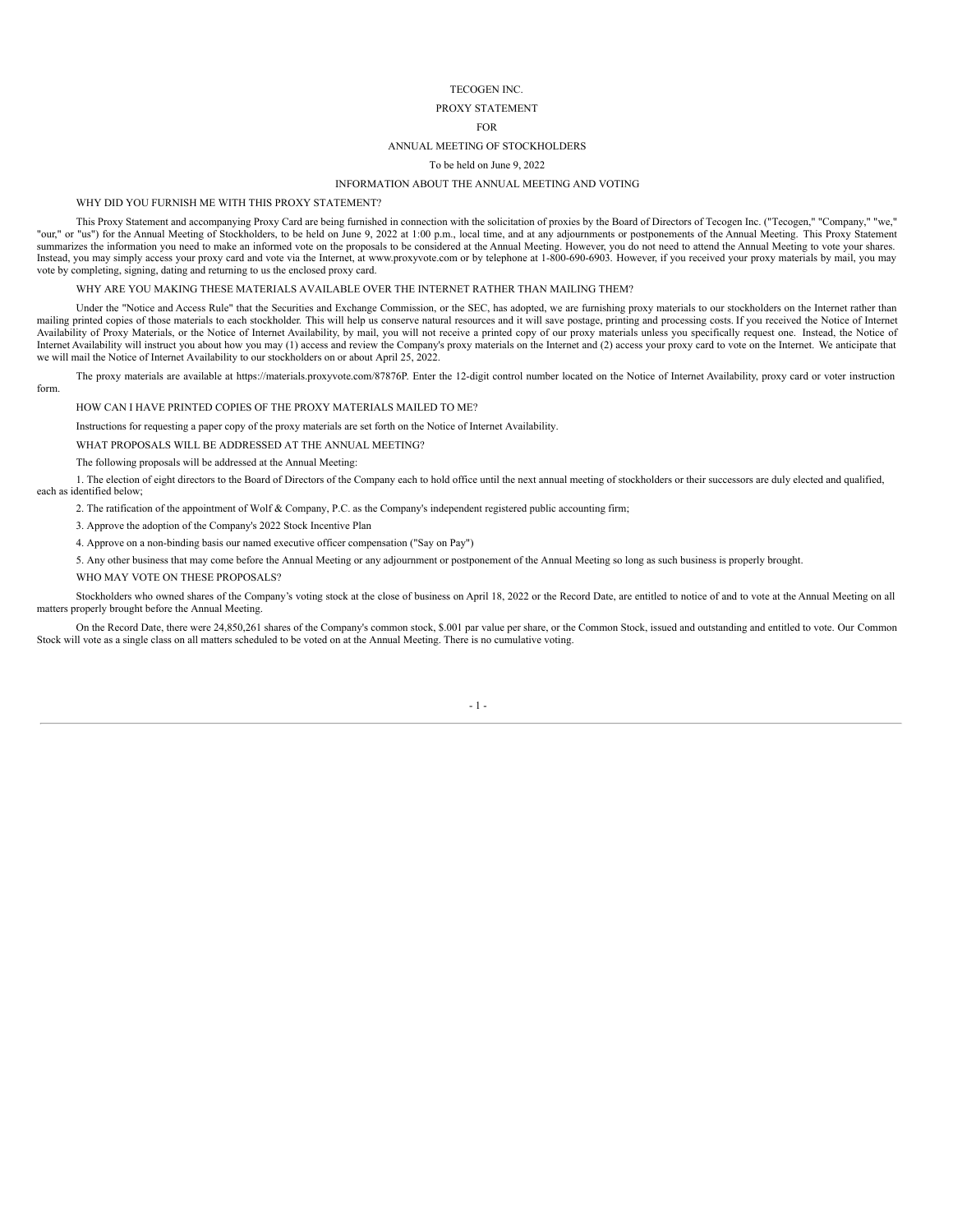#### HOW MANY VOTES DO I HAVE?

Each share of Common Stock is entitled to one vote on each matter presented at the Annual Meeting.

<span id="page-5-0"></span>WHAT IS THE DIFFERENCE BETWEEN HOLDING SHARES AS A STOCKHOLDER OF RECORD AND AS A BENEFICIAL OWNER?

#### *Stockholder of Record*

If, on the Record Date, your shares were registered directly in your name with our transfer agent, VStock Transfer LLC, you are a "stockholder of record" who may vote at the Annual Meeting. As a stockholder of record you have the right to direct the voting of your shares via the Internet, telephone, by returning a proxy card to us or by voting in person at the Annual Meeting. Whether or not you plan to attend the Annual Meeting, please vote via the Internet, telephone, or complete, sign, date, and return a proxy card to ensure that your vote is counted.

#### *Beneficial Owner*

If, on the Record Date, your shares were held in an account at a brokerage firm or at a bank or other nominee holder, you are considered the beneficial owner of shares held "in street name." Your broker or nominee is considered the stockholder of record for purposes of voting at the Annual Meeting. As the beneficial owner, you have the right to instruct your broker, bank, or nominee how to vote your shares by using any voting instruction card supplied by them or by following their instructions for voting by telephone, online, or in person. However, since you are not the stockholder of record, you may not vote these shares in person at the Annual Meeting unless you receive a valid proxy from your brokerage firm, bank or other nominee holder. To obtain a valid proxy, you must make a special request of your brokerage firm, bank or other nominee holder.

#### HOW DOES THE BOARD RECOMMEND THAT I VOTE?

<span id="page-5-1"></span>Our Board unanimously recommends that stockholders vote "FOR" all eight nominees for director, "FOR" the ratification of the appointment of Wolf & Company, P.C. as our independent registered public accountants, "FOR" the approval of the 2022 Stock Incentive Plan, and "FOR" the approval of the compensation paid to our named executive officers. None of our directors has any registered public accountan substantial interest in any matter to be acted upon, other than proposal No. 3 in view of their eligibility to receive awards under the 2022 Stock Incentive Plan and, with respect to the directors nominated for election at the Annual Meeting, their election under proposal No. 1

#### WHAT IS THE QUORUM REQUIREMENT?

<span id="page-5-2"></span>A quorum of stockholders is necessary to hold a valid meeting. A quorum will be present if at least a majority of our issued and outstanding shares are represented by stockholders present at the Annual Meeting or represented by proxy. On the Record Date, there were 24,850,261 shares outstanding and entitled to vote at the meeting. Thus, 12,425,132 shares must be represented by stockholders present at the meeting or by proxy to have a quorum. Your shares will be counted towards the quorum only if you submit a valid proxy (or one is submitted on your behalf by your broker, bank or other nominee) or if you vote in person at the Annual Meeting. Abstentions and broker non-votes will be counted towards the quorum requirement. A broker non-vote occurs when a broker holding shares for a beneficial owner votes on one proposal but does not vote on another proposal because, in respect of such other proposal, the broker does not have discretionary voting power and has not received voting instructions from the beneficial owner. If there is no quorum, the chairman of the meeting or a majority of the votes of stockholders present or represented at the meeting may adjourn the meeting to another date.

## WHY WOULD THE ANNUAL MEETING BE ADJOURNED?

<span id="page-5-3"></span>The Annual Meeting may be adjourned if a quorum is not present or to allow time for further solicitation of proxies in the event there are insufficient votes present in person or represented by proxy to approve the proposals. For purposes of determining whether the stockholders have approved matters other than the election of directors, abstentions are treated as shares present or represented and voting, so abstaining has the same effect as a negative vote. Shares held by brokers who do not have discretionary authority to vote on a particular matter and who have not received voting instructions from their customers are not counted or deemed to be present or represented for the purpose of determining whether stockholders have approved that matter, but they are counted as present for the purpose of determining the existence of a quorum at the Annual Meeting.

## <span id="page-5-4"></span>HOW DO I VOTE BY PROXY?

If you hold shares directly as the stockholder of record, you may direct how your shares are voted without attending the Annual Meeting. Such stockholders may deliver their proxies either:

- (1) Electronically over the Internet at www.proxyvote.com;
- (2) By telephone at 1-800-690-6903; or

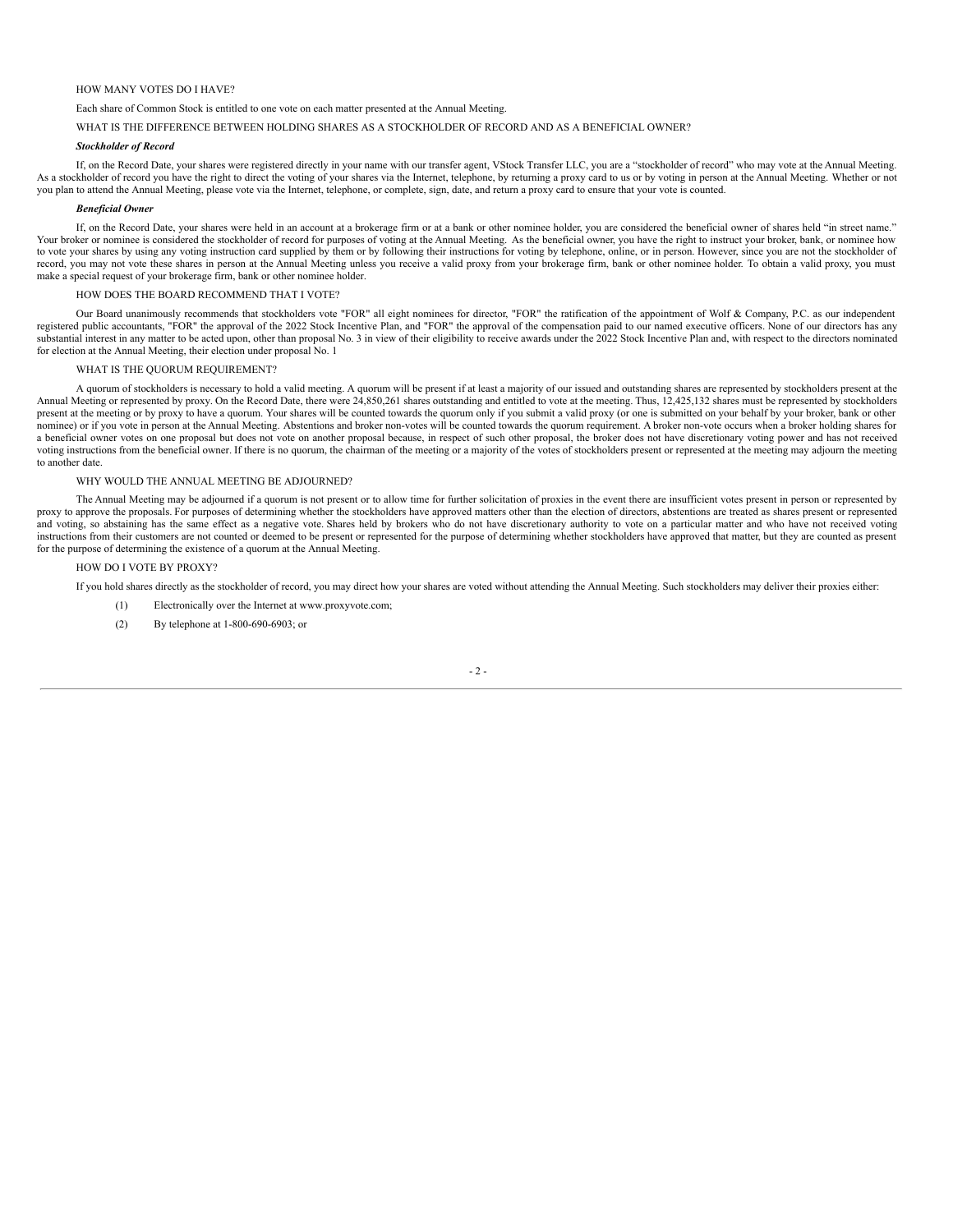(3) By completing and submitting a properly signed and dated paper proxy card.

If you are a stockholder of record, returning the proxy card will not affect your right to attend the Annual Meeting and vote in person as described elsewhere herein. If you properly fill in your proxy card and send it to us in time to vote, your proxy (one of the individuals named on your proxy card) will vote your shares as you have directed.

If you sign the proxy card but do not make specific choices, your proxy will vote your shares as recommended by the Board of Directors as follows:

- 1. **FOR** the election of each of our Board's nominees for director;
- 2. **FOR** the ratification of the appointment of Wolf & Company, P.C. as the Company's independent registered public accounting firm;
- 3. **FOR** the approval of the 2022 Stock Incentive Plan; and
- 4. **FOR** the approval on a non-binding advisory vote basis of the compensation paid to our named executive officers for 2021 ("Say on Pay").

If any other matters are presented, your proxy will vote in accordance with his or her best judgment. At the time this Proxy Statement was finalized, we knew of no matters that needed to be acted on at the Annual Meeting other than those discussed in this Proxy Statement.

If you are a beneficial owner, you must vote your shares in the manner prescribed by your broker, bank or other nominee. You will receive a voting instruction card (not a proxy card) to use in directing the broker, bank, or other nominee how to vote your shares. You may also have the option to vote your shares via the Internet.

#### HOW DO I VOTE IN PERSON?

<span id="page-6-0"></span>If you are a stockholder of record (i.e., you own the shares directly in your name) and plan to attend the Annual Meeting, you may attend and vote in person on June 9, 2022, or at a later date if the Annual Meeting is adjourned or postponed to a later date, as long as you present valid proof of identification at the Annual Meeting. We will give you a ballot when you arrive. However, if your shares are held in the name of your broker, bank or other nominee, in addition to identification, you must bring proof of beneficial ownership in order to attend the Annual Meeting, which generally can be obtained from the record holder. In that event, you must also obtain a proxy or a power of attorney executed by the broker, bank or other nominee that owns the shares of record for your benefit and authorizing you to vote the shares at the Annual Meeting.

#### MAY I CHANGE MY VOTE?

<span id="page-6-1"></span>Stockholders of record my change their vote at any time before the proxy is exercised by sending a written notice of revocation or a later-dated proxy to our Secretary, which must be received prior to commencement of the Annual Meeting; by submitting a later-dated proxy via Internet or phone before 11:59 p.m. Eastern Daylight Time on June 9, 2022; or by voting in person at the Annual Meeting. Your attendance at the Annual Meeting in person will not cause your previously granted proxy to be revoked unless you file the proper documentation for it to be so revoked.

If you hold your shares through a broker, bank or other nominee in "street name", you should contact such person prior to the time such voting instructions are exercised.

WHAT DOES IT MEAN IF I RECEIVE MORE THAN ONE PROXY CARD OR VOTING INSTRUCTION CARD?

<span id="page-6-2"></span>If you receive more than one proxy card or voting instruction card, it means that you have multiple accounts with brokers, banks or other nominees and/or our transfer agent. Please sign and deliver, or otherwise vote, each proxy card and voting instruction card that you receive. We recommend that you contact your nominee and/or our transfer agent, as appropriate, to consolidate as many accounts as possible under the same name and address. Our transfer agent is Vstock Transfer, LLC, 18 Lafayette Place, Woodmere, NY 11598: Telephone: 212-828-8436.

### WHAT VOTE IS REQUIRED TO APPROVE EACH PROPOSAL?

<span id="page-6-3"></span>Proposal 1: Election of Directors. The election of directors shall be determined by a plurality of the votes cast by the stockholders. Therefore, a nominee who receives a plurality (the nominee who receives a higher number of votes "for" his or her election than any other nominee for the same director's seat) will be elected.

Proposal 2: Ratification of independent registered public accounting firm. The ratification of the appointment of our independent registered public accounting firm requires the affirmative vote of the holders of a majority in voting power of the votes cast by the holders of all of the shares of stock present or represented at the Annual Meeting entitled to vote on the matter.

- 3 -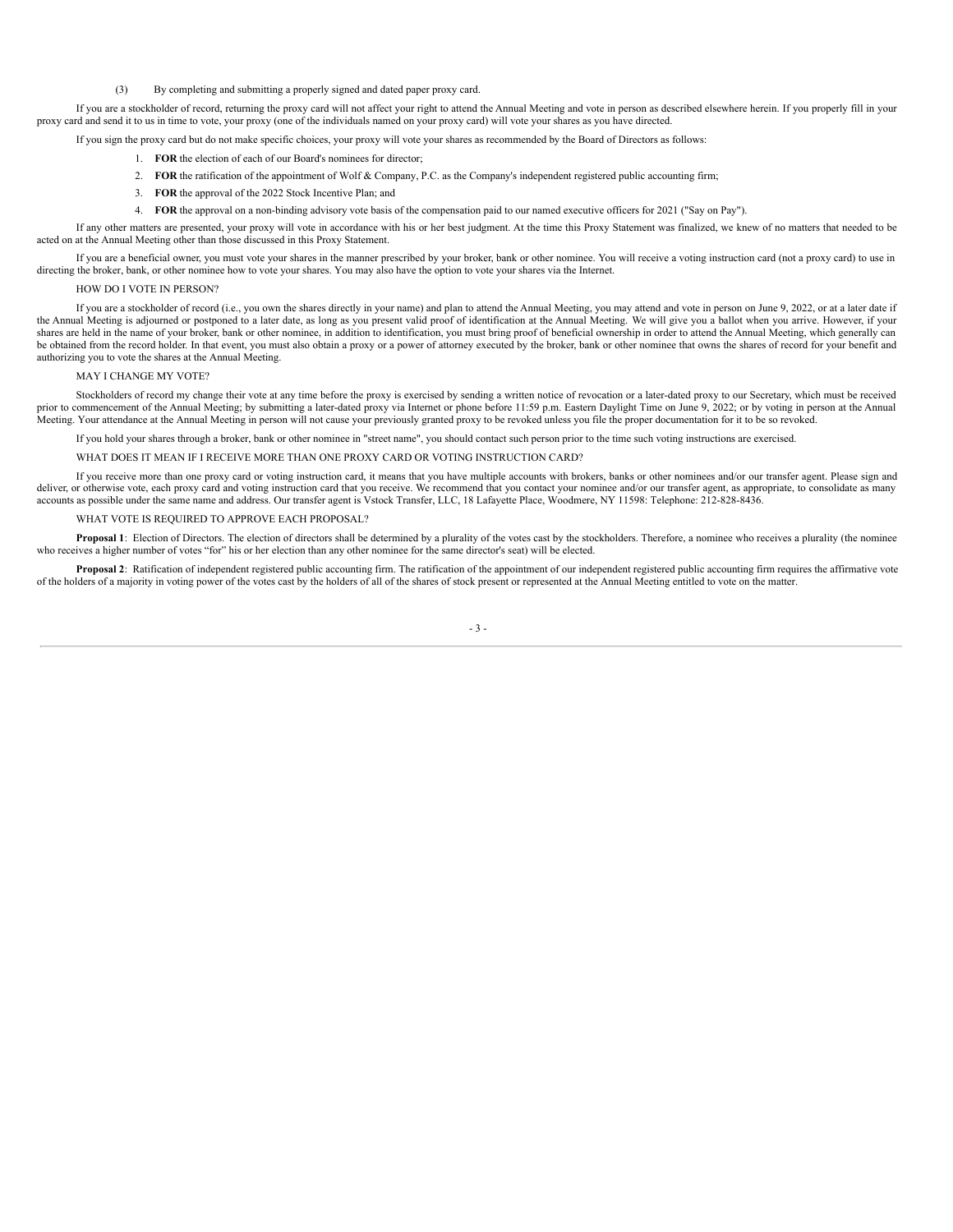Proposal 3: Approval of 2022 Stock Incentive Plan. The approval of the 2022 Stock Incentive Plan requires the affirmative vote of the holders of a majority in voting power of the votes cast by the holders of all of the shares of stock present or represented at the Annual Meeting entitled to vote on the matter.

**Proposal 4**: Approval on a non-binding advisory vote basis of the compensation paid to our named executive officers. The approval of the ratification of the compensation paid to our Named Executive Officers requires the affirmative vote of the holders of a majority in voting power of the votes cast by the holders of all of the shares of stock present or represented at the Annual Meeting entitled to vote on the matter.

#### HOW ARE VOTES COUNTED?

<span id="page-7-0"></span>**Proposal 1**: You may either vote "FOR" or "WITHHOLD" authority to vote for each of the nominees for election to the Board of Directors. Shares present at the meeting or represented by proxy where the stockholder does not vote for a nominee or properly withholds authority to vote for such nominee and broker non-votes will not be counted "For" or "Against" such nominee's achievement of a plurality.

**Proposal 2**: You may vote "FOR," "AGAINST" or "ABSTAIN" on the ratification of Wolf & Company, P.C. If you abstain from voting on the proposal to ratify the appointment of Wolf & Company, P.C., your vote will have no effect on the outcome of the vote on the proposal. Brokers, bankers and other nominees have discretionary voting power on this routine matter and, accordingly, broker non-votes will have no effect on the vote for this proposal.

**Proposal 3**: You may vote "FOR," "AGAINST" or "ABSTAIN" on the approval of the 2022 Stock Incentive Plan. If you abstain from voting on the proposal to approve the 2022 Stock Incentive Plan, your vote will have no effect on the outcome of the vote on the proposal. Brokers, bankers and other nominees have discretionary voting power on this routine matter and, accordingly, broker non-votes will have no effect on the vote for this proposal.

**Proposal 4**: You may vote "FOR," "AGAINST" or "ABSTAIN" on the approval of the compensation paid to our named executive officers in 2021. If you abstain from voting on the proposal to approve the compensation of our named executive officers for 2021, your vote will have no effect on the outcome of the vote on the proposal. Brokers, bankers and other nominees have discretionary voting power on this routine matter and, accordingly, broker non-votes will have no effect on the vote for this proposal.

ARE THERE ANY DISSENTERS' RIGHTS OF APPRAISAL?

<span id="page-7-1"></span>Our Board is not proposing any action for which the laws of the State of Delaware, the Company's Certificate of Incorporation or the Company's by-laws provide a right of a stockholder to dissent and obtain appraisal of or payment for such stockholder's shares.

#### WHO BEARS THE COST OF SOLICITING PROXIES?

<span id="page-7-2"></span>We will pay the expenses of soliciting proxies, including preparation, assembly, printing and mailing of this Proxy Statement, the proxy and any other information furnished to our stockholders. Following the original mailing of the soliciting materials, we and our agents, including directors, officers and employees, without additional compensation, may solicit proxies by mail, email, telephone, facsimile, by other similar means or in person. Following the original mailing of the soliciting materials, we will request brokers, custodians, nominees and other record holders to forward copies of the soliciting materials to persons for whom they hold shares and to request authority for the exercise of proxies. In such cases, we, upon the request of the record holders, will reimburse such holders for their reasonable expenses. If you choose to access the proxy materials or to vote through the Internet, you are responsible for any Internet access charges you incur.

#### WHERE ARE THE COMPANY'S PRINCIPAL EXECUTIVE OFFICES?

<span id="page-7-3"></span>The Company's principal executive offices are located at 45 First Avenue, Waltham, Massachusetts, 02451, and the Company's telephone number is (781) 466-6400.

#### HOW CAN I OBTAIN ADDITIONAL INFORMATION ABOUT THE COMPANY?

<span id="page-7-4"></span>The Company's Annual Report on Form 10-K for the fiscal year ended December 31, 2021, or the Annual Report, is available to all stockholders along with this Proxy Statement on the SEC's EDGAR website. Exhibits to the Annual Report will be provided upon written request and payment of an appropriate fee. All written requests should be directed to the Secretary of the Company c/o Tecogen Inc., 45 First Avenue, Waltham, Massachusetts 02451. The Company is subject to the informational requirements of the Securities Exchange Act.

<span id="page-7-5"></span>Our website address is included several times in these proxy materials as a textual reference only and the information in the website is not incorporated by reference into these proxy materials.

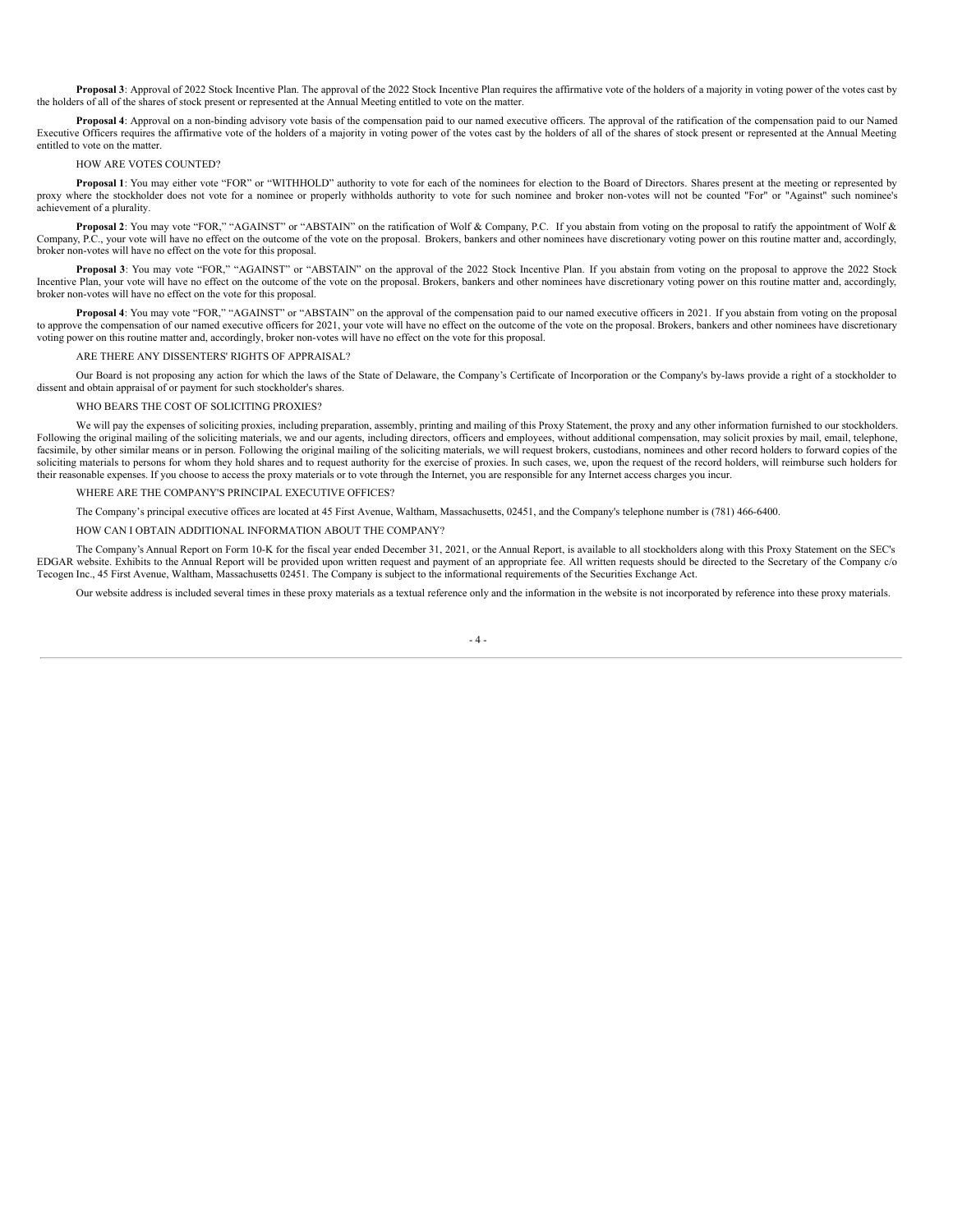#### INFORMATION ABOUT DIRECTORS AND EXECUTIVE OFFICERS

The following table lists the current members of our Board, and our executive officers. The address for our directors and executive officers is: c/o Tecogen Inc., 45 First Avenue, Waltham, Massachusetts 02451.

|                 | Name                                                                  | Age             | Position(s)                                                  | (1) | (2)          | (3)          |
|-----------------|-----------------------------------------------------------------------|-----------------|--------------------------------------------------------------|-----|--------------|--------------|
|                 | <b>Directors</b>                                                      |                 |                                                              |     |              |              |
| Galiteva        | Angelina M.                                                           | 55 and Director | Chairperson of the Board                                     | X   | X            |              |
| Hatsopoulos     | John N.                                                               | 88              | Lead Director                                                |     |              |              |
| Locke           | Benjamin M.                                                           | 54              | Director                                                     |     |              |              |
| Ghoniem         | Ahmed F.                                                              | 70              | Director                                                     |     | $\mathbf{x}$ | $\mathbf{x}$ |
| <b>Jenkins</b>  | Ralph                                                                 | 66              | Director                                                     | X   |              |              |
| Lewis, III      | Earl L.                                                               | 79              | Director                                                     |     | $\mathbf{x}$ |              |
| Holubow         | Fred                                                                  | 83              | Director                                                     | X   |              |              |
| Rangesh         | Abinand                                                               | 37              | Director                                                     |     |              |              |
|                 | (1) Member of Audit Committee<br>(2) Member of Compensation Committee |                 | (3) Member of the Nominating and Governance Committee        |     |              |              |
|                 |                                                                       |                 |                                                              |     |              |              |
| <b>Officers</b> | <b>Executive</b>                                                      |                 |                                                              |     |              |              |
| Locke           | Benjamin M.                                                           | 54              | Chief Executive Officer                                      |     |              |              |
| Rangesh         | Abinand                                                               | 37 Treasurer    | Chief Financial Officer<br>(Principal Financial Officer) and |     |              |              |
| Panora          | Robert A.                                                             |                 | President and Chief<br>67 Operating Officer                  |     |              |              |
| Whiting, IV     | John K.                                                               | 61 Secretary    | General Counsel and                                          |     |              |              |

#### **Biographical Information Regarding Directors**

Angelina M. Galiteva has been Chairperson of the board of directors since 2005. Ms. Galiteva is founder and Chair of the Board for the Renewables 100 Policy Institute, a non-profit entity dedicated to the global advancements of renewable energy solutions since 2008. Since 2003 she has also been Chairperson at the World Council for Renewable Energy (WCRE), which focuses on the development of legislative and policy initiatives to facilitate the introduction and growth of renewable energy technologies. Since 2011, she has served on the Board of Governors of the California Independent System Operator (CA ISO), providing direction and oversight for the CA ISO which operates the California electricity grid. She is also a principal at New Energy Options, Inc., a company focusing on advancing the integration of sustainable energy solutions since 2006, and has been a strategic consultant with Renewable Energy Policy and Strategy Consulting since 2004. Ms. Galiteva holds a M.S in Environmental and Energy Law, a J.D. from Pace University School of Law, and a B.S. from Sofia University in Bulgaria. Ms. Galiteva is currently serving as Chairperson and as a Tecogen director and serves as a member of our Audit and Compensation Committees.

Our board has determined that, based on Ms. Galiteva's prior experience in the energy field, she is qualified to be a member of the board.

**John N. Hatsopoulos** has been a member of our board of directors since its founding in 2000 (other than the period between June 6, 2018 and February 1, 2019) and was our Chief Executive Officer or Co-Chief Executive Officer until March 29, 2018. He also was the Chief Executive officer or Co-Chief Executive Officer of American DG Energy Inc., or ADGE, until ADGE merged with us in May of 2017, or the ADGE Merger, and was on the board of directors of ADGE until March 29, 2018. Mr. Hatsopoulos was the Chairman of EuroSite Power Inc., a former affiliate of ours, from 2009 until 2016. Mr. Hatsopoulos was a co-founder of Thermo Electron Corporation, which is now Thermo Fisher Scientific. He was formerly the President and Vice Chairman of the Board of Directors of that company. He is a former Member of the Corporation of Northeastern University. He graduated from Athens College in Greece and holds a B.S. in history and mathematics from Northeastern<br>University, as well as honorary do director, and is currently serving as a Tecogen director.

Our board has determined that, based on Mr. Hatsopoulos extensive leadership experience in senior positions at Thermo Electron Corporation and education, he is qualified to be a member of our board.

#### - 5 -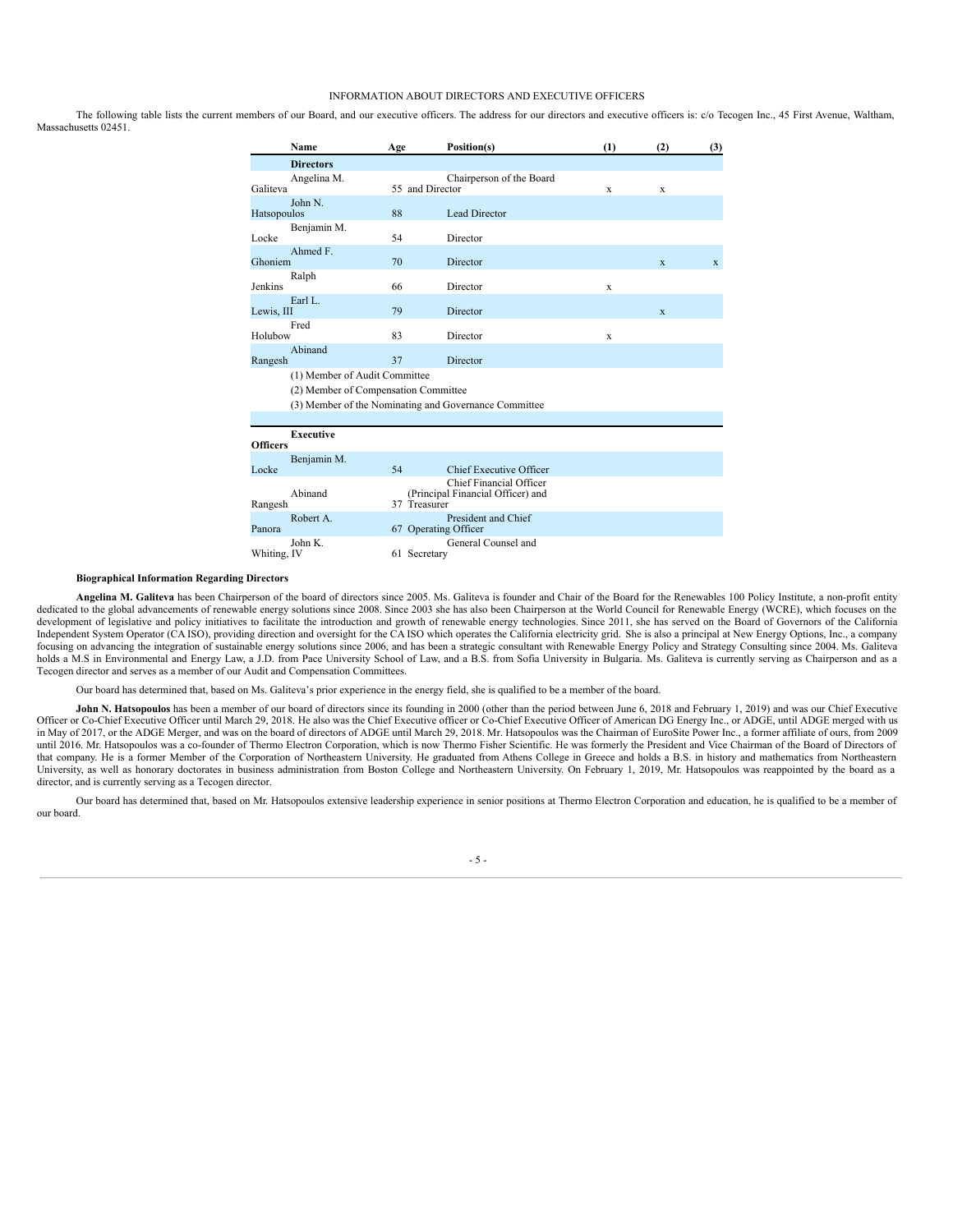**Benjamin M. Locke** has been a member of our board of directors since June 2018. Mr. Locke was our Co-Chief Executive Officer from 2014 until March 29, 2018, and from that date until the present, our Chief Executive Officer. Mr. Locke was our Director of Corporate Strategy and was promoted to General Manager prior to his appointment as our Co-Chief Executive Officer. Effective as of June 5, 2020, Mr. Locke was appointed as Principal Financial Officer and Treasurer (until the appointment of Dr. Rangesh as our Principal Financial Officer (Chief Financial Officer) and Treasurer in June 2021). In October 2014, Mr. Locke began serving as Co-Chief Executive Officer of ADGE and continued to serve as Co-Chief Executive Officer until the completion of the Merger. Previously, Mr. Locke was the Director of Business Development and Government Affairs at Metabolix, a bioplastics technology development and commercialization company. In that role, he was responsible for developing and executing plans for partnerships, joint ventures, acquisitions, and other strategic arrangements for commercializing profitable clean energy technologies. Prior to joining Metabolix in 2001, Mr. Locke was Vice President of Research at Innovative Imaging Systems, or IISI, a high-technology R&D company. At IISI, he drove the development and implementation of growth strategies for the funding of specialty electronic systems for the United States Government. Mr. Locke has a B.S. in Physics from the University of Massachusetts, a M.S. in Electrical Engineering from Tufts University, and an M.B.A. in Corporate Finance from Boston University. Mr. Locke is currently serving as a Tecogen director.

Our board has determined that, based on Mr. Locke's prior experience and education, he is qualified to be a member of our board.

Ahmed F. Ghoniem has been a member of our board of directors since 2008. Dr. Ghoniem is the Ronald C. Crane Professor of Mechanical Engineering at MIT. He is also the Director of the Center for 21st Century Energy, and the head of Energy Science and Engineering at MIT, where he plays a leadership role in many energy-related activities, initiatives and programs. He joined MIT as an Assistant Professor in 1983. He is an associate fellow of the American Institute of Aeronautics and Astronautics, and Fellow of American Society of Mechanical Engineers, and was a recipient of KAUST Investigator Award. Dr. Ghoniem holds a Ph.D. in Mechanical Engineering from the University of California, Berkeley, and a M.S. and B.S. in Mechanical Engineering from Cairo University. Dr. Ghoniem is currently serving as a Tecogen director, and serves as the Chair of our Nominating and Governance Committee and a member of our Compensation Committee.

Our board has determined that, based on Dr. Ghoniem's prior experience as a Professor of Mechanical Engineering at MIT and his prior experience in the energy sector, he is qualified to be a member of our board.

**Earl R. Lewis III** served as Chairman of the board and as Chief Executive Officer and President of FLIR Systems from 2000 through May 2013, and since May 2013 as Chairman of the Board and as a senior consultant to FLIR Systems. Mr. Lewis also served as Chairman of the Board of Harvard Bio Science from 2013 through June 2018, as CEO and President of Thermo Instrument Systems from 1998 to 2000, as President in 1997, and as COO in 1996. Mr. Lewis also served as CEO and President of Thermo Optek Corporation from 1994 to 1996, as President of Thermo Jarrell Ash Corporation from 1988 to 1994, and in senior operations and manufacturing roles at Thermo Jarrell Ash since 1984 and at other companies in previous years. Mr. Lewis holds a B.S. from Clarkson College of Technology. Mr. Lewis is currently serving as a Tecogen director and serves as the Chair of our Compensation Committee.

Our board has determined that, based on Mr. Lewis' extensive leadership experience in senior positions, he is qualified to be a member of our board.

Ralph Jenkins is a retired partner at Ernst & Young LLP where he provided accounting related services for a diversified client base for 36 years until February 2016 from offices in Boston, Massachusetts and in Manchester, New Hampshire where he served as Office Managing Partner for five years. Mr. Jenkins' expertise includes matters related to initial public offerings, mergers and acquisitions transactions, financing transactions, and implementation of internal controls in connection with Sarbanes-Oxley compliance. Mr. Jenkins received a B.S in accounting from Bentley University in 1977. Mr. Jenkins is currently serving as a Tecogen director and serves as the Chair of our Audit Committee.

Our board has determined that, based on Mr. Jenkins' prior experience and education, he is qualified to be a member of our board.

Abinand Rangesh has been with the Company since 2016 and has held roles in various divisions including sales, business development and most recently Vice President and Director of Corporate Strategy. Dr. Rangesh was appointed as our Chief Financial Officer (Principal Financial Officer) and Treasurer in June 2021. Prior to joining Tecogen, he was an executive in renewable energy and software startups. His work as CTO at LumiSolair earned the company the 2013 EPA award. In addition, Dr. Rangesh has multiple design patents and has published multiple scientific papers in peer reviewed journals. Dr. Rangesh earned both his Ph.D. and undergraduate degrees in engineering from the University of Cambridge, United Kingdom. Dr. Rangesh is a citizen of the United States and the United Kingdom. Dr. Rangesh was appointed by our board in June 2021 to serve as a director and is currently serving as a Tecogen director.

- 6 -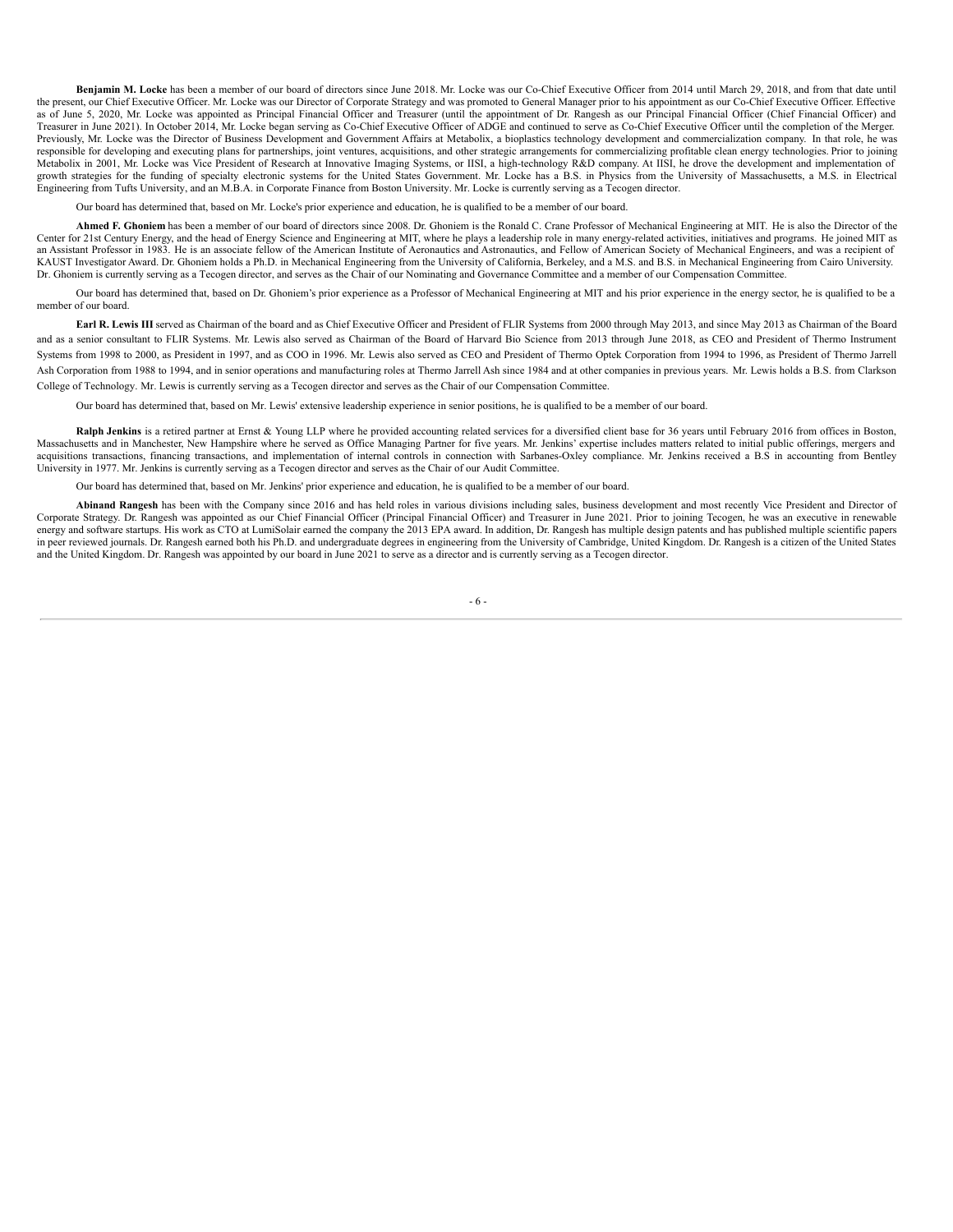Our board has determined that, based on Dr. Rangesh's prior experience and education, he is qualified to be a member of our board.

Fred Holubow has been our director since June 6, 2020. He served as a director of ANI Pharmaceuticals, Inc. from 1999 through May 2018 where he served on the Board's Audit and Finance Committee. Mr. Holubow is, and since 1984 has been a General Partner of Starbow Partners, an investor in early stage healthcare ventures. In addition, Mr. Holubow serves as a Principal of Petard Risk Analysis, a position he has held since January 2012. From 2001 to December 2011 Mr. Holubow served as a Managing Director of William Harris Investors, Inc., a registered investment advisory firm. From 1982 to 2001 Mr. Holubow served as Vice President of Pegasus Associates, a registered investment advisory firm he co-founded. He specializes in analyzing and investing in pharmaceutical and biotechnology companies. Mr. Holubow also previously served on the board of directors of the following public companies: Micrus Endovascular Corporation, ThermoRetec Corporation, Savient Pharmaceuticals, Inc. (formerly Bio-Technology General Corp.), Gynex Pharmaceuticals, Inc., and Unimed Pharmaceuticals, Inc. Mr. Holubow is currently serving as a Tecogen director and serves as the member of our Audit Committee.

Our board has determined that, based on Mr. Holubow's significant experience on boards of directors (including audit committees) of public companies, his experience with investment advisors and his relationships in the investment community, and his experience with investment analysis and expertise relating to financial and accounting matters, he is qualified to be a member of the board.

There are no arrangements or understandings between any of our directors or executive officers and any other individuals regarding his or her selection as a director. There are no family relationships between any current executive officer, director, or director nominee.

There are no material proceedings to which any of our directors, officers or affiliates, any owner of record or beneficially of more than five percent of any class of our voting securities, or any associate of any such director, officer, affiliate or security holder is a party adverse to us or any of our subsidiaries or has a material interest adverse to us or any of our subsidiaries.

#### **Biographical Information Regarding Our Executive Officers**

**Benjamin M. Locke** has been our co-Chief Executive Officer from 2014 until March 29, 2018, and from that date until the present, our Chief Executive Officer. For more information regarding Mr. Locke, please see his biographical information under "Directors," above.

Robert A. Panora has been our Chief Operating Officer and President since the organization of Tecogen in 2000. In August of 2015, Mr. Panora began serving as Director of Operations of American DG Energy and continued to serve as Director of Operations until the completion of the ADGE Merger. On March 29, 2018, Mr. Panora was appointed as the sole director of ADGE. Before this role, since 1990, he had been General Manager of the Company's Product Group while a division of Thermo Electron Corporation and Manager of Product Development, Engineering Manager, and Operations Manager since 1984. Over his 31-year tenure with Tecogen and its predecessors, Mr. Panora has been responsible for sales and marketing, engineering, service, and manufacturing. Mr. Panora contributed to the development of Tecogen's first cogeneration product, and was Program Manager for cogeneration and chiller projects that followed. Mr. Panora has had considerable influence on many aspects of the business, from building the employee team, to conceptualizing product designs and authoring many of the original business documents, sales tools, and product literature pieces. Mr. Panora has a B.S. and M.S. in Chemical Engineering from Tufts University.

John K. Whiting, IV has been the Company's General Counsel since January 2018, and Secretary of the Company since November 2019. Mr. Whiting has also served as General Counsel & CFO of Inspired Therapeutics LLC since April 2017. Previously, Mr. Whiting served as Vice President, General Counsel & Secretary of Vero Biotech LLC (previously known as GeNO LLC) from January 2012 to 2017, as Vice President, General Counsel & Secretary of Pharos LLC and Levitronix LLC from 2009 through 2011, as Vice President & General Counsel of American Renal Associates Inc. from 2002 to 2008, and as Associate General Counsel of Thermo Electron Corporation (now Thermo Fisher Scientific Inc.) from 1996 through 2002. Mr. Whiting holds a B.A. in Political Science and History from the University of Vermont, a J.D. from Boston University School of Law, and an MBA from F.W. Olin Graduate School of Business at Babson College.

**Abinand Rangesh** has been our Chief Financial Officer since June 16th 2021. For more information regarding Dr. Rangesh, please see his biographical information under "Directors," above.

Each executive officer is appointed by, and serves at the discretion of, our board. Our executive officers hold office until their successors are duly appointed, or until their earlier resignation or removal.

<span id="page-10-0"></span>The board maintains an audit committee, compensation committee, and nominating and corporate governance committee. We may also establish special or other committees from time to time to consider matters at the request of the board. The current members of such committees are set forth in the table set forth above.

- 7 -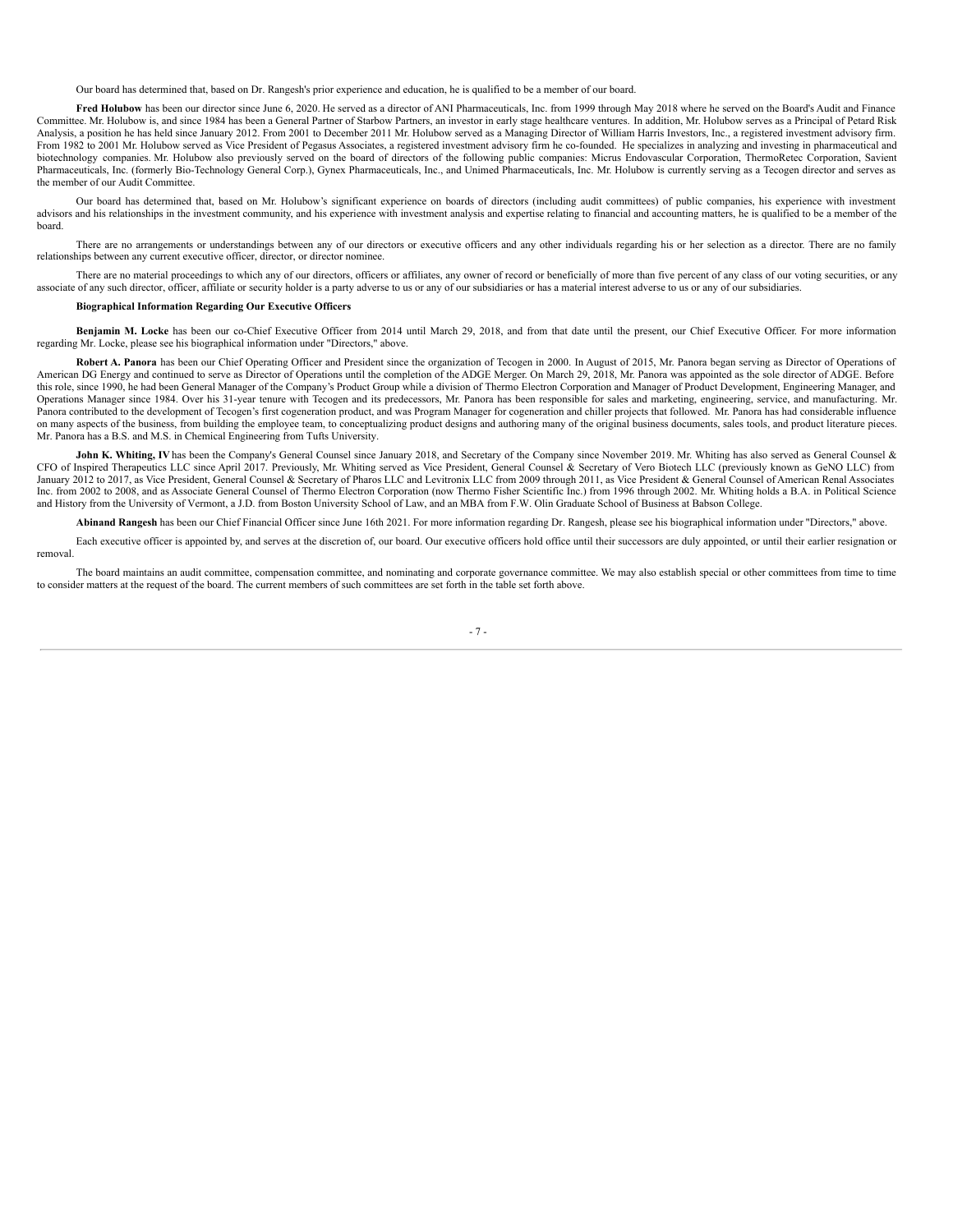#### SECURITY OWNERSHIP OF CERTAIN BENEFICIAL OWNERS AND MANAGEMENT

The following table sets forth, as of April 18, 2022, certain information with respect to the beneficial ownership of Tecogen's outstanding shares of common stock by (1) each person (including any "group" as set forth in Section 13(d)(3) of the Securities Exchange Act of 1934 ("Exchange Act") known by us to be the beneficial owner of more than five percent (5%) of any class of Tecogen's common stock, (2) each di based on 24,850,261 shares of common stock issued and outstanding as of April 18, 2022.

| Name and address of beneficial owner $(1)$                         | Amount $(2)$ | Percent of Class |                           |
|--------------------------------------------------------------------|--------------|------------------|---------------------------|
| <b>Holders of Common Stock of 5% or More</b>                       |              |                  |                           |
| Ann Marie Pacheco as Trustee <sup>(3)</sup>                        | 3,699,624    | 14.89            | $\%$                      |
| Daphne Hatsopoulos <sup>(4)</sup>                                  | 2,740,065    | 11.03            | $\frac{0}{0}$             |
| Joseph Comeau as Trustee (5)                                       | 2,260,855    | 9.10             | $\sqrt[0]{\phantom{.}}_0$ |
| Tryfon Natsis and Despina Natsis <sup>6)</sup>                     | 1,616,673    | 6.51             | $\frac{0}{0}$             |
|                                                                    | 10,317,217   | 41.53            | $\%$                      |
|                                                                    |              |                  |                           |
| <b>Directors and Named Executive Officers:</b>                     |              |                  |                           |
| Benjamin M. Locke <sup>(7)</sup>                                   | 442,718      | 1.8              | $\%$                      |
| Earl R Lewis <sup>(8)</sup>                                        | 445,000      | 1.8              | $\frac{0}{0}$             |
| John N. Hatsopoulos <sup>(9)</sup>                                 | 328,148      | 1.3              | $\frac{0}{0}$             |
| Angelina M. Galiteva <sup>(10)</sup>                               | 80,000       |                  | $*9/0$                    |
| Ahmed F. Ghoniem $(11)$                                            | 42,723       |                  | $*0/0$                    |
| Fred Holubow $(12)$                                                | 30,000       |                  | $*0/0$                    |
| Ralph Jenkins (13)                                                 | 25,000       |                  | $*0/0$                    |
| Abinand Rangesh (14)                                               | 16,000       |                  | $*9/0$                    |
| Robert A. Panora <sup>(15)</sup>                                   | 12,723       |                  | $*0/0$                    |
| John Kimball Whiting, IV <sup>(16)</sup>                           | 85,636       |                  | $*0/0$                    |
| All Directors and Named Executive Officers as a group (10 persons) | 1,507,948    | 5.9              | $\frac{0}{0}$             |

\* Represents less than 1%

Except as set forth below, the address of the individual or entity listed in the table above is: c/o Tecogen Inc., 45 First Avenue, Waltham, Massachusetts, 02451. (1)

Unless otherwise noted in these footnotes, beneficial ownership is determined in accordance with Rule 13d-3 under the Exchange Act and is generally based on voting powers and/or investment powers with respect to securities. Unless otherwise noted, all shares of common stock listed above are owned of record by each individual or entity named as beneficial owner and such individual or entity has sole voting and dispositive power with respect to the shares of common stock owned by each of them. Such person or entity's percentage of ownership is determined by assuming that any options or convertible securities held by such person or entity which are exercisable within 60 days from the date hereof have been exercised or converted as the case may be. (2)

Includes: (a) 1,620,664 shares of common stock held for the benefit of Nia M. Hatsopoulos pursuant to The John N. Hatsopoulos 1989 Family Trust of which Mrs. Ann Marie Pacheco is the sole trustee, and (b) 2,078,960 shares of common stock held by the Nia M. Hatsopoulos Jephson 2011 Irrevocable Trust, of which Ms Pacheco is the sole trustee. The address of the holder is 45 First Ave., Waltham, MA 02451. Mrs. Pacheco provides administrative services for Mr. Hatsopoulos. Mr. Hatsopoulos disclaims beneficial ownership of all shares held by the trusts. (3)

Includes: (a) 150,440 shares of common stock held directly by Mrs. Daphne Hatsopoulos, (b) 1,812,468 shares of held by the George Hatsopoulos Marital Trust, of which Mrs. Hatsopoulos is a trustee, (c) 320,179 shares of common stock held by the 1994 Hatsopoulos family trust for the benefit of Nicolas Hatsopoulos, of which  $(4)$ 

## - 8 -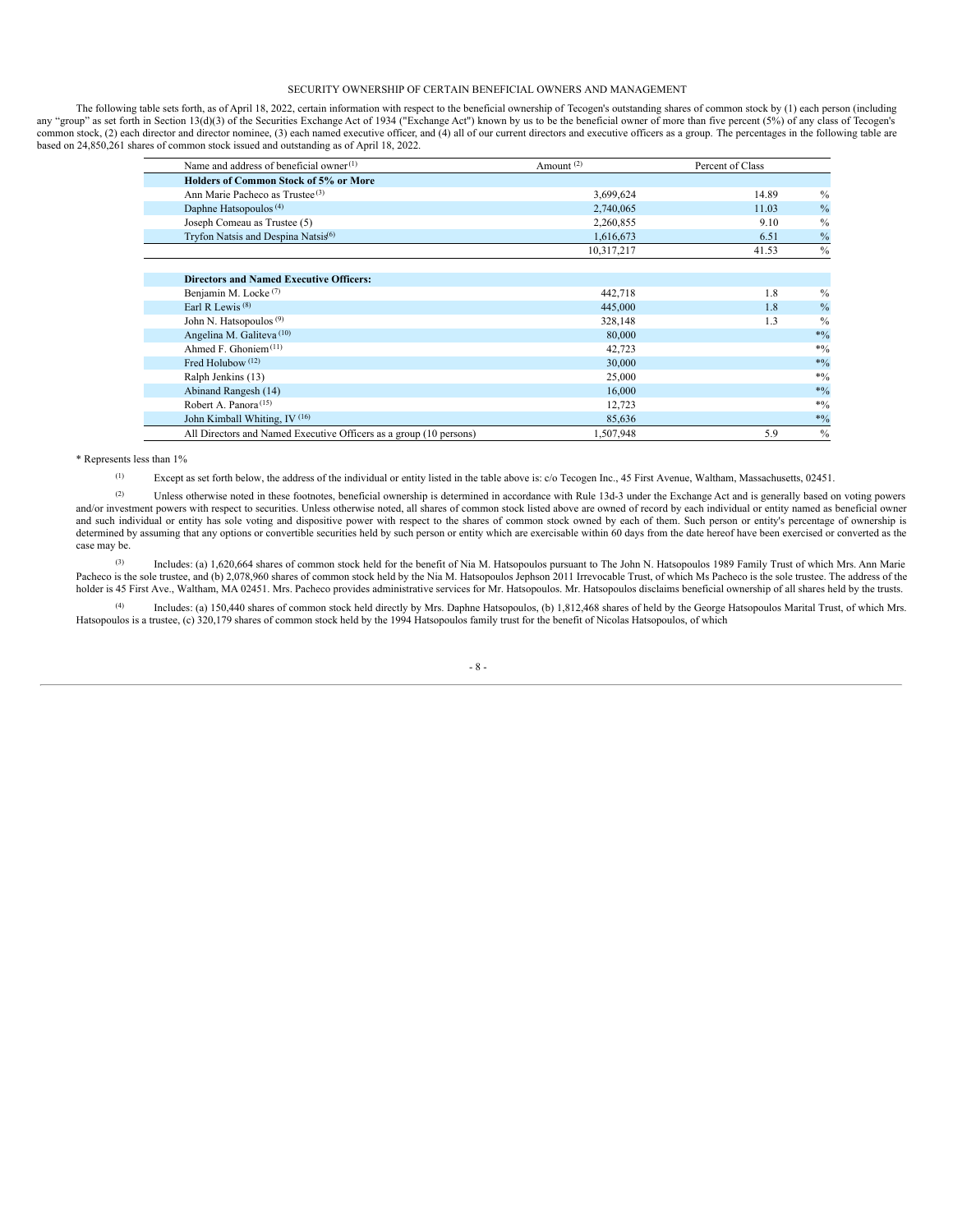Mrs. Hatsopoulos is a trustee, and (d) 456,978 shares held by the 1994 Hatsopoulos Family Trust for the benefit of Marina Hatsopoulos, of which Mrs. Hatsopoulos is a trustee.

 $(5)$  Includes: (a) 2,250,000 shares of common stock held by The Hatsopoulos 2012 Family Trust, of which Mr. Joseph Comeau is the sole trustee, and (b) 10,855 shares of common stock held by the George Hatsopoulos 2010 Trust of which Mr. Comeau is the sole trustee. The address for Mr. Comeau is Oliver St. Tower, 125 High Street, Boston, MA 02110.

<sup>(6)</sup> Based solely on a Schedule 13D filed by Tryfon Natsis and Despina Pantopoulos Natsis on February 1, 2017. The address for Mr. and Mrs. Natsis is 36 Chemin Du Milieu, Collonge-Bellerive, Geneva, Switzerland 1245.

(7) Includes: (a)  $5,918$  shares of common stock; and (b)  $436,800$  shares underlying options to purchase shares of common stock. Does not include 370,000 shares underlying options that are not currently exercisable.

Includes: (a) 415,000 shares of common stock, and (b) 30,000 shares of underlying options to purchase shares of common stock. Does not include 95,000 shares underlying options (8) of common stock that are not currently exercisable.

<sup>(9)</sup> Includes: (a) 155,351 shares of common stock held by Mr. John N. Hatsopoulos; (b) 84,512 shares held by Mr. Hatsopoulos and Mrs. Patricia Hatsopoulos, (c) 44,012 shares held in Pat Ltd., a joint account maintained by Mr. and Mrs. Hatsopoulos; (d) 28,225 shares of common stock held by Mrs. Hatsopoulos; and (e) 3,325 shares of common stock held in an individual retirement account for Mrs. Hatsopoulos; and (f) options to purchase 12,723 shares held by Mr. Hatsopoulos. Does not include the following shares with respect to which Mr. Hatsopoulos disclaims beneficial ownership: (a) shares of common stock held in The John N. Hatsopoulos 1989 Family Trust for the benefit of Nia Maria Hatsopoulos Jephson, of which Mrs. Ann Marie Pacheco is the sole trustee, (b) shares of common stock held in the Nia M. Hatsopoulos Jephson 2011 Irrevocable Trust, of which Mrs. Pacheco is the sole trustee, and (c) shares of common stock held in The John N. Hatsopoulos Family Trust 2007, of which Mr. Yiannis Monovoukas is the sole trustee. Mrs. Pacheco provides administrative services for Mr. Hatsopoulos.

Includes: (a) 50,000 shares of common stock held by Ms. Angelina Galiteva, and (b) options to purchase 30,000 shares of common stock. Does not include 95,000 shares underlying options that are not currently exercisable. (10)

Represents 42,723 shares underlying options to purchase shares of common stock. Does not include 95,000 shares underlying options that are not currently exercisabley days. (11)

 $(12)$  Represents 30,000 shares underlying options to purchase shares of common stock. Does not include 95,000 shares underlying options that are not currently exercisable.

 $(13)$  Represents 25,000 shares underlying options to purchase shares of common stock. Does not include 75,000 shares underlying options that are not currently exercisable.

Includes: (a) 6,000 shares of common stock; and (b) 10,000 shares underlying options to purchase shares of common stock. Does not include 120,000 shares underlying options (14) that are not currently exercisable.

 $(15)$  Represents 12,723 shares underlying options to purchase shares of common stock. Does not include 252,500 shares underlying options that are not currently exercisable.

 $(16)$  Includes: (a) 636 shares of Common Stock held by Mr. John K. Whiting, IV, and (b) options to purchase 85,000 shares of common stock. Does not include 277,500 shares underlying options that are not currently exercisable.

 $-9 -$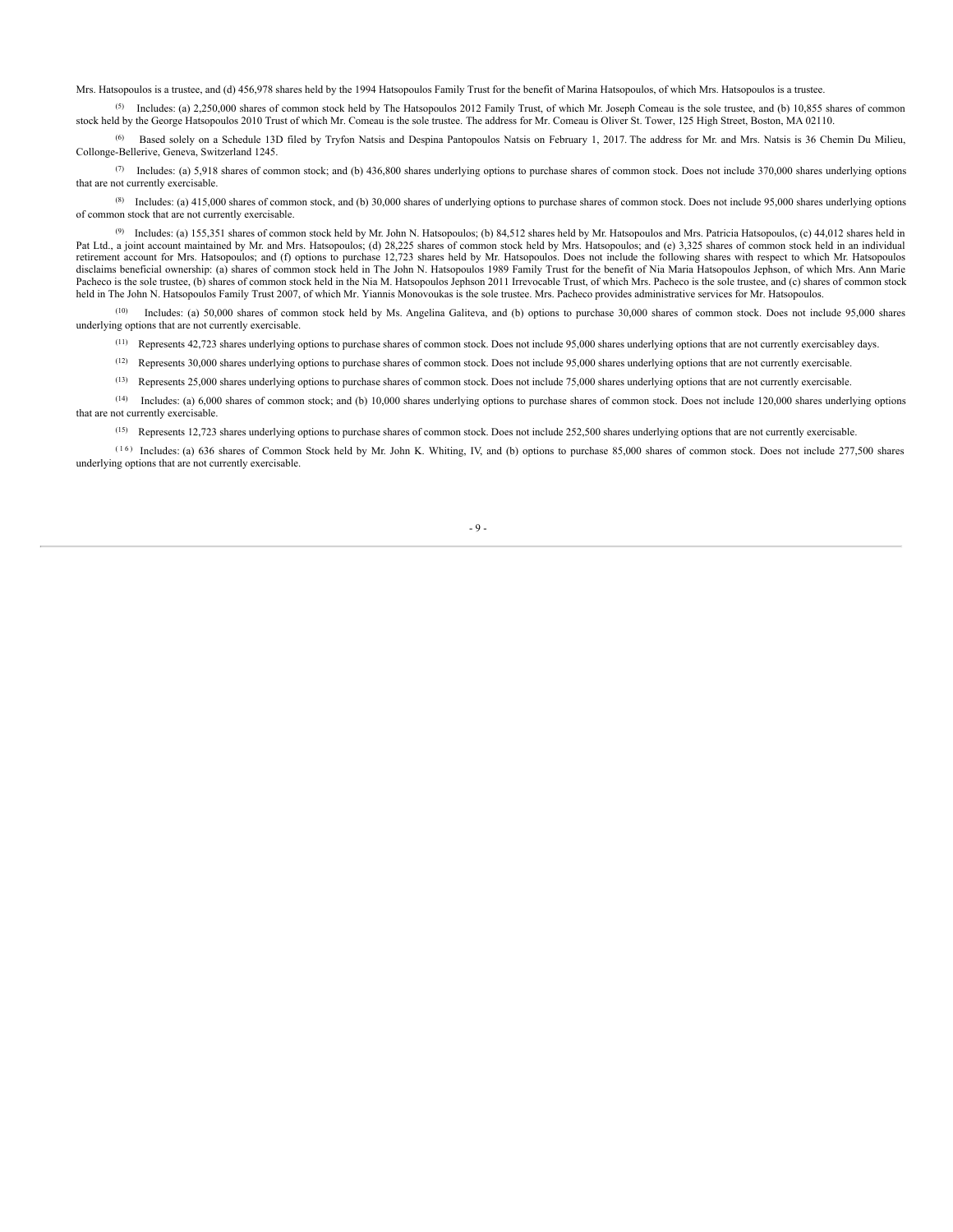### **Securities Authorized for Issuance Under Equity Compensation Plans**

The following table provides information as of December 31, 2021, regarding shares of common stock that may be issued under the Company's 2006 Stock Incentive Plan, as amended, or the

Plan.

|                                                                     | Number of<br>securities to be<br>issued upon<br>exercise of<br>outstanding<br>options, warrants<br>and rights | average exercise price of<br>outstanding options,<br>warrants and rights | Weighted- | Number of<br>securities remaining<br>available for future<br>issuance under equity<br>compensation plans<br>(excluding securities)<br>reflected in second<br>column) |  |  |
|---------------------------------------------------------------------|---------------------------------------------------------------------------------------------------------------|--------------------------------------------------------------------------|-----------|----------------------------------------------------------------------------------------------------------------------------------------------------------------------|--|--|
| Equity<br>compensation plans<br>approved by security<br>holders     | 2,386,842                                                                                                     | \$                                                                       | 1.81      | 764,768                                                                                                                                                              |  |  |
| Equity<br>compensation plans not<br>approved by security<br>holders |                                                                                                               |                                                                          |           |                                                                                                                                                                      |  |  |
| Total                                                               | 2,386,842                                                                                                     | \$                                                                       | 1.81      | 764,768                                                                                                                                                              |  |  |

The Plan is intended to provide incentives to Company officers, directors, employees, and consultants by providing such individuals with opportunities to purchase stock in the Company pursuant to options granted which do n

## **Section 16(a) Beneficial Ownership Reporting Compliance**

<span id="page-13-0"></span>Section 16(a) of the Exchange Act requires executive officers and directors, and persons who own more than ten percent of our Common Stock ("10% holders"), to file reports of ownership and changes in ownership of equity securities of the Company with the SEC electronically. During the fiscal year ended December 31, 2021, we were subject to the reporting requirements under Section 15(d) of the Exchange Ac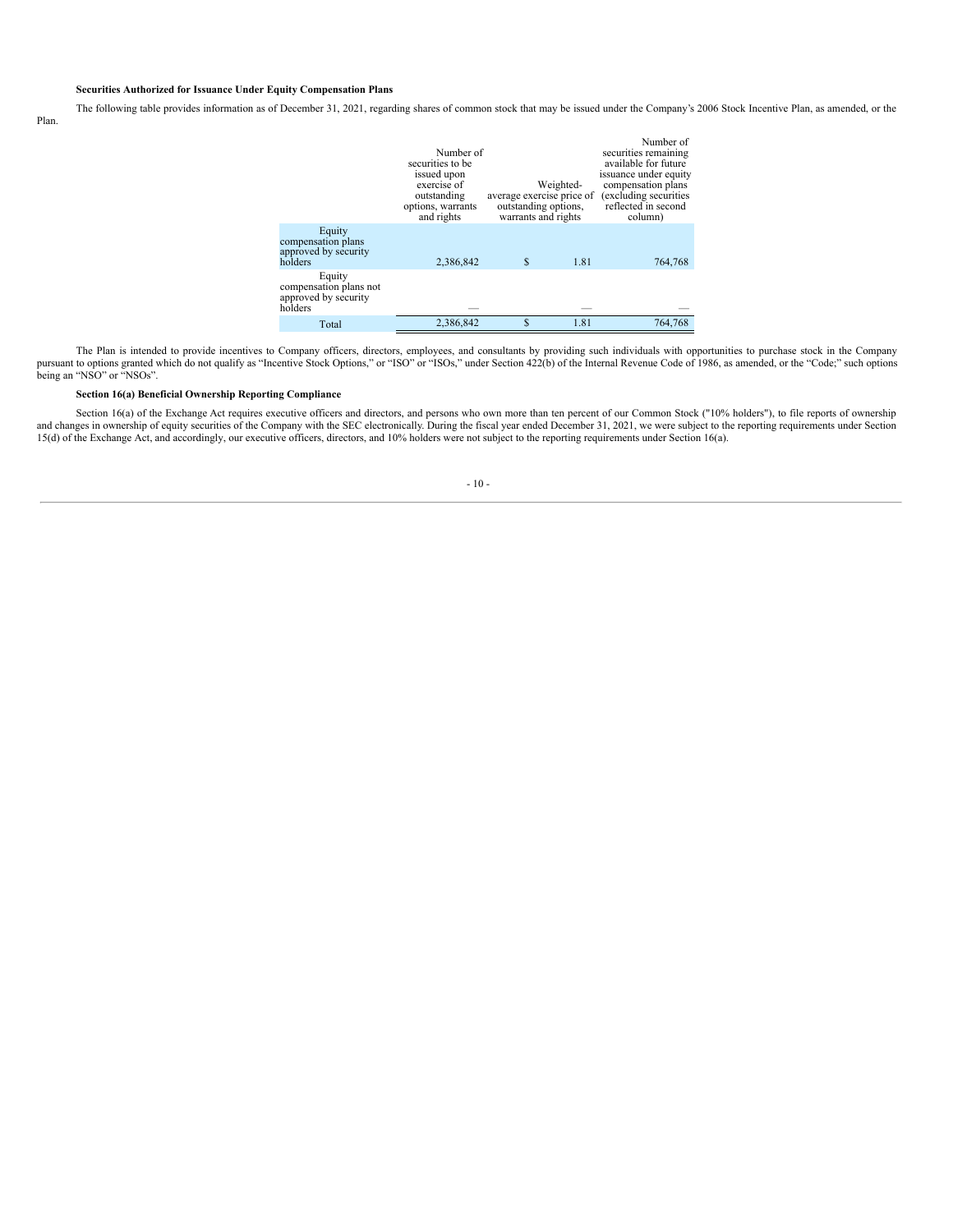#### **CORPORATE GOVERNANCE**

#### **The Board of Directors**

The number of directors of the Company is established by resolution of the Board of Directors in accordance with the Company's By-laws. The directors are elected to serve until the next succeeding annual meeting of stockholders or until the election and qualification of a successor or such director's earlier death, resignation or removal.

The Company's Certificate of Incorporation and By-laws provide that directors may be removed only for cause and only by the affirmative vote of the holders of at least two thirds of the votes that all stockholders would be entitled to cast in an election of directors, and that any vacancy on the Board, including a vacancy resulting from an increase in the number of Directors, may be filled only by vote of a majority of our directors then in office.

Members of the Board discussed various business matters informally on numerous occasions throughout the year. There were three formal board meetings during 2021 and the Board of Directors handled certain matters by written consent. All current directors attended all Board meetings, except for Mr. Ahmed Ghoniem who missed one formal meeting. Independent directors endeavor to meet on a regular basis as often as necessary to fulfill their responsibilities, including at least twice annually in executive sessions without the presence of non-independent directors and management.

#### **Board Leadership Structure and Role in Risk Oversight**

The Company separates the roles of Chief Executive Officer and Chairperson in recognition of the differences between the two roles. Our Chief Executive Officer is responsible for setting the strategic direction for the Company and the overall leadership and performance of the Company. Our Chairperson provides guidance to the Chief Executive Officer, sets the agenda for Board meetings, presides over meetings of the full Board and leads all executive meetings of the independent directors. We are a small company with a small management team, and we feel the separation of these roles enhances high-level attention to our business.

Our Board oversees our risk management processes directly and through its committees. Our management is responsible for risk management on a day-to-day basis. The Audit Committee assists the Board in fulfilling its oversight responsibilities with respect to risk management in the areas of financial reporting, internal controls and compliance with legal and regulatory requirements, and discusses pol Compensation Committee assists the Board in fulfilling its oversight responsibilities with respect to the management of risks arising from our compensation policies and programs. The Nominating and Governance Committee assists the Board in fulfilling its oversight responsibilities with respect to the management of risks associated with board organization, membership and structure, succession planning for our directors, and corporate governance.

#### **Committees of the Board of Directors**

Our Board directs the management of our business and affairs and conducts its business through meetings of the Board and the following standing committees: the Audit Committee, the Compensation Committee, and the Nominating and Governance Committee.

*Audit Committee*. The Audit Committee is presently composed of three members of the Board: Mr. Ralph Jenkins (Chair), Ms. Angelina M. Galiteva and Mr. Fred Holubow. The Audit Committee assists the Board in the oversight of the audit of the Company's financial statements and the quality and integrity of its accounting, auditing and financial reporting processes. The Audit Committee also has the responsibility of reviewing the qualifications, independence and performance of the Company's independent registered public accounting firm and is responsible for the appointment, retention, oversight and, where appropriate, termination of the independent registered public accounting firm. During fiscal year 2021, the Audit Committee held four meetings. The Board has determined that each of the members of the Audit Committee meets the criteria for independence under the applicable listing standards of OCTQX, and that Mr. Ralph Jenkins also qualifies as an "audit committee financial expert," as defined by the rules adopted by the SEC. The Board has adopted a written charter for the Audit Committee, which is reviewed annually by the Audit Committee. The current Audit Committee Charter is available on the Company's web site, http://investors.tecogen.com/audit-committee-charter.

*Compensation Committee*. The Compensation Committee is presently composed of three members of the Board: Mr. Earl Lewis (Chair), Ms. Angelina Galiteva, and Dr. Ahmed Ghoniem. The principal functions of the Compensation Committee are reviewing with management cash and other compensation policies for employees, making recommendations to the Board regarding compensation matters and determining compensation for the Executive Officers. Our Chief Executive Officer has been instrumental in the design and recommendation to the Compensation Committee of compensation plans and awards for our directors and executive officers including our President and Chief Operating Officer, Chief Financial Officer, and General Counsel. All compensation decisions for the Chief Executive Officer and all other executive officers are reviewed and

- 11 -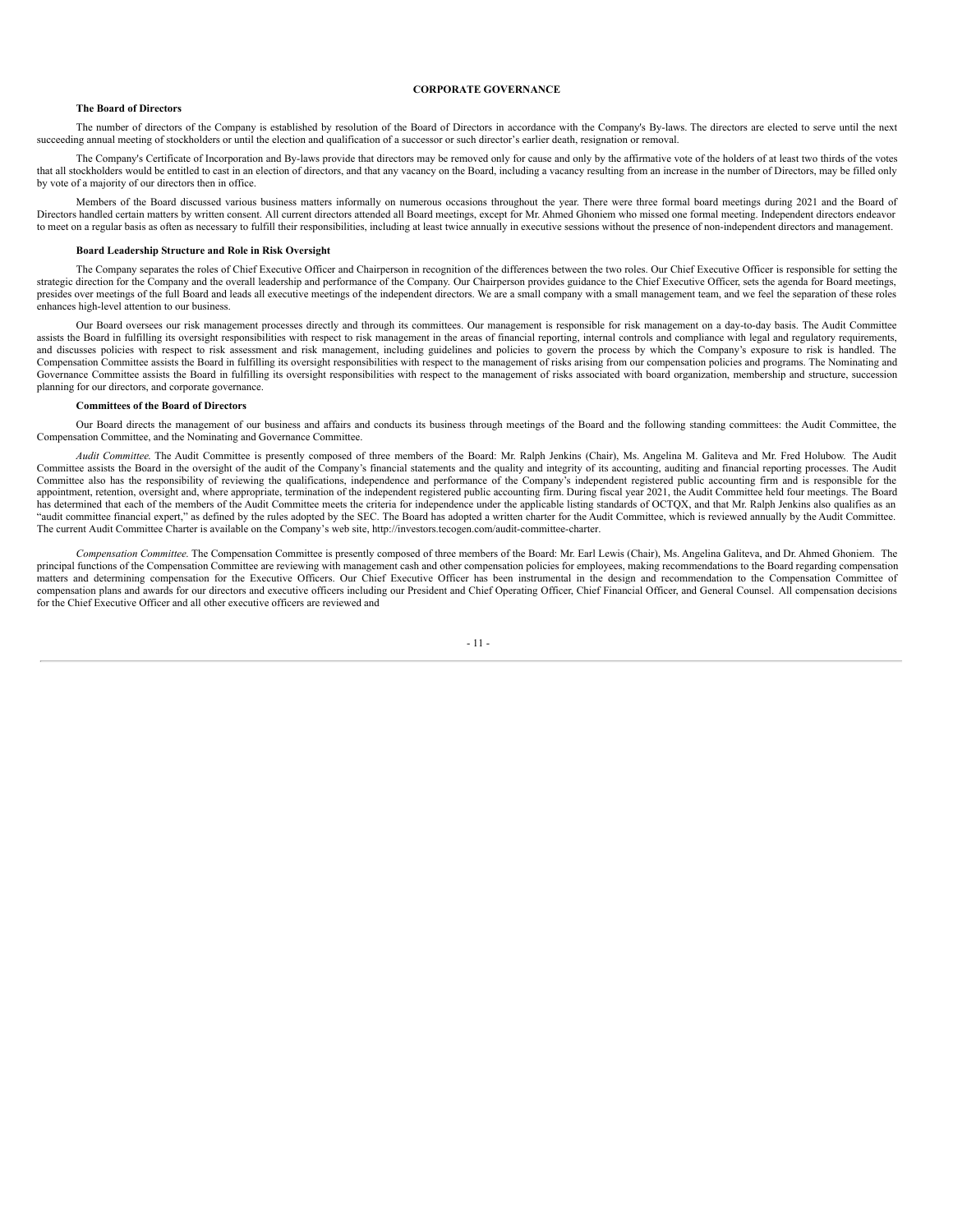approved by the Compensation Committee and can be subject to ratification by the Board of Directors. The Compensation Committee has the authority under its charter to engage the services of outside advisors, experts and others to assist the Compensation Committee. In 2021, no compensation consultant was engaged for employee or executive compensation. During fiscal year 2021, the Compensation Committee held one formal meeting. The Board has determined that each of the members of the Compensation Committee meets the criteria for independence under the applicable OTCQX listing standards. The current Compensation Committee Charter is available on the Company's web site at http://investors.tecogen.com/compensation-committee-charter.

*Nominating and Governance Committee*. The Nominating and Governance Committee is presently composed of one member of the Board: Dr. Ahmed Ghoniem, who is an independent director as independence is defined by the OTCQX rules and regulations. The Nominating and Governance Committee functions are to identify persons qualified to serve as members of the Board, to recommend to the Board of Directors persons to be nominated by the Board for election as directors at the annual meeting of stockholders and persons to be elected by the Board to fill any vacancies and recommend to the Board persons to be appointed to each of its committees. Qualifications for consideration as a director nominee may vary according to the particular areas of expertise being sought as a complement to the existing composition of our Board. However, minimum qualifications include high level leadership experience in business activities, breadth of knowledge about issues affecting the Company, experience on other boards of directors, preferably public company boards, and time available for meetings and consultation on Company matters. In addition, the Nominating and Governance Committee is responsible for developing and recommending to the Board a set of corporate governance guidelines applicable to the Company (as well as reviewing and reassessing the adequacy of such guidelines as it deems appropriate from time to time) and overseeing the annual self-evaluation of the Board. The committee held no formal meetings in 2021. The charter of the Nominating and Governance Committee is available on the Company's website at http://investors.tecogen.com/nominating-and-governance-committee-charter.

#### **Nominations and Proposals of Stockholders**

The Company's Nominating and Governance Committee identifies new director candidates through recommendations from members of the Committee, other Board members and executive officers of the Company and will consider candidates who are recommended by security holders, as described below. Although the Board does not have a formal diversity policy, the Committee and the Board will consider such factors as it deems appropriate to assist in developing a Board and committees that are diverse in nature and comprised of experienced and seasoned advisors. These factors focus on skills, expertise or background and may include decision-making ability, judgment, personal integrity and reputation, experience with businesses and other organizations of comparable size, experience as an executive with a publicly traded company, and the extent to which the candidate would be a desirable addition to the Board and any committees of the Board.

A stockholder who, in accordance with Rule 14a-8, under the Exchange Act, wants to present a proposal for inclusion in the Company's Proxy Statement and proxy card relating to the 2023 annual meeting of stockholders must submit the proposal not less than 120 days before the date the company's proxy statement was released to stockholders in connection with the 2022 annual meeting,<br>or by December 26, 2022. comply with certain rules established by the SEC.

Stockholders who wish to present a business proposal or nominate persons for election as directors at the Company's 2023 Annual Meeting of Stockholders must provide a notice of the business proposal or nomination in accordance with Section 1.11 of our By-laws, in the case of business proposals, or Section 1.10 of our By-laws, in the case of director nominations. In order to be properly brought before the 2023 Annual Meeting of Stockholders, Sections 1.10 and 1.11 of our By-laws require that a notice of the business proposal the stockholder wishes to present (other than a matter brought pursuant to Rule 14a-8), or the person or persons the stockholder wishes to nominate as a director, must be received at our principal executive office not less than 90 days, and not more than 120 days, prior to the first anniversary of the Company's prior year's annual meeting. Therefore, any notice intended to be given by a stockholder with respect to the Company's 2023 Annual Meeting of Stockholders pursuant to our By-laws must be received at our principal executive office no earlier than February 5, 2023 and no later than March 5, 2023. However, if the date of our 2023 Annual Meeting of Stockholders occurs more than 20 days before or 60 days after June 9, 2023, the anniversary of the 2022 Annual Meeting of Stockholders, a stockholder notice will be timely if it is received at our principal executive office by the later of (1) the 120th day prior to such annual meeting or (2) the close of business on the tenth day following the day on which public disclosure of the date of the meeting was made. To be in proper form, a stockholder's notice must include the specified information concerning the stockholder and the business proposal or nominee, as described in Sections 1.10 and 1.11 of our By-laws.

All proposals must be mailed to the Company's principal executive office, at the address stated herein, and should be directed to the attention of the Secretary of the Company.

#### - 12 -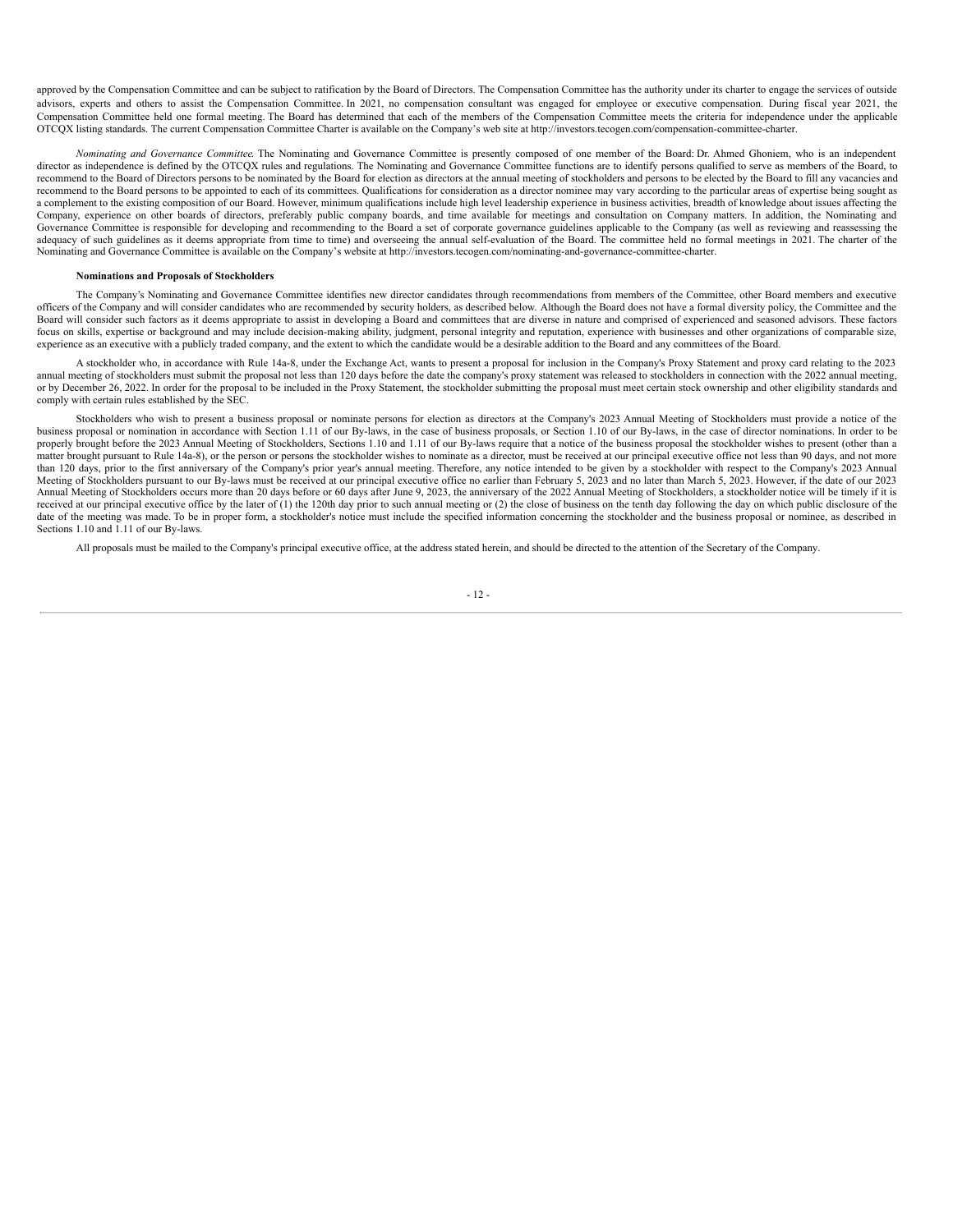The Nominating and Corporate Governance Committee will evaluate new director candidates in view of the criteria described above, as well as other factors the Committee deems to be relevant, through reviews of biographical and other information, input from others, including members of the Board and executive officers of the Company, and personal discussions with the candidate when warranted by the results of these other assessments. The Committee will evaluate any director candidates recommended by security holders under the same process. In determining whether to recommend to the Board the nomination of a director who is a member of the Board, the Committee will review the Board performance of such director and solicit feedback about the director from other Board members.

#### **Code of Conduct and Ethics**

<span id="page-16-0"></span>The Company has adopted a code of business conduct and ethics that applies to the Company's directors, officers and employees. The Company's code of business conduct and ethics is intended to promote honest and ethical conduct, including the ethical handling of actual or apparent conflicts of interest between personal and professional relationships; full, fair, accurate, timely and understandable di understandable disclosure in reports and documents that the Company files with, or submits to, the SEC and in other public communications made by the Company; compliance with applicable governmental laws, rules and regulat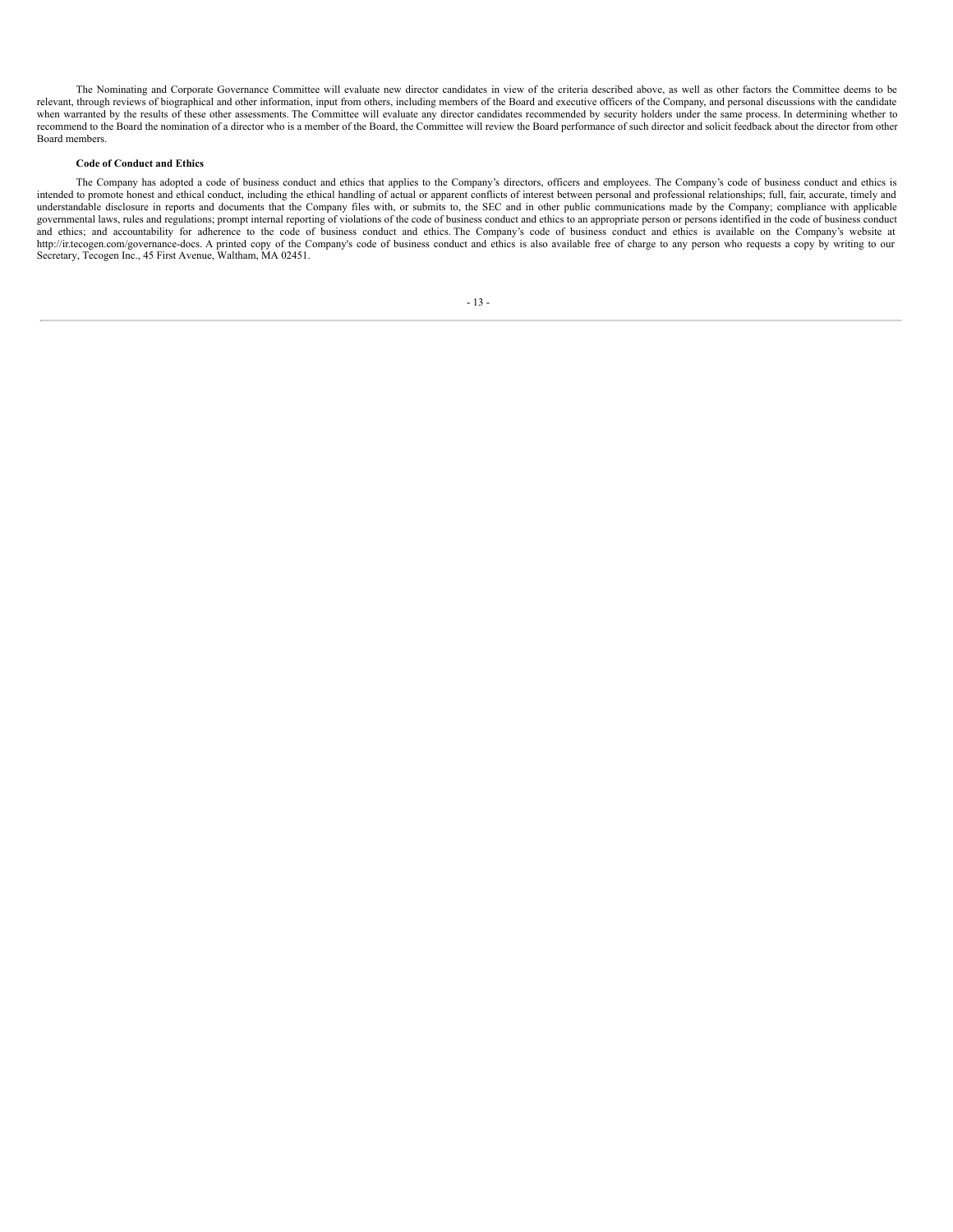#### **REPORT OF THE AUDIT COMMITTEE**

The information contained in this Proxy Statement with respect to the Audit Committee Report and charter and the independence of the members of the Audit Committee shall not be deemed to be "soliciting material" or to be "filed" with the SEC, nor shall such information be incorporated by reference into any future filing under the Securities Act of 1933, as amended, or the "Securities Act", or the Exchange Act, except to the extent that the Company specifically incorporates it by reference in such filing.

The Company has an Audit Committee that is comprised of independent Directors. The Audit Committee is directly responsible for the appointment, compensation, retention and oversight of the Company's independent registered public accounting firm. The Company's management is responsible for the Company's internal controls, disclosure controls and financial reporting process. The Company's independent registered public accounting firm is responsible for performing an independent audit of the Company's consolidated financial statements and expressing an opinion on the conformity of those financial statements with accounting principles generally accepted in the United States.

In the performance of the Audit Committee's oversight function, we have reviewed and discussed with management the audited consolidated financial statements of the Company for the fiscal year ended December 31, 2021 and management's assessment of the effectiveness of the Company's internal control over financial reporting. We have also discussed with the Company's independent registered public accounting firm the matters requiring discussion pursuant to Statement on Auditing Standards No. 61, as amended (Communications with Audit Committees) and as adopted by the Public Company Accounting Oversight Board in Auditing Standard 1301 and such other matters as we have deemed to be appropriate. We have also discussed with the Company's independent registered public accounting firm matters relating to its independence and have received the written disclosures and letter from it required by the applicable requirements of the Public Company Accounting Oversight Board.

On the basis of the reviews and discussions referred to above, the Audit Committee recommended to the Board of Directors that the Company's audited consolidated financial statements for the year ended December 31, 2021 be included in the Company's Annual Report on Form 10-K for the fiscal year ended December 31, 2021 for filing with the Securities and Exchange Commission.

By the Members of the Audit Committee,

<span id="page-17-0"></span>Mr. Ralph Jenkins, its Chair Ms. Angelina M. Galiteva, Mr. Fred Holubow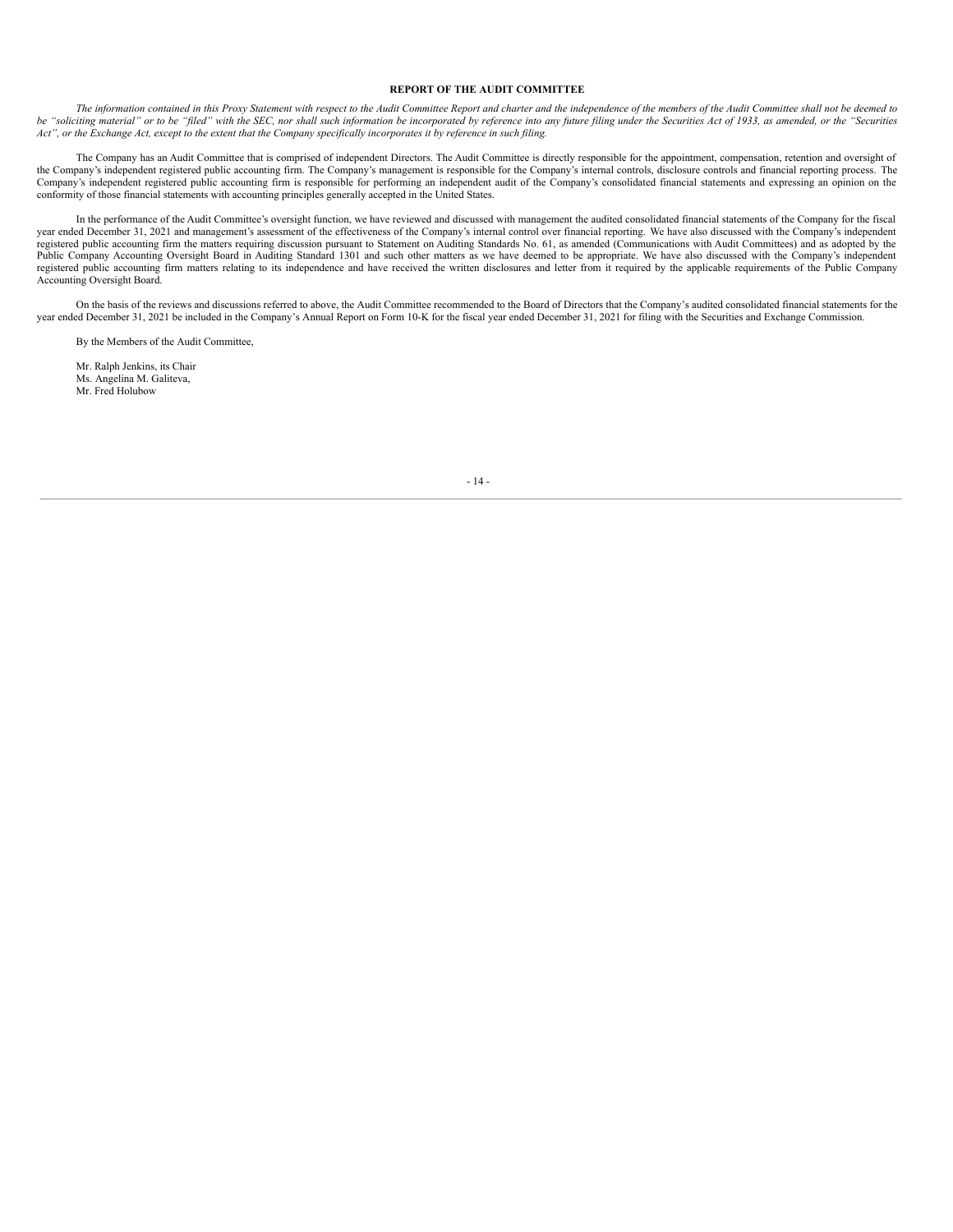#### **COMPENSATION OF DIRECTORS AND EXECUTIVE OFFICERS**

## Summary Compensation Table

The following table sets forth information regarding annual and long-term compensation with respect to the fiscal years ended December 31, 2021 and 2020, paid or accrued by the Company to or on behalf of those persons who were, during the fiscal years ended December 31, 2020 or December 31, 2021, the Company's Chief Executive Officer, Chief Financial Officer and the Company's most highly compensated executive officers serving as such as of December 31, 2021 whose compensation was in excess of \$100,000 ("Named Executive Officers").

| Name<br>and principal<br>position                          | Year |              | Salary (\$) |              | Bonus (\$)        | awards (\$)  | <b>Stock</b>    | $(\hat{\mathbf{S}})^{(1)}$ | <b>Option awards</b> | compensation $($ ) $($ <sup>6</sup> $)$ | All other |              | Total (\$) |
|------------------------------------------------------------|------|--------------|-------------|--------------|-------------------|--------------|-----------------|----------------------------|----------------------|-----------------------------------------|-----------|--------------|------------|
|                                                            |      |              |             |              |                   |              |                 |                            |                      |                                         |           |              |            |
| Benjamin<br>M. Locke                                       | 2021 | \$           | 210,000     | \$           | 35,000            | $\mathbb{S}$ |                 | $\mathbb{S}$               |                      | \$                                      | 1,021     | \$           | 246,021    |
| Chief<br><b>Executive Officer</b>                          | 2020 | \$           | 210,000     | $\mathbb{S}$ |                   |              |                 | $\mathbb{S}$               | 87,000               | $\$$                                    | 4,656     | $\$$         | 301,656    |
| (Principal<br>Executive Officer)                           |      |              |             |              |                   |              |                 |                            |                      |                                         |           |              |            |
|                                                            |      |              |             |              |                   |              |                 |                            |                      |                                         |           |              |            |
| Abinand<br>Rangesh                                         | 2021 | \$           | 158,117     | \$           | 15,000            |              |                 | \$                         |                      | \$                                      | 308       | \$           | 173,425    |
| Chief<br><b>Financial Officer</b><br>(Principal            |      |              |             |              |                   |              |                 |                            |                      |                                         |           |              |            |
| Financial Officer)<br>and Treasurer $(4)$                  | 2020 | $\mathbb{S}$ | 147,226     | $\mathbb{S}$ | 10,000            |              |                 | $\mathbb{S}$               | 13,850               | $\mathbb{S}$                            | 3,132     | $\mathbb{S}$ | 174,208    |
| Robert A.                                                  |      |              |             |              |                   |              |                 |                            |                      |                                         |           |              |            |
| Panora                                                     | 2021 | $\mathbb{S}$ | 160,000     | $\mathbb{S}$ | 17,500            |              |                 | $\mathsf{s}$               |                      | $\$$                                    | 4,115     | $\mathbb{S}$ | 181,615    |
| Chief<br>Operating Officer<br>and President <sup>(3)</sup> | 2020 | \$           | 161,538     | \$           |                   |              |                 | $\mathbb S$                | 55,400               | \$                                      | 6,953     | \$           | 223,891    |
|                                                            |      |              |             |              |                   |              |                 |                            |                      |                                         |           |              |            |
| John K.<br>Whiting, IV                                     | 2021 | \$           | 159,400     | \$           | 17,500            |              |                 |                            |                      | \$                                      | 2,075     | \$           | 178,975    |
| General<br>Counsel and                                     |      |              |             |              |                   |              |                 |                            |                      |                                         |           |              |            |
| Secretary <sup>(5)</sup>                                   | 2020 | $\mathbb{S}$ | 159,600     | $\mathbb{S}$ |                   |              |                 | $\mathsf{s}$               | 55,400               | $\$$                                    | 4,475     | $\mathbb{S}$ | 219,475    |
| Joseph B.                                                  |      |              |             |              |                   |              |                 |                            |                      |                                         |           |              |            |
| Gehret                                                     | 2021 | $\mathbb{S}$ | 173,120     | $\mathbb{S}$ | 30,000            | $\mathbb{S}$ |                 | $\mathbb{S}$               | 32,850               | $\$$                                    | 2,346     | $\mathbb{S}$ | 238,316    |
| Chief<br><b>Technical Officer</b>                          | 2020 | \$           | 172,793     | \$           | 13,000            | $\mathbb{S}$ |                 | $\mathbb S$                |                      | \$                                      | 5,284     | \$           | 191,077    |
|                                                            |      |              |             |              |                   |              |                 |                            |                      |                                         |           |              |            |
| Jeffrey<br>H. Glick (7)                                    | 2021 | \$           | 223,036     | \$           | $\hspace{0.05cm}$ | \$           | $\qquad \qquad$ | $\mathbb S$                |                      | \$                                      | 1,879     | \$           | 224,915    |
| Vice<br>President of Sales                                 | 2020 | \$           | 203,103     | $\mathbb{S}$ |                   | $\mathbb{S}$ |                 | $\mathbb{S}$               |                      | $\$$                                    | 5,374     | $\$$         | 208,477    |

The amounts in the "Option Awards" column reflect the aggregate grant date fair value of the awards computed in accordance with FASB ASC Topic 718. The assumptions used by us with respect to the valuation of stock and option awards are set forth in "Note 14 - Stockholders' Equity" to our Notes to the Consolidated Financial Statements. (1)

 $^{(2)}$  Mr. Locke was appointed Principal Financial Officer and Treasurer on July 9, 2020. On June 16, 2021 Dr. Rangesh was appointed Principal Financial Officer.

 $(Mr)$ . Panora transitioned to a part-time role on January 11, 2020.

 $\mathcal{L}_\text{max}$  and the contract of the contract of the contract of the contract of the contract of the contract of the contract of the contract of the contract of the contract of the contract of the contract of the contrac

Dr. Rangesh was appointed Chief Financial Officer and Principal Financial Officer on June 16th 2021. (4)

<sup>(5)</sup> Mr. Whiting has provided services on a part-time basis since he joined us in 2018 and provided approximately 30 hours of service per week in both 2020 and 2021.

Premiums paid by us for disability, group term life insurance and 401k Match. (6)

(7) Includes base salary and commissions.

See "Employment Contracts and Termination of Employment and Change in Control Arrangements" below for the terms of certain agreements and change-in-control provisions.

## - 15 -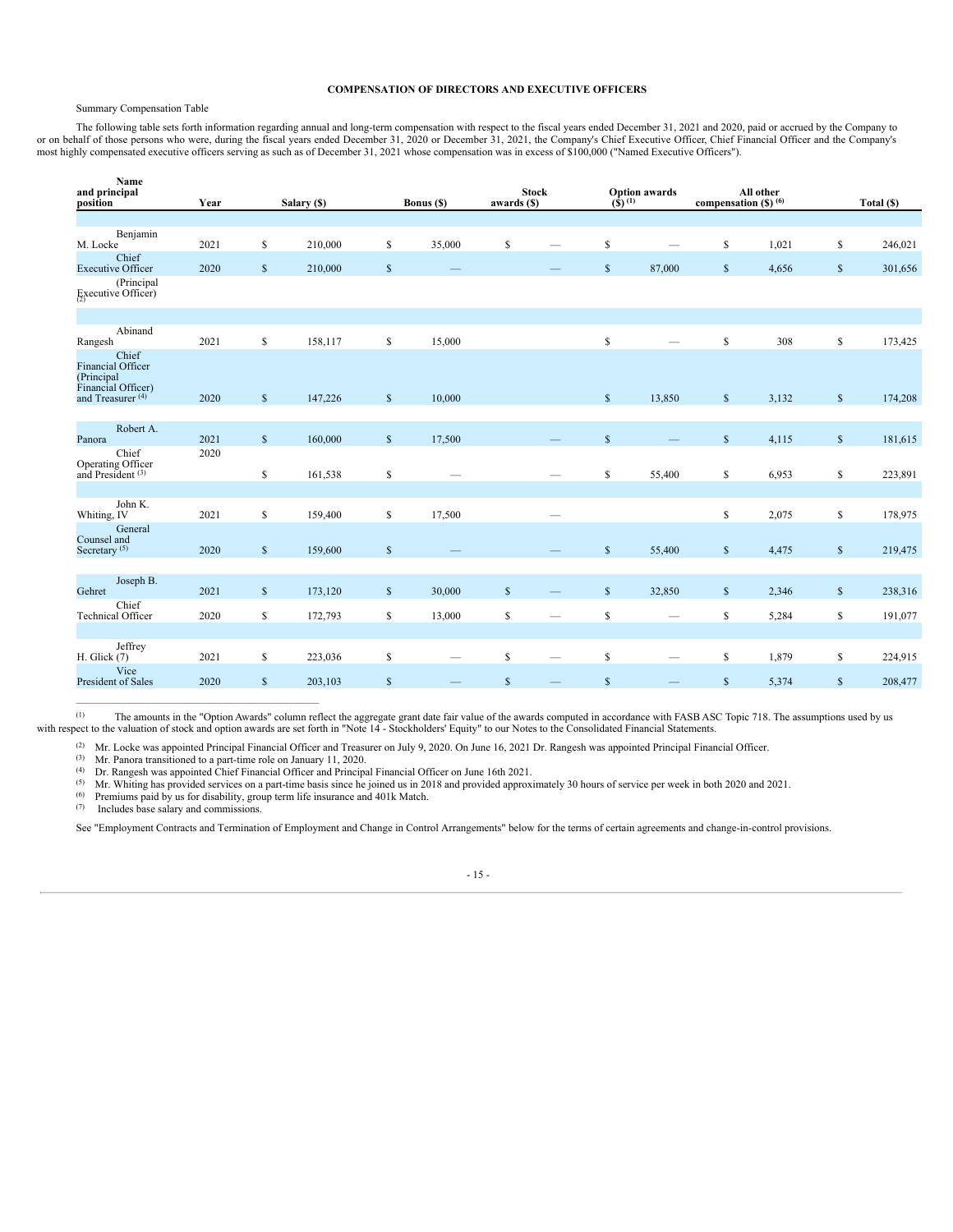### **Executive Officer Outstanding Equity Awards**

The following table sets forth information with respect to outstanding equity awards held by Tecogen's executive officers as of December 31, 2021.

|                     |                                                                                                                                                                                                   |         |              | Stock awards    |                           |                                                          |                                                                 |  |
|---------------------|---------------------------------------------------------------------------------------------------------------------------------------------------------------------------------------------------|---------|--------------|-----------------|---------------------------|----------------------------------------------------------|-----------------------------------------------------------------|--|
| Name                | Equity<br>Number of<br>incerntive awards:<br>securities underlying<br>number of securities<br>unexercised options $(\#)$<br>underlying unexercised<br>exercisable<br>options $(\#)$ unexercisable |         | price $(\$)$ | Option exercise | Option expiration<br>date | Number of<br>shares of stock that<br>have not vested (#) | Market<br>value of shares of stock<br>that have not vested (\$) |  |
| Benjamin M. Locke   | (1)                                                                                                                                                                                               | 37,500  |              | S               | 3.20                      | 6/3/2023                                                 |                                                                 |  |
|                     | (2)                                                                                                                                                                                               | 62,500  |              | S.              | 4.96                      | 12/17/2024                                               |                                                                 |  |
|                     | (3)                                                                                                                                                                                               | 100,000 |              | S               | 4.96                      | 12/17/2024                                               |                                                                 |  |
|                     | (4)                                                                                                                                                                                               | 9,200   |              | \$              | 10.33                     | 11/19/2024                                               |                                                                 |  |
|                     | (5)                                                                                                                                                                                               | 18,400  |              | S               | 5.65                      | 12/11/2024                                               |                                                                 |  |
|                     | (6)                                                                                                                                                                                               | 9,200   |              | \$              | 5.65                      | 6/10/2025                                                |                                                                 |  |
|                     | (7)                                                                                                                                                                                               | 200,000 |              | S               | 3.68                      | 5/31/2028                                                |                                                                 |  |
|                     | (8)                                                                                                                                                                                               |         | 300,000      | \$              | 0.74                      | 7/15/2030                                                |                                                                 |  |
| Robert A. Panora    | (9)                                                                                                                                                                                               | 12,723  |              | S               | 0.79                      | 4/29/2026                                                |                                                                 |  |
|                     | (10)                                                                                                                                                                                              |         | 200,000      | \$              | 0.71                      | 7/9/2030                                                 |                                                                 |  |
| John K. Whiting, IV | (11)                                                                                                                                                                                              | 10,000  |              | S               | 2.50                      | 1/16/2028                                                |                                                                 |  |
|                     | (12)                                                                                                                                                                                              | 37,500  | 12,500       | \$              | 3.80                      | 12/11/2028                                               |                                                                 |  |
|                     | (13)                                                                                                                                                                                              | 37,500  | 12,500       | s               | 3.76                      | 6/11/2029                                                |                                                                 |  |
|                     | (14)                                                                                                                                                                                              |         | 200,000      | \$              | 0.71                      | 7/9/2030                                                 |                                                                 |  |
| Abinand Rangesh     | (15)                                                                                                                                                                                              | 10,000  |              | S               | 3.91                      | 12/12/2026                                               |                                                                 |  |
|                     | (16)                                                                                                                                                                                              |         | 50,000       | $\mathbb{S}$    | 0.71                      | 07/09/2030                                               |                                                                 |  |
| Joseph B Gehret     | (17)                                                                                                                                                                                              | 3,181   | –            | s               | 3.93                      | 4/29/2026                                                |                                                                 |  |
|                     | (18)                                                                                                                                                                                              | 18,750  | 6,250        | $\mathbb{S}$    | 3.62                      | 1/11/2029                                                |                                                                 |  |
|                     | (19)                                                                                                                                                                                              |         | 50,000       | \$              | 1.75                      | 10/25/2031                                               |                                                                 |  |
| Jeffrey H Glick     | (20)                                                                                                                                                                                              | 5,625   | 1,875        | $\mathbb{S}$    | 3.44                      | 7/20/2028                                                |                                                                 |  |
|                     |                                                                                                                                                                                                   |         |              |                 |                           |                                                          |                                                                 |  |

(1) Includes stock option award granted on June 3, 2013, with 25% of the options vesting on June 3, 2014 and then an additional 25% of the options vesting on each of the subsequent three anniversaries, subject to Mr. Locke's continued employment and subject to acceleration of vesting upon a change in control.

(2) Includes stock option award granted on December 18, 2014, with 25% of the options vesting on December 18, 2015 and an additional 25% of the options vesting on each of the subsequent three anniversaries, subject to Mr. Locke's continued employment and subject to acceleration of vesting upon a change in control.

<sup>(3)</sup> Includes stock option award granted on December 18, 2014, with the options vesting if we achieve a positive adjusted EBITDA for the year ended 2015, modified in December 2015 to provide that 25% of the options vest on December 18, 2015 and an additional 25% of the options vest on each of the subsequent three anniversaries subject to Mr. Locke's continued employment and subject to acceleration of vesting upon a change in control.

<sup>(4)</sup> Includes stock option award granted November 19, 2014 in connection with Mr. Locke's service with ADGE. Upon completion of the ADGE Merger, all ADGE options were exchanged for fully vested options of the Company according to an exchange ratio. The exchange ratio affected the number of Tecogen options received.<br><sup>(5)</sup> Includes stock option award granted December 11, 2014 in connection with Mr. Loc

for fully vested options of the Company according to an exchange ratio. The exchange ratio affected the number of Tecogen options received.<br><sup>(6)</sup> Includes stock option award granted June 6, 2015 in connection with Mr. Lock vested options of Tecogen according to an exchange ratio. The exchange ratio affected the number of Tecogen options received.

- 16 -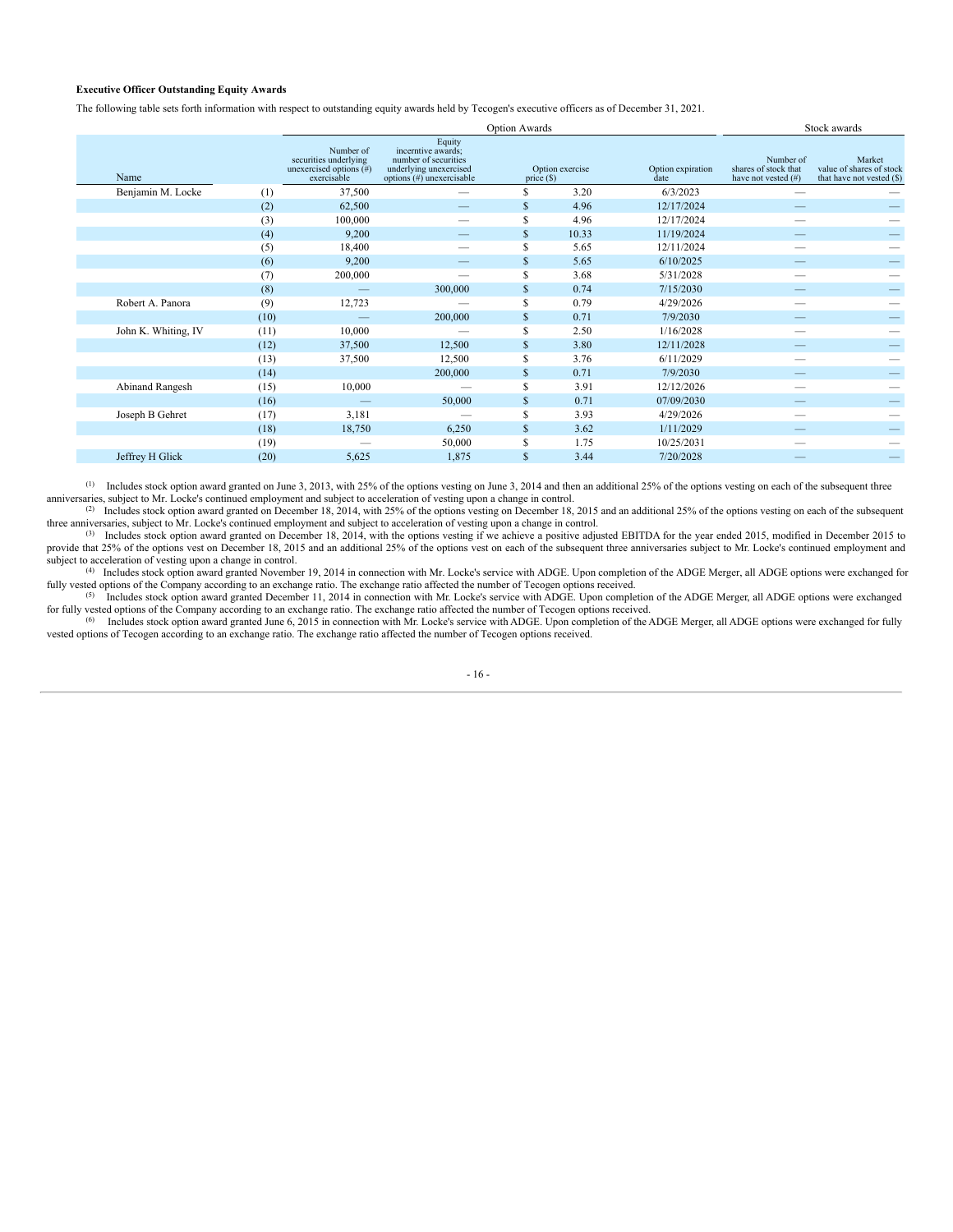Includes stock option award granted May 31, 2018 in connection with Mr. Locke's service with us, with 25% of the options vesting on May 31, 2019 and then an additional 25% of the options vesting on each of the subsequent three anniversaries, subject to Mr. Locke's continued employment and subject to acceleration of vesting upon a change in control. (7)

Includes stock option award granted on July 15, 2020, that provides that 50% of the options vest once we achieve Adjusted EBITDA of not less than 2% of revenue for two consecutive quarters and the remaining 50% of the options vest once we have achieved Adjusted EBITDA of 3% for four consecutive quarters, subject to Mr. Locke's continued employment and subject to acceleration of vesting upon a change in control. (8)

Includes stock option award granted on May 12, 2016 in connection with the Ilios Merger. Upon completion of the Ilios Merger all option holders of Ilios Inc. received fully vested options of (9) Tecogen according to an exchange ratio, where every 7.86 options of Ilios Inc., were exchanged for 1 fully vested option of Tecogen.

 $(10)$  Includes stock option award granted on July 9, 2020, that provides that 50% of the options vest once we achieve Adjusted EBITDA of not less than 2% of revenue for two consecutive quarters and the remaining 50% of the options vest once we have achieved Adjusted EBITDA of 3% for four consecutive quarters, subject to Mr. Panora's continued employment and subject to acceleration of vesting upon a change in control.

 $^{(11)}$  Includes stock option award granted January 16, 2018 in connection with Mr. Whiting's service with us, with 25% of the options vesting on January 16, 2019 and then an additional 25% of the options vesting on each of the subsequent three anniversaries, subject to Mr. Whiting's continued employment and subject to acceleration of vesting upon a change in control.

 $^{(12)}$  Includes stock option award granted December 11, 2018 in connection with Mr. Whiting's service with us, with 25% of the options vesting on December 11, 2019 and then an additional 25% of the options vesting on each of the subsequent three anniversaries, subject to Mr. Whiting's continued employment and subject to acceleration of vesting upon a change in control. Includes stock option award granted June 11, 2019 in connection with Mr. Whiting's service with us, with 25% of the options vesting on June 11, 2020 and then an additional 25% of the (13)

options vesting on each of the subsequent three anniversaries, subject to Mr. Whiting's continued employment and subject to acceleration of vesting upon a change in control.

 $(14)$  Includes stock option award granted on July 9, 2020, that provides that 50% of the options vest once we achieve Adjusted EBITDA of not less than 2% of revenue for two consecutive quarters and the remaining 50% of the options vest once we have achieved Adjusted EBITDA of 3% for four consecutive quarters, subject to Mr. Whiting's continued employment and subject to acceleration of vesting upon a change in control.

Includes stock option award granted December 12, 2016 in connection with Dr. Rangesh's service with us, with 25% of the options vesting on December 12, 2017 and then an additional 25% of the options vesting on each of the subsequent three anniversaries, subject to Dr. Rangesh's continued employment and subject to acceleration of vesting upon a change in control. (15)

 $(16)$  Includes stock option award granted on July 9, 2020, that provides that 50% of the options vest once we achieve Adjusted EBITDA of not less than 2% of revenue for two consecutive quarters and the remaining 50% of the options vest once we have achieved Adjusted EBITDA of 3% for four consecutive quarters, subject to Dr. Rangesh's continued employment and subject to acceleration of vesting upon a change in control.

 $^{(17)}$  Includes stock option award granted April 29, 2016 in connection with Mr. Gehret's service with us, with 25% of the options vesting on April 29, 2017 and then an additional 25% of the options vesting on each of the subsequent three anniversaries, subject to Mr. Gehret's continued employment and subject to acceleration of vesting upon a change in control.

<sup>(18)</sup> Includes stock option award granted January 11, 2019 in connection with Mr. Gehret's service with us, with 25% of the options vesting on January 11, 2020 and then an additional 25% of the options vesting on each of the subsequent three anniversaries, subject to Mr. Gehret's continued employment and subject to acceleration of vesting upon a change in control.

<sup>(19)</sup> Includes stock option award granted October 25, 2021 in connection with Mr Gehret's service with us, with 25% of the options vesting on October 25, 2022 and then an additional 25% of the options vesting on each of the subsequent three anniversaries, subject to Mr. Gehret's continued employment and subject to acceleration of vesting upon a change in control.

(20) Includes stock option award granted July 20, 2018 in connection with Mr. Glick's service with us, with 25% of the options vesting on July 20, 2019 and then an additional 25% of the options vesting on each of the subsequent three anniversaries, subject to Mr. Glick's continued employment and subject to acceleration of vesting upon a change in control.

- 17 -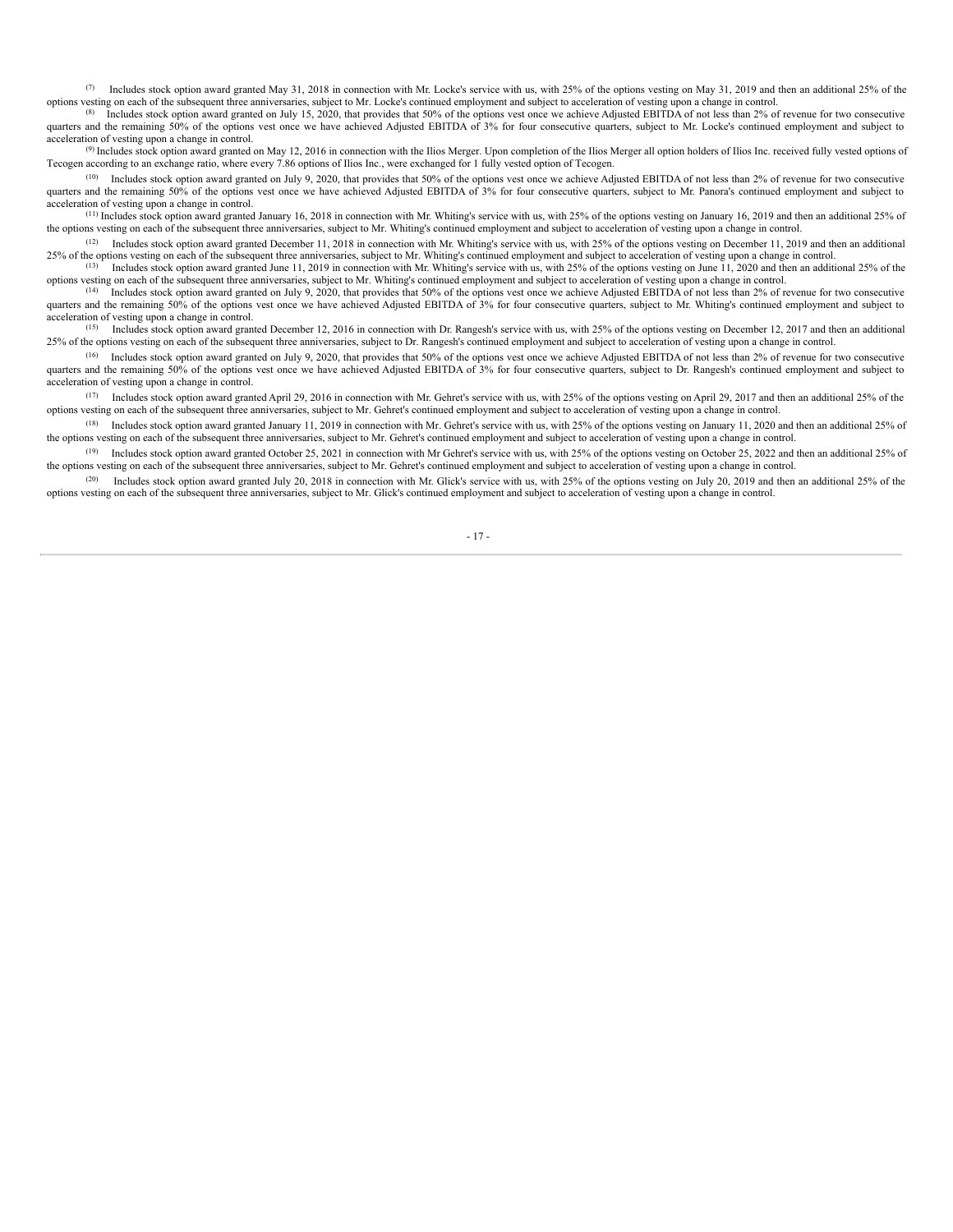#### **Executive Officer Target Bonus Plan**

On July 9, 2020 the Compensation Committee approved a target bonus plan that contemplated the payment of cash bonuses to our executive officers, including target bonuses of up to \$50,000 to Mr. Locke, up to \$35,000 to each of Messrs. Panora and Whiting, and \$15,000 for Dr. Rangesh, provided that certain corporate and individual performance goals are achieved for two consecutive quarters. In 2021 Mr. Locke was awarded a cash bonus of \$35,000, Mr. Gehret was awarded a cash bonus of \$30,000, Messrs. Panora and Whiting were awarded cash bonuses of \$17,500, and Dr. Rangesh was awarded a cash bonus of \$15,000.

#### **Director Compensation**

We did not pay any cash compensation to our non-employee directors in 2021. However, our non-employee directors are eligible to receive stock or option awards under our equity incentive plan. We did not award any stock or option awards for service as directors in 2021. In March 2022 our Board of Directors adopted a policy for compensation of non-employee directors of the Company pursuant to which each director is awarded options to purchase shares of our common stock consisting of options to purchase 100,000 shares awarded in connection with such director's initial appointment as a member of our Board, and options to purchase 25,000 shares of our common stock upon the director's reelection or reappointment to serve an additional term as a director. Such options vest in equal installments on the first, second, third, and fourth anniversaries of the date of grant. We reimburse all of our directors for reasonable travel and other expenses incurred in attending Board and committee meetings. Any director who is also one of our employees receives no additional compensation for serving as a director.

The following table provides information for the year ended December 31, 2021 regarding all compensation awarded to, earned by, or paid to each person who served as a director for some portion or all of 2021, other than Mr. Hatsopoulos, Mr. Locke, and Dr. Rangesh, who are not included in the table below as they are employees and receive no compensation for their services as directors. The compensation received by Mr. Hatsopoulos is described below under the heading "Advisory Agreement,"and the compensation received by Mr. Locke and Dr. Rangesh is shown in the "Summary Compensation Table" above.

|  | Name                 | Fees<br>earned or paid in<br>$\cosh($ S $)$ | Stock<br>Awards (\$) | Option<br>Awards (\$) | Non-<br>equity incentive<br>compensation (\$) | Nonqualified<br>deferred compensation<br>earnings $(\$)$ | All other<br>compensation (\$) | Total $(S)$ |
|--|----------------------|---------------------------------------------|----------------------|-----------------------|-----------------------------------------------|----------------------------------------------------------|--------------------------------|-------------|
|  | Angelina M. Galiteva |                                             |                      | 16,075                | $\overline{\phantom{a}}$                      |                                                          |                                | 16,075      |
|  | Ralph Jenkins        |                                             |                      | 64.300                |                                               |                                                          |                                | 64,300      |
|  | Ahmed F. Ghoniem     |                                             |                      | 16,075                | $\overline{\phantom{a}}$                      |                                                          |                                | 16,075      |
|  | Earl R. Lewis        |                                             |                      | 16.075                |                                               |                                                          |                                | 16.075      |
|  | Fred Holubow         |                                             |                      | 16.075                |                                               |                                                          |                                | 16.075      |

#### **Compensation Committee Interlocks and Insider Participation**

During fiscal year 2021, none of our executive officers served as a member of the board of directors or compensation committee, or other committee serving an equivalent function, of any other entity that has one or more of its executive officers serving as a member of our Board or Compensation Committee. None of the current members of the Compensation Committee of our Board has ever been an employee of the Company.

#### **Employment Contracts and Termination of Employment and Change-in-Control Arrangements**

We have not entered into an employment agreement with any of our named executive officers, however, stock option awards granted under our 2006 Stock Incentive Plan contain certain change of control provisions that accelerate vesting in the event of certain transactions resulting in a change of control. We have also entered into Change of Control Severance Agreements with Messrs, Locke, Panora, and Whiting that provide for the payment of one year of salary and other benefits in the event of their termination by the Company without good cause, or by the employee for good reason, following a change of control.

The stock and option awards that would vest for each named executive officer if a change-in-control were to occur are disclosed under our*Outstanding Equity Awards at Fiscal Year-End Table.* Descriptions of the change-in-control provisions in our stock option awards are set forth below:

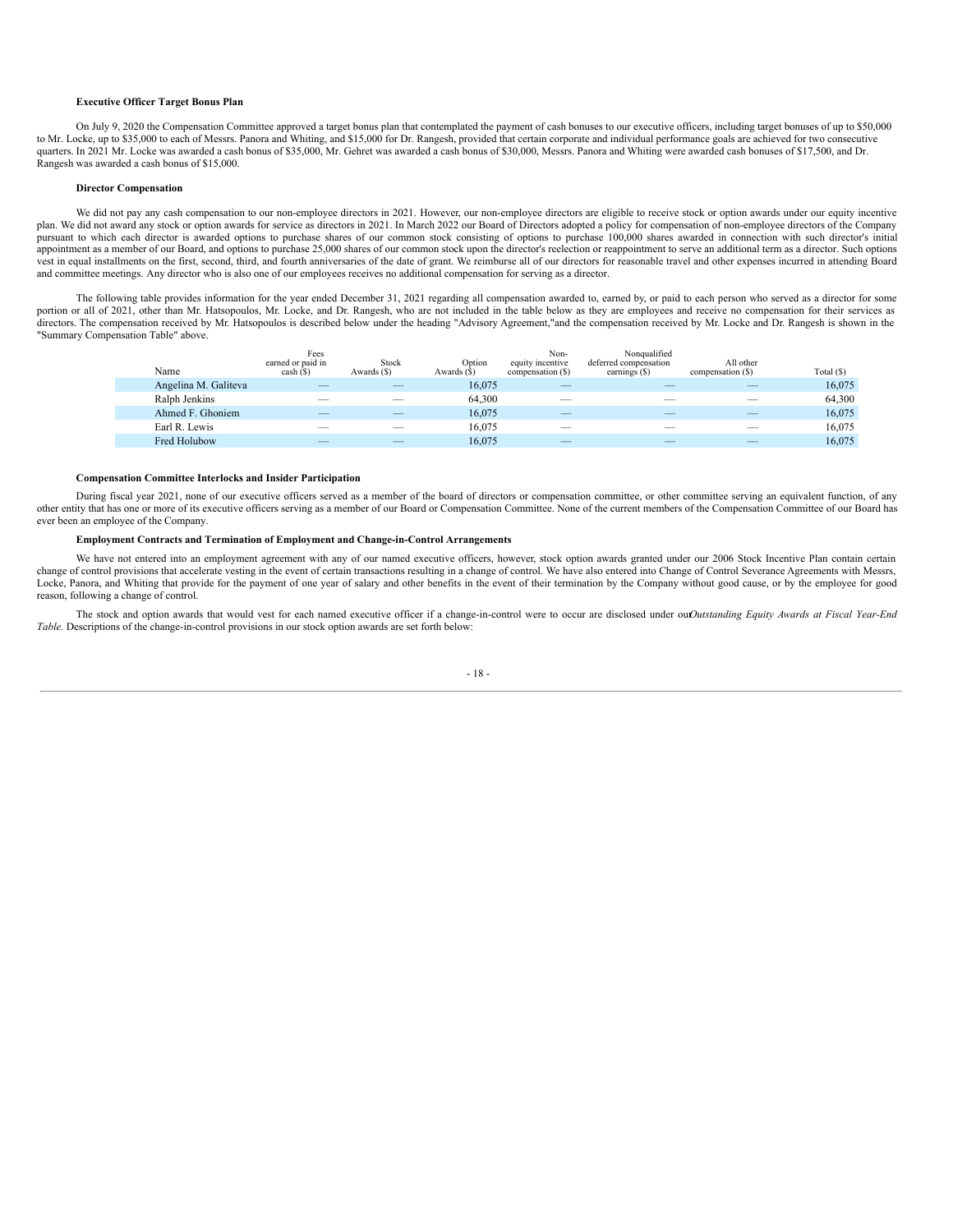#### *Stock Awards: Change-in-Control Definition*

For the purposes of our stock awards, change-in-control shall mean (a) the acquisition in a transaction or series of transactions by a person (such term to include anyone deemed a person under Section 13(d)(3) of the Exchange Act), other than the Company or any of its subsidiaries, or any employee benefit plan or related trust of the Company or any of its subsidiaries, of beneficial ownership (within the meaning of Rule 13d-3 promulgated under the Exchange Act) of 50% or more of the combined voting power of the then outstanding voting securities of the Company entitled to vote generally in the election of directors or (b) the sale or other disposition of all or substantially all of the assets of the Company in one transaction or series of related transactions.

#### *Option Awards Change-in-Control Definition*

For the purposes of our option awards, change-in-control shall mean merger (or reverse merger), consolidation, or other similar event or the sale or lease of all or substantially all of the Company's assets. Upon a change-in-control, while the optionee maintains a business relationship with the Company and the option has not fully vested, the option shall become exercisable for 100% of the then number of shares as to which it has not vested, such vesting to occur immediately prior to the closing of the acquisition.

#### *Advisory Agreement*

On January 3, 2018 the Company entered into an Advisory Agreement with John N. Hatsopoulos, a member of the Board of Directors. The Advisory Agreement provides that Mr. Hatsopoulos will resign as a member of the Board of Directors at the Company's 2018 Annual Meeting of Stockholders or June 30, 2018, whichever comes first. Pursuant to the Advisory Agreement, Mr. Hatsopoulos will remain an advisor to the Company's Board of Directors and an employee of the Company in the Company's Investors Relations Department. He will be paid a salary of \$1.00 annually and receive the same benefits as other similarly situated employees as well as administrative support for the duration of the agreement. Mr. Hatsopoulos was not nominated for election as a director at the June 6, 2018 Annual Meeting of Stockholders, but on February 1, 2019 was reappointed by the Company's Board of Directors to serve as a director of the Company. On July 22, 2019 the Advisory Agreement with Mr. Hatsopoulos was modified to provide that Tecogen would continue to provide the employee benefits contemplated by the Advisory Agreement until March 29, 2024 provided that Mr. Hatsopoulos continues to provide the advisory services contemplated by the agreement.

#### **CERTAIN RELATIONSHIPS AND RELATED TRANSACTIONS, AND DIRECTOR INDEPENDENCE.**

<span id="page-22-0"></span>Since the beginning of the last completed fiscal year we have not been a party to any transaction in which the amount involved exceeded or will exceed the lesser of \$120,000 or one percent of the average of our total assets as at the year-end for the last two completed fiscal years and in which any of our directors or director nominees, executive officers or beneficial holders of more than 5% of our capital stock, or any immediate family member of, or person sharing the household with, any of these individuals, had or will have a direct or indirect material interest.

## **Director Independence**

The Company's common stock is listed on The OTCQX Market's Best Market. The Board considers the status of its members pursuant to the independence requirements set forth in applicable OTCQX rules and applicable federal securities laws. Under these requirements, the Board undertakes a review at least annually of director independence. During this review, the Board considers transactions and relationships between each director or any member of his immediate family and the Company and its affiliates, if any. The purpose of this review is to determine whether any such relationship or transactions exist that are inconsistent with a determination that the director is independent. The following current directors, Ms. Galiteva, Dr. Ghoniem, Mr. Lewis, Mr. Holubow, and Mr. Jenkins are "independent" in each case as defined in the applicable OTCQX rules. As of December 31, 2021, the members of the Compensation Committee, Audit Committee and Nominating and Governance Committee are also "independent" for purposes of Rule 10A-3 under the Exchange Act. The Board bases these determinations primarily on a review of the responses of the directors and executive officers to questions regarding employment and transaction history, affiliations and family and other relationships and on discussions with the directors.

## **AUDIT FEES SUMMARY**

<span id="page-22-1"></span>Fees billed by Wolf & Company P.C. ("Wolf") for services rendered in connection with the fiscal years ended 2021 and 2020 are set forth below. All fees earned by Wolf were pre-approved by the Audit Committee.

## $-19.$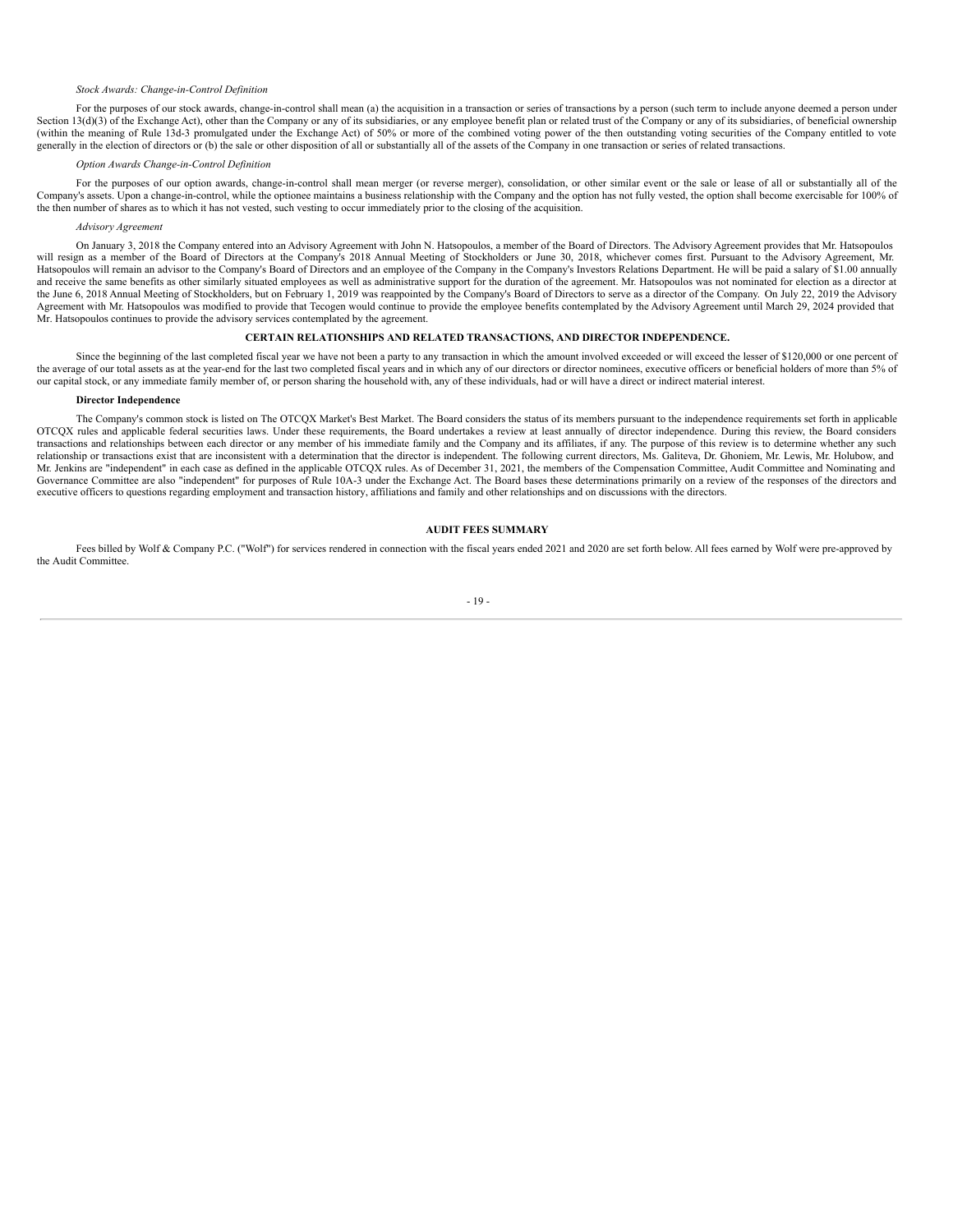|                              |   | 2021    |   | 2020    |  |  |  |
|------------------------------|---|---------|---|---------|--|--|--|
| Audit<br>fees                | S | 218,301 | S | 224,633 |  |  |  |
| Audit-<br>related fees $(1)$ |   |         |   | 10,000  |  |  |  |
| Tax fees                     |   |         |   |         |  |  |  |
| All<br>other fees            |   | 5,750   |   |         |  |  |  |
| Total                        | S | 224,051 |   | 234,633 |  |  |  |

 $<sup>(1)</sup>$  Represents fees associated with consents for registration statements and other miscellaneous filings.</sup>

*Audit Fees*

Audit fees billed by Wolf for 2021 and 2020 consist of fees for the audit of the Company's financial statements included in the Company's fiscal year end reports for the year ended December<br>31, 2021 and 2020 and review of and regulatory filings or engagements for those fiscal years.

*Tax Fees*

There were no tax fees billed by Wolf in 2021 and 2020.

*All Other Fees*

There were fees of \$5,750 related to consultation services for the Employee Retention Credit calculation for 2021 and no other fees for 2020.

**Audit Committee's pre-approval policy and procedures**

<span id="page-23-0"></span>The Audit Committee's current policy is to require all audit and permissible non-audit services provided by our independent auditors to be pre-approved by the committee. These services may include audit services, audit-rel

- 20 -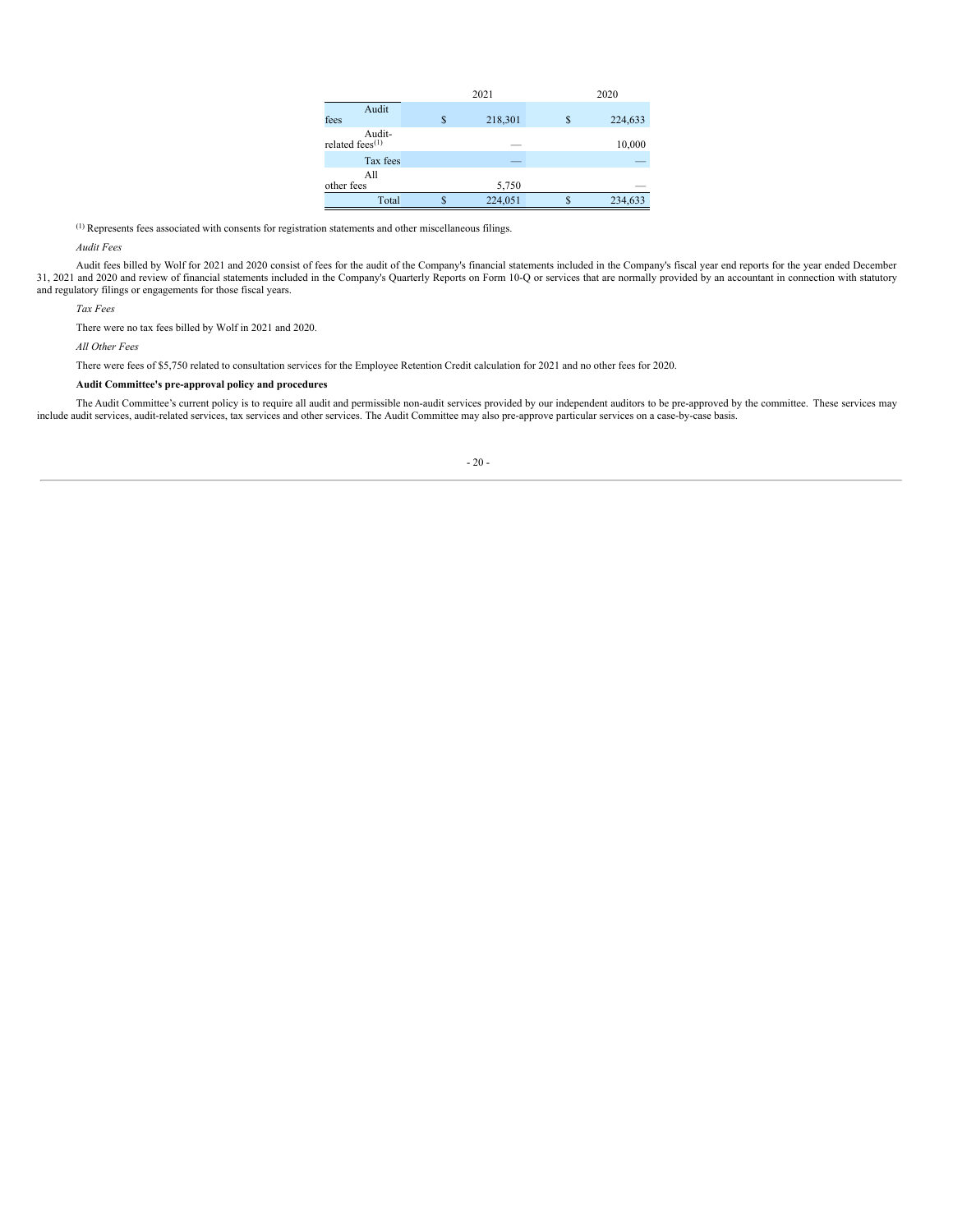## **PROPOSALS RECOMMENDED FOR CONSIDERATION BY STOCKHOLDERS**

#### PROPOSAL 1

## ELECTION OF DIRECTORS

<span id="page-24-0"></span>The Company's By-laws provide that the number of directors shall be fixed from time to time by a vote of the majority of the Board of Directors. The Board of Directors currently consists of the following eight members: Ms. Angelina M. Galiteva, Mr. John N. Hatsopoulos, Mr. Benjamin M. Locke, Dr. Ahmed F. Ghoniem, Mr Fred Holubow, Mr. Earl R. Lewis, Mr. Ralph Jenkins, and Dr. Abinand Rangesh.

The Board has concluded that the nomination and election of Ms. Angelina M. Galiteva, Mr. John N. Hatsopoulos, Mr. Benjamin M. Locke, Dr. Ahmed F. Ghoniem, Mr Fred Holubow, Mr. Earl R. Lewis, Mr. Ralph Jenkins, and Dr. Abinand Rangesh as members of the Board is in the best interests of the Company, and recommends stockholder approval of the election of each nominee to hold office until the next annual meeting of stockholders or until their successors are duly elected and qualified. Biographical information concerning the nominees can be found under "Information About Directors and Executive Officers" above.

Each of the nominees has consented to being named in this Proxy Statement and to serve his or her respective term if elected. If a nominee should for any reason become unavailable for election, the Board may nominate a substitute nominee. If you have submitted a proxy and a substitute nominee is selected, proxies may be voted with discretionary authority by the persons appointed as proxies for any substitute nominee designated by the Board. Alternatively, if the Board does not select a substitute nominee, the proxy may vote only for the remaining nominees, leaving a vacancy<br>on the Board that may b will decline to serve as a director.

The persons named in the proxy will vote FOR each such nominee, except where authority has been withheld as to the nominee.

**Vote Required for Approval**

The election of directors will be determined by a plurality of the votes cast by the stockholders.

## <span id="page-24-1"></span>The Board recommends a vote FOR each of the nominees for election to the Board of Directors of the Company.

#### - 21 -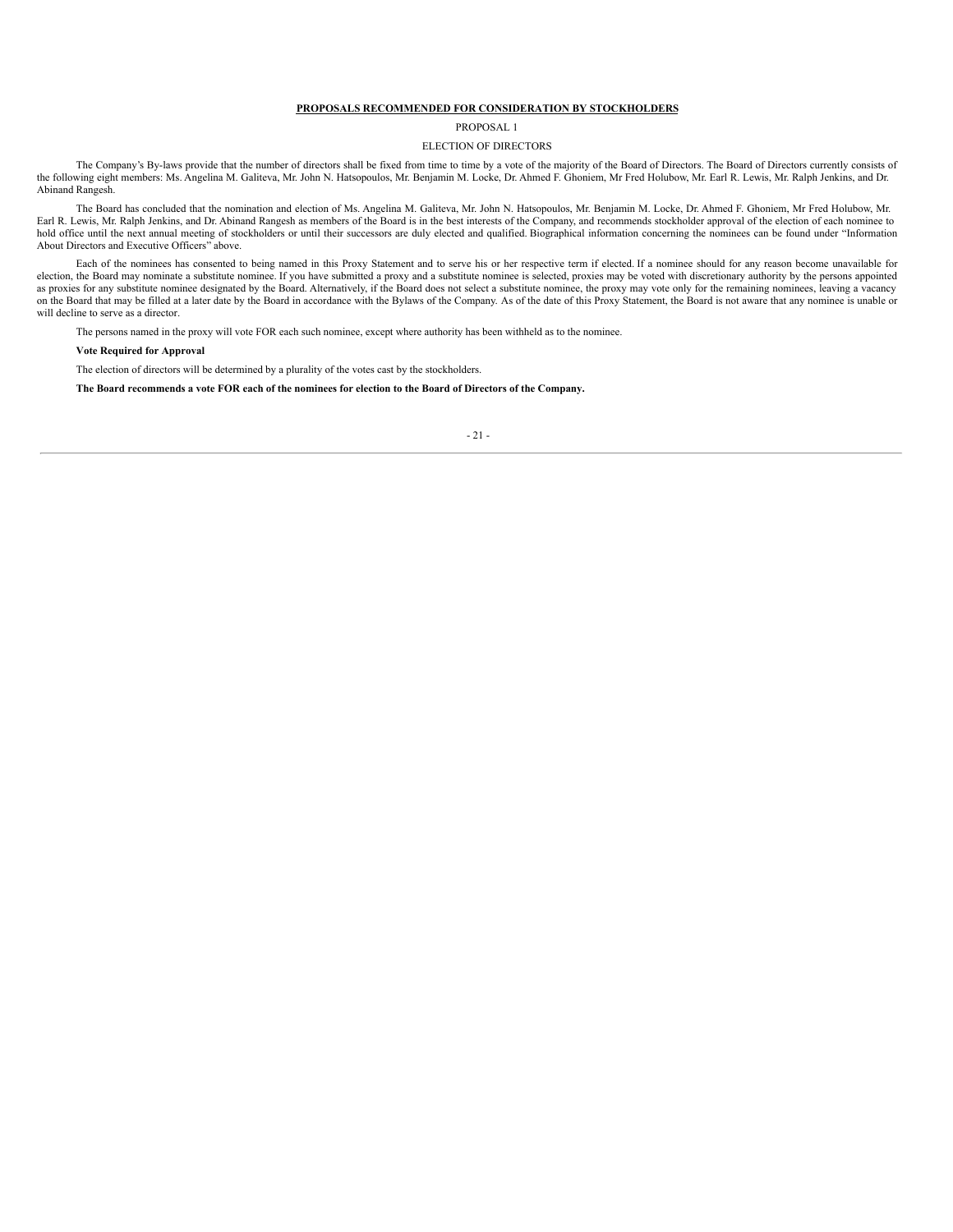#### PROPOSAL 2

## RATIFICATION OF APPOINTMENT OF WOLF & COMPANY P.C.

#### AS INDEPENDENT REGISTERED PUBLIC ACCOUNTING FIRM FOR 2022

The Audit Committee has selected Wolf & Company, P.C., or "Wolf" to serve as the Company's independent registered public accounting firm in connection with the audit of our consolidated financial statements for the fiscal year ended December 31, 2022, and the review of the Company's consolidated financial statements for the quarters ended March 31, 2022, June 30, 2022, and September 30, 2022. Wolf has served as the Company's independent registered public accounting firm since September 15, 2014.

Although ratification is not required, the Board is submitting the selection of Wolf to its stockholders for ratification as a matter of good corporate practice. If the selection is not ratified by stockholders, the Audit Committee will consider the results in connection with its selection of auditors for the balance of 2022. Notwithstanding the ratification of the selection, the Audit Committee in its discretion may select a different independent registered public accounting firm at any time if it determines that such a change would be in the Company's best interest and the best interests of its stockholders.

The Audit Committee, prior to engaging Wolf, considered the qualifications of that firm, its reputation for integrity, competence in the fields of accounting and auditing, and its independence.

The Company has been informed that neither Wolf nor any of its partners have any direct financial interest or any material indirect financial interest in the Company nor have any of them had any connection during the past three years with the Company in the capacity of promoter, underwriter, voting trustee, director, officer or employee. A representative of Wolf is expected to be present at the Annual Meeting, to make a statement if so desired, and to be available to respond to appropriate questions.

#### **Vote Required for Approval**

To be approved, the ratification of the appointment of Wolf requires the affirmative vote of the holders of a majority of the shares of common stock present or represented by proxy at the Annual Meeting and entitled to vote thereon.

## <span id="page-25-0"></span>The Board recommends that stockholders vote FOR the ratification of the appointment of Wolf & Company P.C. as the Company's independent registered public accounting firm.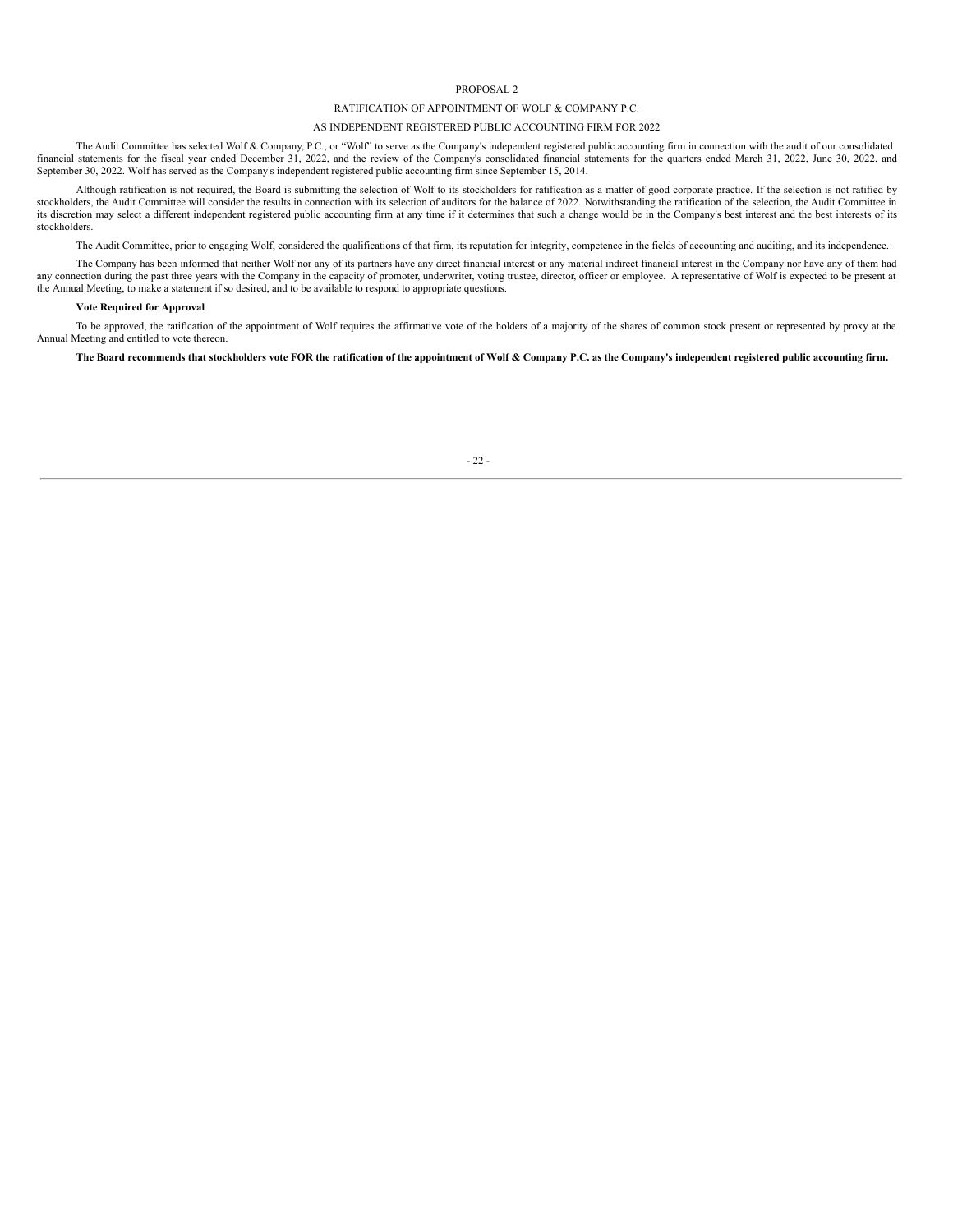#### PROPOSAL 3

#### APPROVAL OF THE TECOGEN INC. 2022 STOCK INCENTIVE PLAN

On March 8, 2022, our Board of Directors adopted the Tecogen Inc. 2022 Stock Incentive Plan ("2022 Plan"). The following description of the 2022 Plan subject to stockholder approval. We are requesting that our stockholders approve the adoption of the 2022 Plan the material terms of which are described below.

#### **Background**

Currently, we grant equity-based compensation to our employees, officers, directors, and consultants pursuant to our 2006 Stock Incentive Plan ("2006 Plan"). However, as of April 25, 2022, we have granted awards under our 2006 Plan covering an aggregate of 3,800,632 of the 3,838,750 shares available for issuance under the 2006 Plan which means that we have 42,643 shares available for issuance pursuant to awards under the 2006 Plan.

We believe that our future success and our ability to remain competitive are dependent on our continuing efforts to attract, retain and motivate highly qualified personnel and that equity-based awards are an important part of our overall compensation program. Accordingly, we are proposing the adoption of the 2022 Plan to enable us to supplement the 2006 Plan and continue to be able to provide equity-based incentives to our employees, officers, directors, and consultants.

The following brief summary of the 2022 Plan is qualified in its entirety by reference to the 2022 Plan attached hereto as Appendix A.

#### **Description of Plan**

*Overview*. The 2022 Plan authorizes the grant or award and issuance of incentive stock options, non-qualified stock options, restricted stock awards, and common stock to our employees, officers, directors and consultants. The purpose of this 2022 Plan is to promote the interests of the Company and its stockholders by providing our employees, directors, officers and consultants with appropriate incentives and rewards to encourage them to enter into and continue in their employment or service with us, to acquire a proprietary interest in our long-term success and to reward the performance of individuals in fulfilling corporate objectives. The 2022 Plan complements our 2006 Stock Incentive Plan ("2006 Plan"). As of April 25, 2022, we have granted awards under our 2006 Plan covering 3,800,632 of the 3,838,750 shares authorized for issuance under the 2006 Plan. The 2022 Plan will provide flexibility to us going forward by permitting us to compensate and award employees, officers, directors and consultants through the issuance of certain options, restricted stock, and stock awards.

Term of Plan. The 2022 Plan became effective on March 8, 2022, subject to approval of our stockholders within one year of such date. If stockholder approval is not obtained within this oneyear period, awards under the plan automatically and immediately terminate. The 2022 Plan is for a term of ten years and will terminate March 8, 2032, and no award may be made after that date, however, awards made before that date may extend beyond that date.

*Eligible Participants*. Eligible participants include our employees, officers, directors and consultants of the Company and those of any of our subsidiaries or affiliates.

Shares Reserved for Issuance. We have reserved 3,800,000 shares of our common stock for issuance pursuant to awards under the 2022 Plan. If an award under the 2022 Plan is cancelled, expires, forfeited, settled in cash or otherwise terminates without being exercised in full, the shares of common stock not acquired pursuant to the award will again become available for issuance under the 2022 Plan.

*Certain Award Limits*. The 2022 Plan provides that the maximum aggregate amount of awards that may be granted to a non-employee director of the Company in a calendar year shall not exceed \$100,000. The maximum aggregate number of shares for which options may be granted in any calendar year to an individual participant is not to exceed 1.5% of our issued and outstanding shares on December 31 of the calendar year immediately preceding the grant of an award. Further, the maximum aggregate number of shares for which restricted stock awards and stock awards may be granted in any calendar year to an individual participant is not to exceed 1.5% of our issued and outstanding shares on December 31 of the calendar year immediately preceding the grant of an award.

Adjustments for Stock Splits and Similar Events. The Committee (defined below) will make appropriate adjustments in outstanding awards and the number of shares available for issuance under the 2022 Plan, including the individual limitations on awards, to reflect stock splits, reorganization, recapitalization and other similar events.

*Administration*. Our Board has delegated its authority to administer the 2022 Plan to our Compensation Committee ("Committee"). Subject to the provisions of the 2022 Plan, the Committee has the power to take all actions that it determines to be necessary or appropriate in connection with the administration of this Plan, including, without limitation:

• prescribe, amend, and rescind rules and regulations relating to the 2022 Plan and to define terms not otherwise defined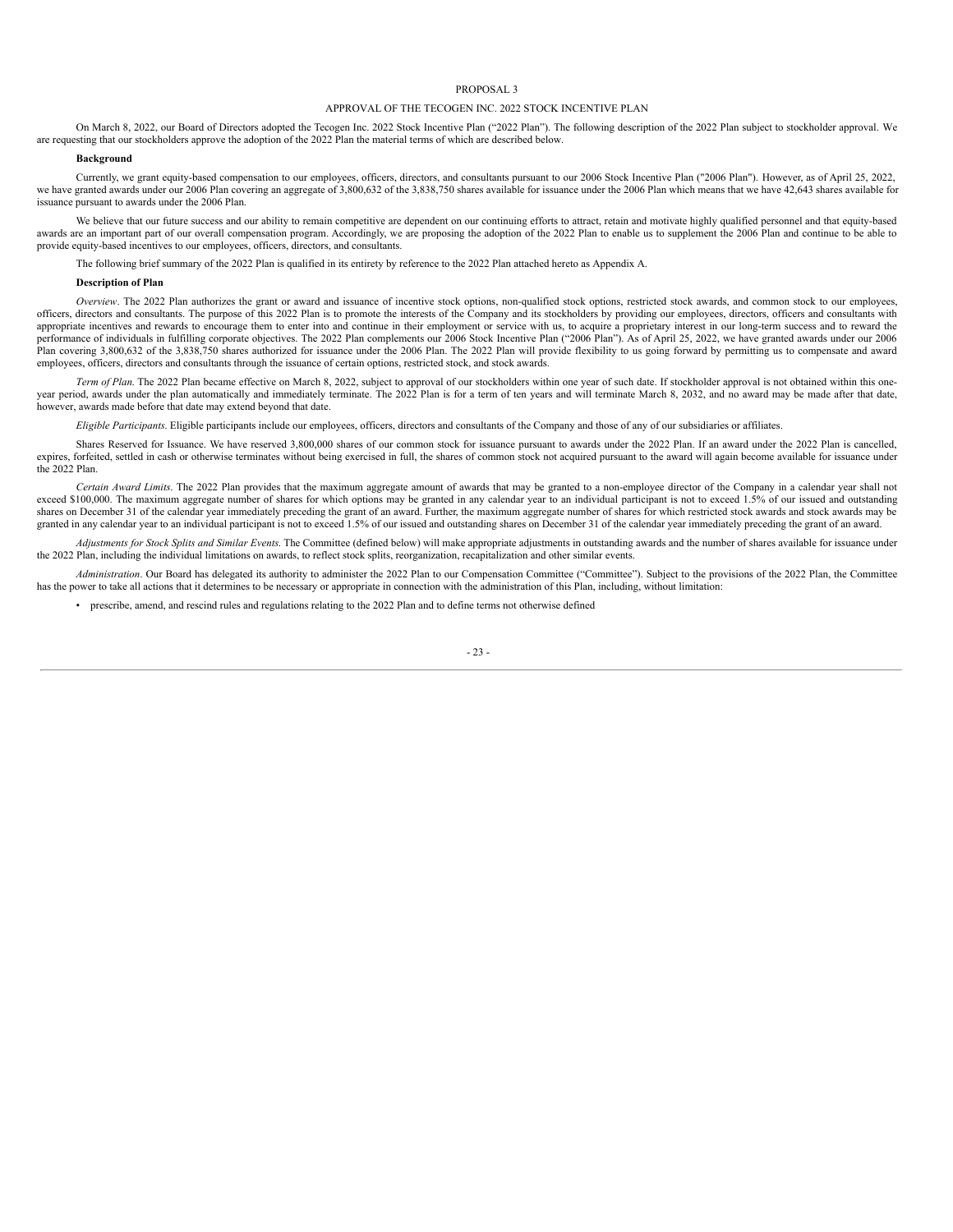• determine which persons are eligible to participate, to which of such participants, if any, awards shall be granted, and the timing of any such awards

• grant awards to participants and determine their terms and conditions, including the number of shares subject to awards and the exercise or purchase price of such shares and the circumstances under which awards become exercisable or vested or are forfeited or expire

• establish any performance goals or other conditions applicable to the grant, issuance, exercisability, vesting and/or ability to retain any award

• prescribe and amend the terms of the agreements or other communications evidencing awards made under the 2022 Plan (which need not be identical) and the terms or form of any document or notice required to be delivered to us by participants under the 2022 Plan

• determine the appropriate adjustment, if any, required as a result of any reorganization, reclassification, combination of shares, stock split, reverse stock split, spin-off or dividend, or other changes in the number or

• interpret and construe the 2022 Plan, any rules and regulations under the 2022 Plan and the terms and conditions of any award granted thereunder, and to make exceptions to any such provisions in good faith and for the benefit of the Company, and

• make all other determinations deemed necessary or advisable for the administration of the 2022 Plan.

*Change of Control*. Unless the Board expressly provides otherwise prior to a change of control or in an award agreement, in the event of a change of control of the Company, all outstanding options under the 2022 Plan vest and become exercisable on the date immediately before the change of control and all restrictions under restricted stock awards and restricted stock rights shall lapse or be deemed satisfied on the date immediately prior to the change of control.

A change of control is deemed to have occurred upon the occurrence of one of the following events:

• any person or group of persons becomes the beneficial owner of shares of the Company to which 50% or more of the total number of votes for the election of directors may be cast;

• as a result of a cash tender offer, exchange offer, merger or other business combination, sale of assets or contested election, persons who were directors immediately prior to the event cease to constitute a majority of the board;

• stockholders approve an agreement providing either that the Company will cease to be an independent publicly owned corporation or for sale or other disposition of all or substantially all the assets of the Company; or

• a tender offer or exchange offer is made for shares of our common stock (other than one made by us) and shares of common stock are acquired.

*Award Types*. The 2022 Plan authorizes the grant or award and issuance of incentive stock options, non-qualified stock options, restricted stock, and stock awards.

Stock Option Awards. Incentive stock options and non-qualified stock options may be granted pursuant the 2022 Plan. The Committee determines whether a stock option award is an incentive stock option or a non-qualified stock option and the terms of each stock option granted under the 2022 Plan, including the number of shares covered by an option, exercise price and means of payment, the vesting and exercisability of the option, and restrictions on transfer and the term. The stock options expire on the earliest of ten years after the date of grant, 60 days after the death or disability of the recipient, immediately upon termination of employment or service other than by death or disability, or on such date as the Committee determines. The Committee, in its sole discretion, may change by agreement the post-termination rights of a recipient, including accelerating the date or dates on which the option becomes vested and is exercisable following termination of employment or service, or extend the period. Options granted under the plan may be exercised by delivering cash, a cashless exercise, or by delivering to us the proceeds of shares of our common stock issuable under an option.

Incentive Stock Options. An incentive stock option is an award in the form of a stock option to purchase shares that is intended to comply with the requirements of Section 422 of the Internal Revenue Code of 1986, as amended and the rules and regulations thereunder ("Code"). The exercise price of each incentive stock option will not be less than the fair market value of our shares on the date on which the stock option is granted. Notwithstanding the foregoing, if a participant owns stock possessing more than ten percent of the combined voting power of all classes of stock of the Company, the exercise price of such option must be at least 110% of the fair market value of a share of our common stock on the date of grant and the option must expire within a period of not more than five years from the date of grant

Non-Qualified Stock Option. A non-qualified stock option is an award in the form of a stock option to purchase shares. Non-qualified stock options do not qualify for the special tax treatment accorded to incentive stock options under Section 422

- 24 -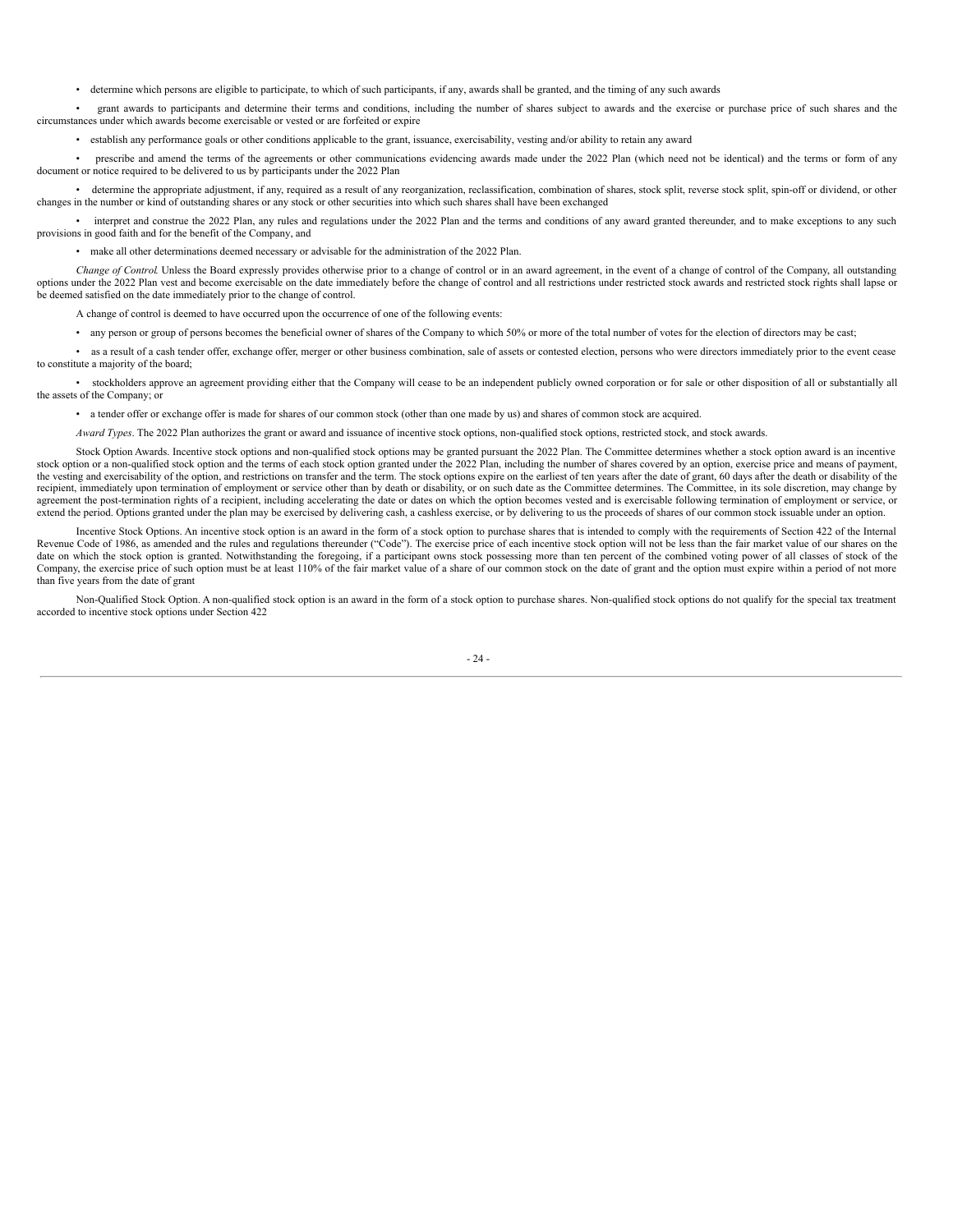of the Code. The exercise price of each non-qualified stock option will not be less than the fair market value of a share of our common stock on the date on which the stock option is granted.

Restricted Stock and Stock Awards. An award of restricted stock consists of a specified number of shares of our common stock that are subject to restrictions on transfer, conditions of forfeiture, and any other terms and conditions for periods determined by the Committee. Prior to the termination of the restrictions, a participant may be able to vote and receive dividends on the restricted stock unless the Committee determines otherwise but may not sell or otherwise transfer the shares.

The Committee may also make stock awards of common stock without restrictions, except that if the award is in lieu of salary, service fee, cash bonus or other cash compensation, the number of shares covered by an award shall be based on the fair market value of such shares on the date of grant.

The Committee has discretion to determine the terms of any award of restricted stock, including the number of shares subject to the award, and the minimum period over which the award may vest, and the acceleration of any vesting in the event of death, disability or change of control, as discussed above with regard to options.

*Award Agreements*. Each award under the 2022 Plan that is share based will be evidenced by an award agreement setting forth the number of shares subject to the award, the purchase or exercise price, if any, the term of the award, the vesting period, and any performance criteria. The award agreement will also set forth such other material terms and conditions as the Committee may deem appropriate to the award consistent with the terms of the 2022 Plan.

*Transferability*. Awards are not transferable or assignable unless provided otherwise by the Committee with respect to certain specified family-related transfers.

*Amendment and Termination*. Our Board may amend, terminate, or modify the 2022 Plan at any time, without stockholder approval, unless required by the Code, pursuant to Section 16 under the Exchange Act, or by any national securities exchange or system on which our common stock is then listed or reported, or by any regulatory body.

*Benefits under the Plan*. As of April 25, 2022, no awards have been made under the 2022 Plan. All future awards under the 2022 Plan are to be based on future performance and will be made in the discretion of the Committee.

#### **Vote Required for Approval**

To be approved, the 2022 Stock INcentive PLan requires the affirmative vote of the holders of a majority of the shares of common stock present or represented by proxy at the Annual Meeting and entitled to vote thereon.

<span id="page-28-0"></span>**The Board recommends that stockholders vote FOR the approval of the 2022 Stock Incentive Plan.**

#### $-25 -$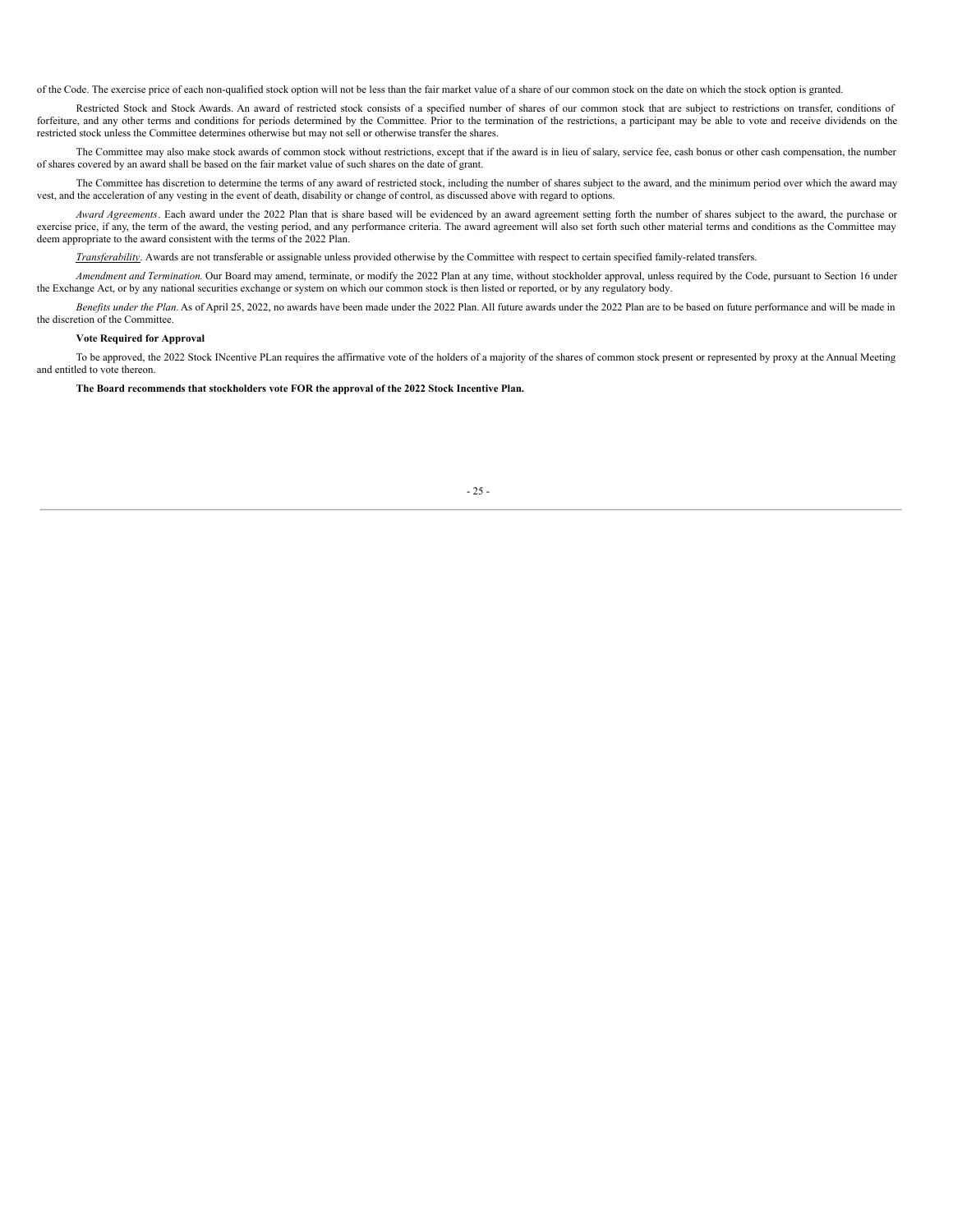## PROPOSAL 4

## NON-BINDING ADVISORY VOTE ON NAMED EXECUTIVE OFFICER COMPENSATION ("SAY ON PAY")

In accordance with the non-binding stockholder advisory vote on the frequency of stockholder vote on named executive officer compensation at the annual meeting of stockholders held in 2019, the Board has authorized, approved, and directed that the compensation of the named executive officers of the Company be submitted to the stockholders of the Company for a non-binding advisory vote to approve such compensation.

## **Vote Required for Approval**

To be approved, the non-binding advisory vote regarding ratification of the compensation paid to the named executive officers of the Company requires the affirmative vote of the holders of a majority of the shares of commo

<span id="page-29-0"></span>The Board recommends that stockholders vote FOR the ratification of the compensation paid to our named executive officers.

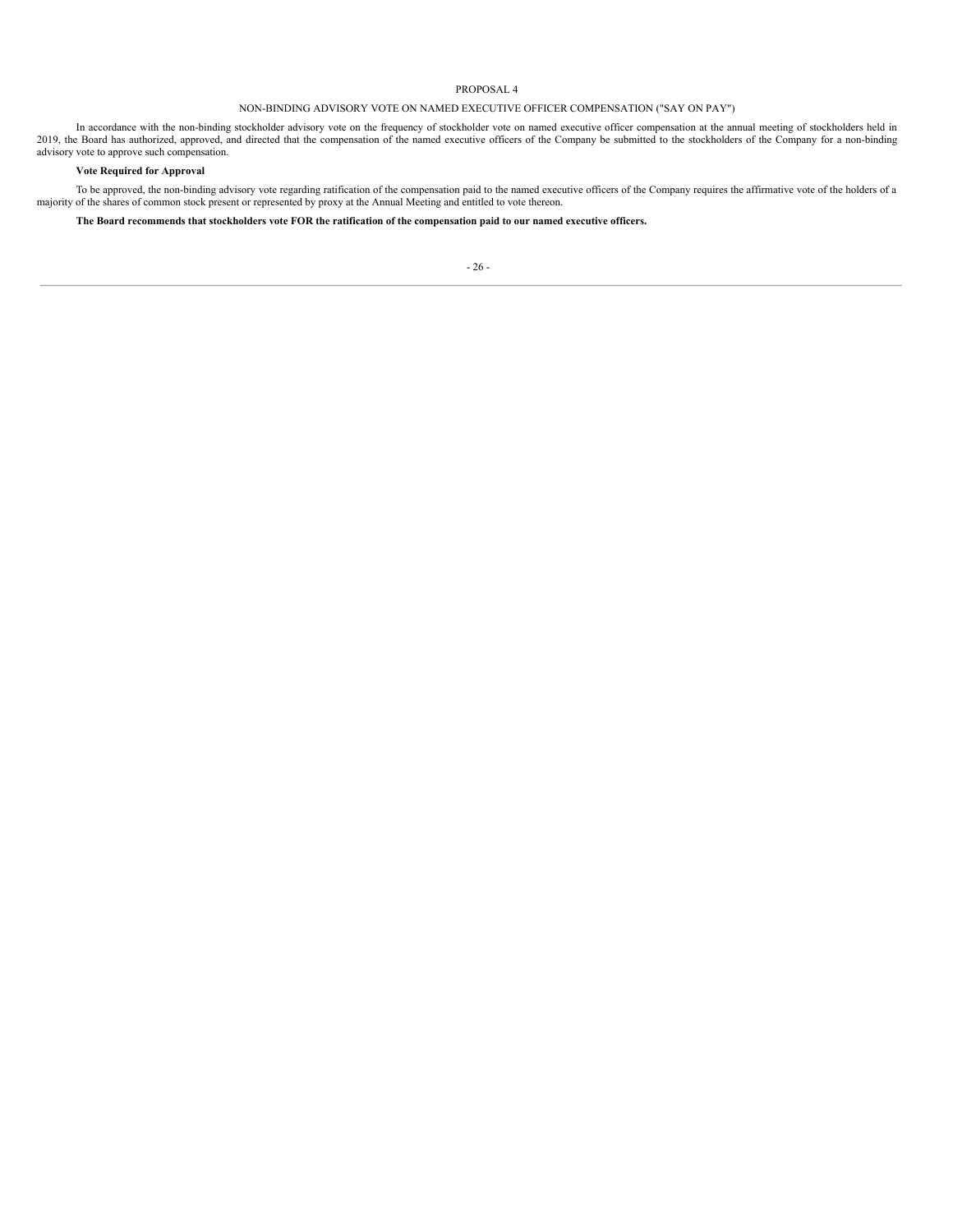#### **ADDITIONAL INFORMATION**

#### **No Incorporation by Reference**

In the Company's filings with the Securities and Exchange Commission, or SEC, information is sometimes "incorporated by reference." This means that we are referring you to information that has previously been filed with the SEC and the information should be considered as part of the filing. Based on SEC regulations, the "Audit Committee Report" and the "Compensation Committee Procedures," specifically are not incorporated by reference into any other filings by the Company with the SEC. In addition, this Proxy Statement includes website addresses. These website addresses are intended to provide inactive, textual references only. The information on these websites is not part of this Proxy Statement.

#### **Stockholder Communication with the Board**

A stockholder that desires to communicate directly with the Board or one or more of its members concerning the affairs of the Company shall direct the communication in writing to Tecogen Inc., attention Corporate Secretary, 45 First Avenue, Waltham, MA 02451. If such communication is intended for some or all of the members of the Board, the mailing envelope must contain a clear notation indicating that the enclosed letter is a "Stockholder-Board Communication." The Corporate Secretary has been authorized to screen commercial solicitations and materials which pose security risks, are unrelated to the business or governance of the Company or are otherwise inappropriate. All such letters must identify the author as a stockholder and clearly state whether the intended recipients are all or individual members of the Board. The Corporate Secretary will make copies of all such letters and circulate them to the appropriate director or directors.

#### **Householding of Proxy Statements**

The SEC has adopted rules that permit companies and intermediaries (e.g., brokers) to satisfy the delivery requirements for proxy materials with respect to two or more stockholders sharing the same address by delivering a as "householding," potentially means extra convenience for stockholders and cost savings for companies.

A number of brokers with account holders who are our stockholders may "household" our proxy materials. In that event, a single proxy statement and annual report will be delivered to multiple stockholders sharing an address unless contrary instructions have been received from the affected stockholders. Once you have received notice from your broker that they will be householding communications to your address, householding will continue until you are notified otherwise or until you revoke your consent. If, at any time, you no longer wish to participate in householding and would prefer to receive a separate proxy statement and annual report, please notify your broker and the Company's Secretary in writing at 45 First Ave, Waltham, MA 02451 or by telephone at (781) 466-6400. The Company will promptly deliver, without charge, an additional copy of any such Proxy Statement and annual report upon request. Stockholders who currently receive multiple copies of the proxy materials at their address and would like to request householding of their communications should contact their broker.

#### **Other Proposed Action**

The Board does not intend to bring any other matters before the Annual Meeting, nor does the Board know of any matters which other persons intend to bring before the Annual Meeting. If, however, other matters not mentioned in this Proxy Statement properly come before the Annual Meeting, the persons named in the accompanying form of proxy will vote thereon in accordance with the recommendation of the Board.

By Order of the Board of Directors TECOGEN INC. /s/ John K. Whiting, IV John K. Whiting, IV Secretary of the Corporation

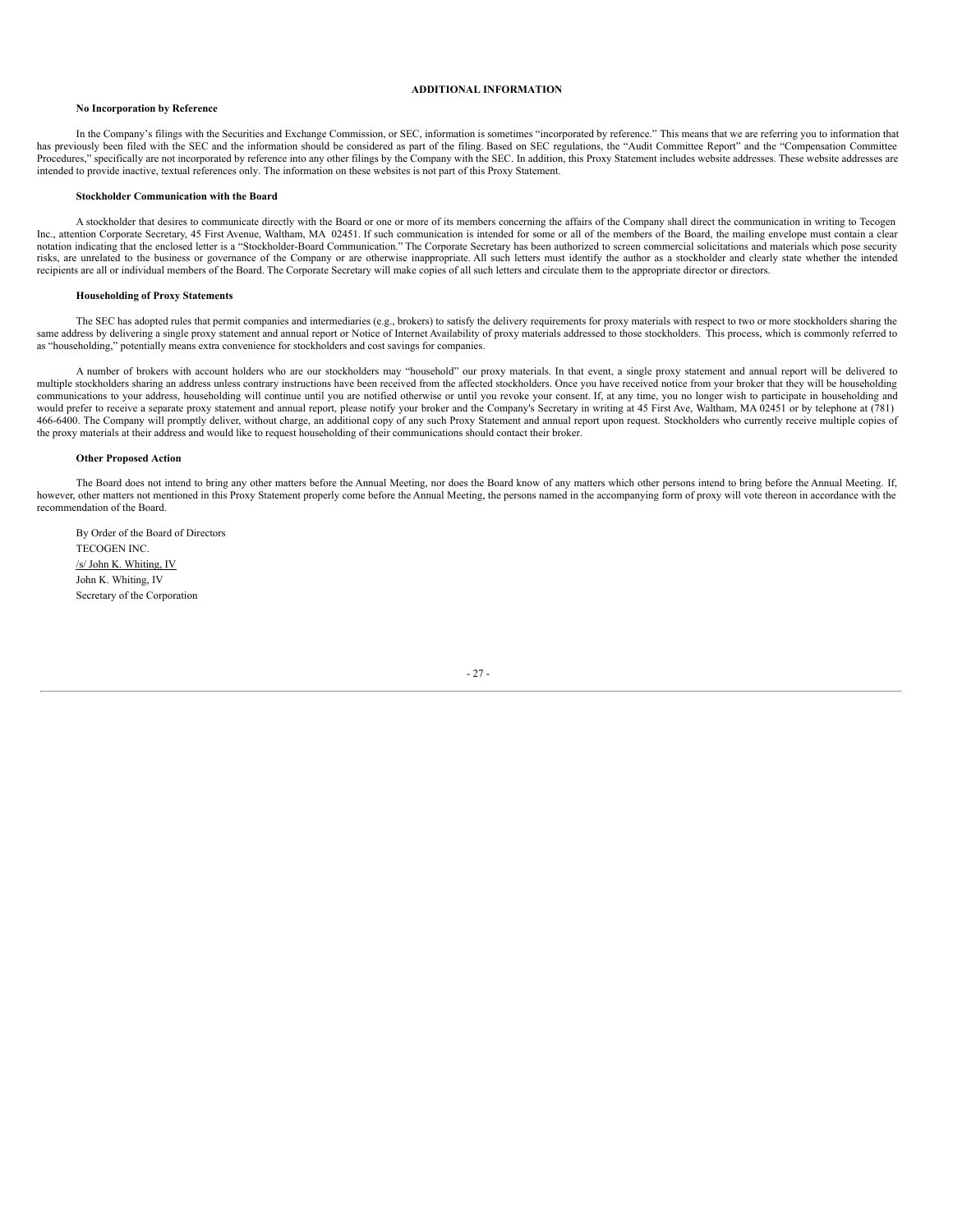#### **APPENDIX A**

## **TECOGEN INC.**

## **2022 STOCK INCENTIVE PLAN**

## **ARTICLE I**

## *Establishment, Purpose, and Duration*

1.1 **Establishment of the Plan**. Tecogen Inc., a Delaware corporation *("Company")*, hereby establishes a stock incentive plan to be known as the "Tecogen Inc. 2022 Stock Incentive Plan," as set forth below. Unless otherwise defined herein, all capitalized terms shall have the meanings set forth in Section 2.1 herein.

This Plan was adopted by the Board of Directors of the Company on March 8, 2022 *("Effective Date")*.

1.2 **Purpose of the Plan.** The purpose of this Plan is to promote the interests of the Company and its stockholders by providing directors, officers, employees and consultants of the Company with appropriate incentives and rewards to encourage them to enter into and continue in the employ or service of the Company, to acquire a proprietary interest in the long-term success of the Company and to reward the performance of individuals in fulfilling corporate objectives.

1.3 **Effectiveness of Plan; Duration of the Plan.** The Plan shall commence on the Effective Date, subject to stockholder approval within one (1) year of the Effective Date, and shall remain in effect, subject to the right of the Board of Directors to terminate the Plan at any time pursuant to Article X herein, until the tenth anniversary of the Effective Date, at which time it shall terminate except with respect to Awards made prior to, and outstanding on, that date, which shall remain valid in accordance with their terms. No Option granted under the Plan may be exercised, no Shares shall be issued under the Plan, and no Award shall be settled, until the Plan is approved by the Company's stockholders. If such stockholder approval is not obtained within twelve (12) months after the date of the Board's adoption of the Plan, then all Awards previously granted under the Plan shall immediately and automatically terminate and cease to be outstanding, and no further Awards shall be granted under the Plan.

## **ARTICLE II** *Definitions*

2.1 **Definitions.** Except as otherwise defined in the Plan, the following terms shall have the meanings set forth below:

(a) **"Affiliate"** shall have the meaning ascribed to such term in Rule 12b-2 under the Securities Exchange Act.

(b) **"Agreement"** or **"Award Agreement"** means a written agreement or other communication evidencing the terms and conditions of an Award in the form of an agreement signed by an authorized officer (or other authorized representative) of the Company and by the Participant or a certificate, notice, term sheet or similar communication.

(c) **"Award"** means, individually or collectively, a grant under this Plan of Options, Restricted Stock Awards, or Stock Awards.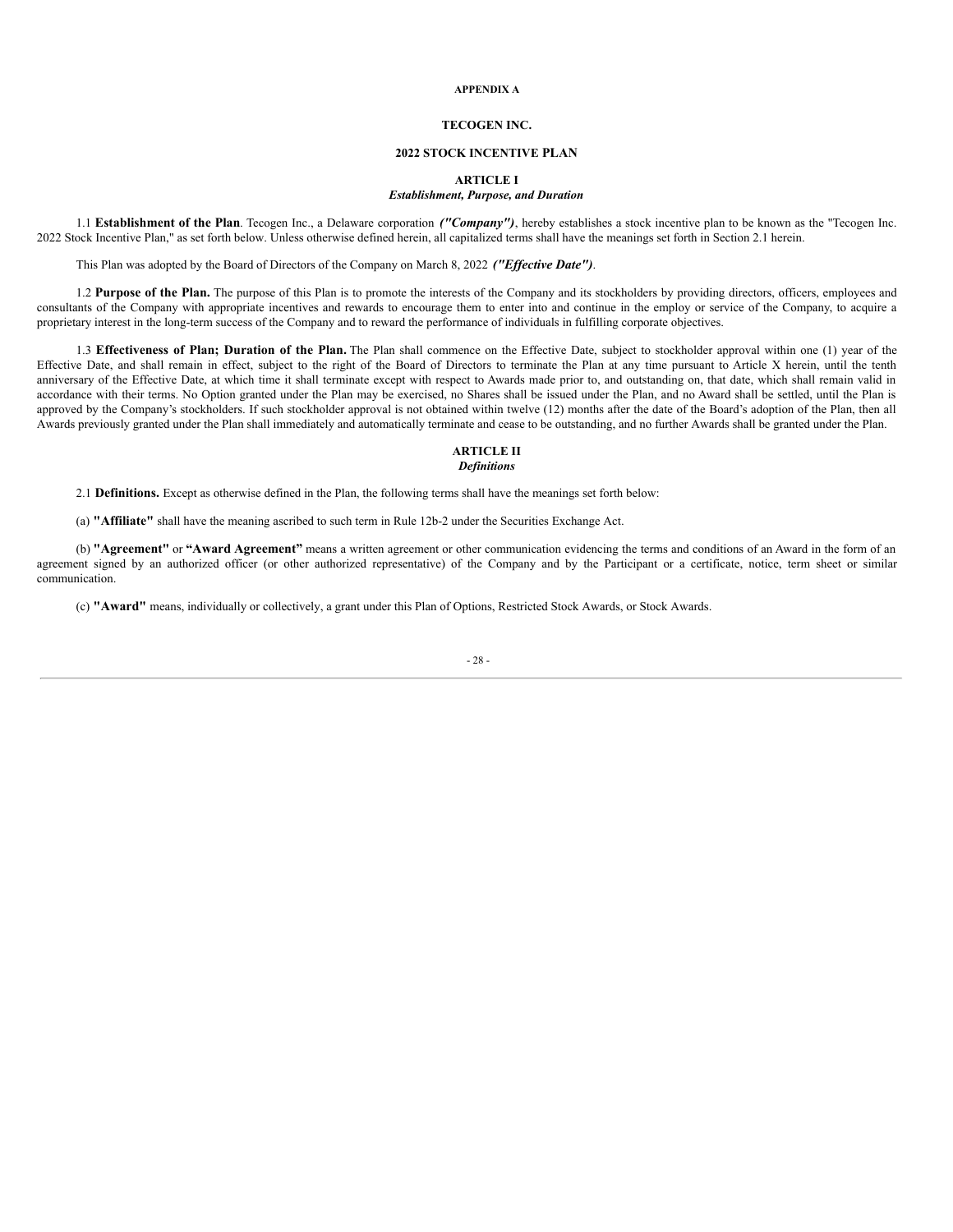(d) **"Board"** or **"Board of Directors"** means the Board of Directors of the Company.

(e) **"Change of Control"** shall have the meaning set forth in Article XI.

(f) **"Code"** means the Internal Revenue Code of 1986, as amended from time to time, and the rulings and regulations thereunder.

(g) **"Committee"** shall have the meaning set forth in Section 3.1 or the Board of Directors if no such committee has been appointed.

(h) **"Common Stock"** means the common stock, \$.001 par value per share, of the Company.

(i) **"Company"** means Tecogen Inc., a Delaware corporation, including all Subsidiaries and Affiliates (including any entity that becomes a Subsidiary or Affiliate after the adoption of the Plan), or any successor thereto as provided in Section 12.2 hereof.

(j) **"Director"** means an individual who both is a director of the Company and is not an employee of the Company.

(k) **"Disability"** means the Participant's becoming disabled within the meaning of Section 22(e)(3) of the Code, or as otherwise determined by the Committee in its discretion.

(l) **"Employee"** means any officer or other employee (including a director who is also an officer or employee) of the Company as defined in General Instruction A to the Form S-8 Registration Statement promulgated under the Securities Act of 1933, as amended, or any successor form or statute as determined by the Committee.

(m) **"Fair Market Value"** means on any given date (i) the closing sale price of the shares of the Company's Common Stock (or any security of the Company issued in substitution, exchange or in lieu thereof), on any established national securities exchange or exchanges on such date, (ii) if the Common Stock is not listed and traded upon a national securities exchange and there are reports of stock prices by a recognized quotation service, upon the basis of the mean between the closing bid and asked quotations for such stock on such date as reported by such recognized stock quotation service, (iii) if in (i) or (ii) above, as applicable, there were no sales or bids or quotes, as the case may be, upon such date reported as provided above, the respective prices on the most recent prior day on which sales or bids or quotes, as the case may be, were so reported, or (iv) if fair market value of the Common Stock cannot be established under subparagraphs (i), (ii), or (iii) above, then it shall be the fair market value as determined in good faith by the Committee.

(n) **"Incentive Stock Option"** means any Option designated as such and which is intended to meet the requirements of Section 422 of the Code.

(o) **"Non-Qualified Stock Option"** means an Option other than an Incentive Stock Option.

(p) **"Option"** means a right to purchase Common Stock and includes an Incentive Stock Option and Non-Qualified Stock Option.

- 29 -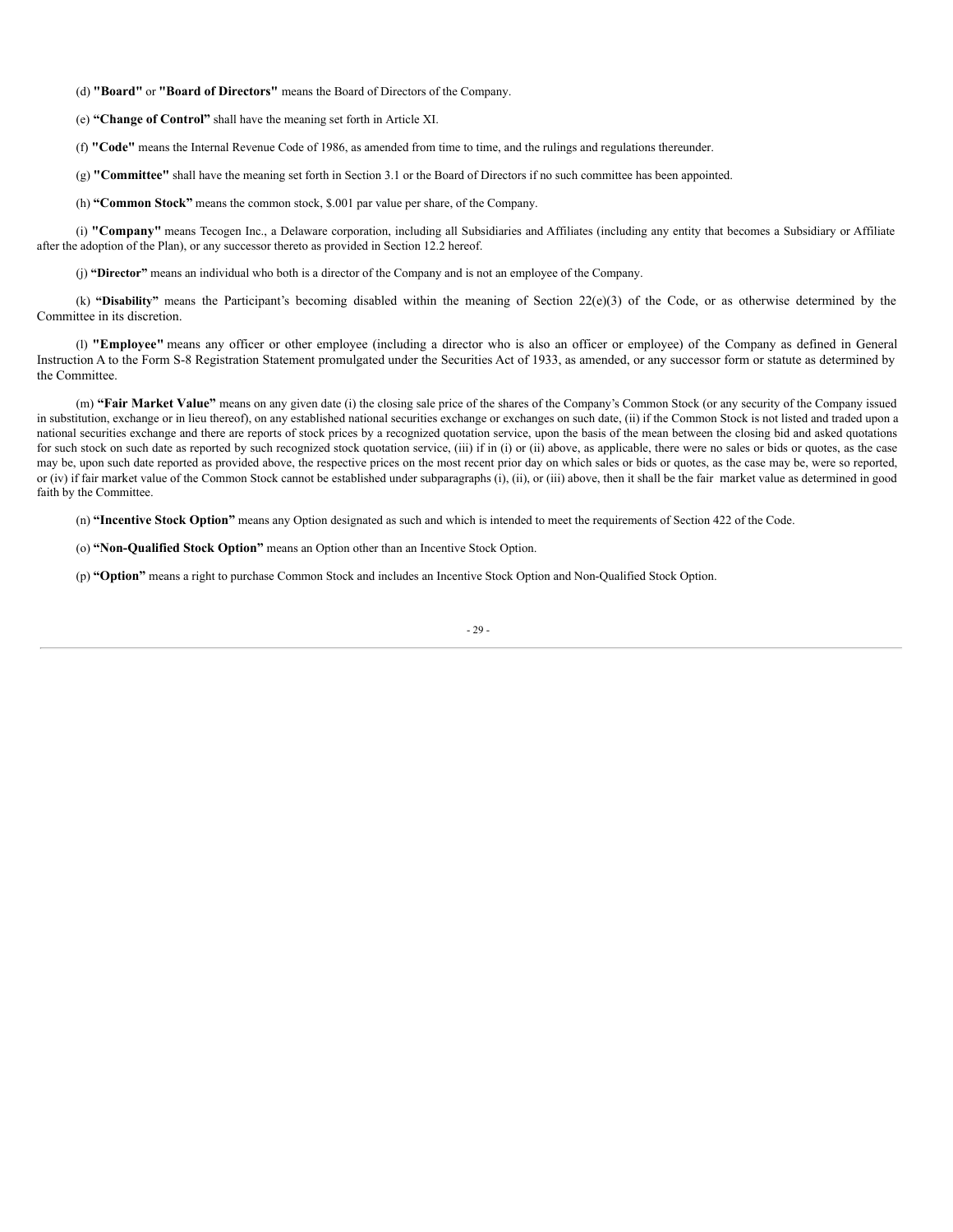(q) **"Participant"** means an Employee, Director or consultant who has been granted an Award under the Plan.

(r) **"Person"** shall have the meaning ascribed to such term in Section 3(a)(9) of the Securities Exchange Act and used in Sections 13(d) and 14(d) thereof, including a "group" as defined in Section 13(d).

(s) **"Plan"** means the "Tecogen Inc. 2022 Stock Incentive Plan" as described herein as hereafter from time to time amended.

(t) **"Restricted Stock"** means Stock issued or granted pursuant to a Restricted Stock Award under Article VII.

(u) **"Restricted Stock Award"** means an award of Stock under Article VII that is subject to restrictions imposed pursuant to such Article.

(v) **"Secretary"** means the officer designated as the Secretary of the Company.

(w) **"Securities Exchange Act"** means the Securities Exchange Act of 1934, as amended, and the rules and regulations promulgated thereunder.

(x) **"Stock"** or **"Share"** means the Common Stock of the Company.

(y) **"Stock Award"** means an award of Stock pursuant to Article VIII of the Plan.

(z) **"Subsidiary"** means, with respect to any corporation, a subsidiary of that corporation within the meaning of Code Section 424(f).

(aa) **"Substitute Award"** means an Award granted in connection with a transaction in substitution, exchange, conversion, adjustment, assumption or replacement of awards previously granted by an entity acquired by the Company or a Subsidiary or Affiliate or with which the Company or a Subsidiary or an Affiliate merges or otherwise combines.

## **ARTICLE III** *Administration*

3.1 **General.** The Plan shall be administered by the Board or a Committee designated by the Board consisting of two (2) or more directors appointed from time to time by the Board each of whom shall be a "Non-Employee Director," as defined in Rule 16b-3 under the Securities Exchange Act (as amended or any successor rule thereto) *("Rule 16b-3")*. Notwithstanding the foregoing, the Board may, in its discretion, delegate to another committee of the Board any or all of the authority and responsibility of the Committee with respect to Awards to employees who are not subject to Section 16 of the Securities Exchange Act at the time any such delegated authority or responsibility is exercised. Such other committee may consist of two (2) or more directors who may, but need not, be officers or employees of the Company or of any of its Subsidiaries or Affiliates. To the extent that the Board has delegated to such other committee the authority and responsibility of the Committee pursuant to the foregoing, all references to the Committee in the Plan shall be to such other committee. The Committee may delegate any or all aspects of the day-to-day administration of the Plan to one or more officers or employees of the Company or any Affiliate, and/or to one or more agents.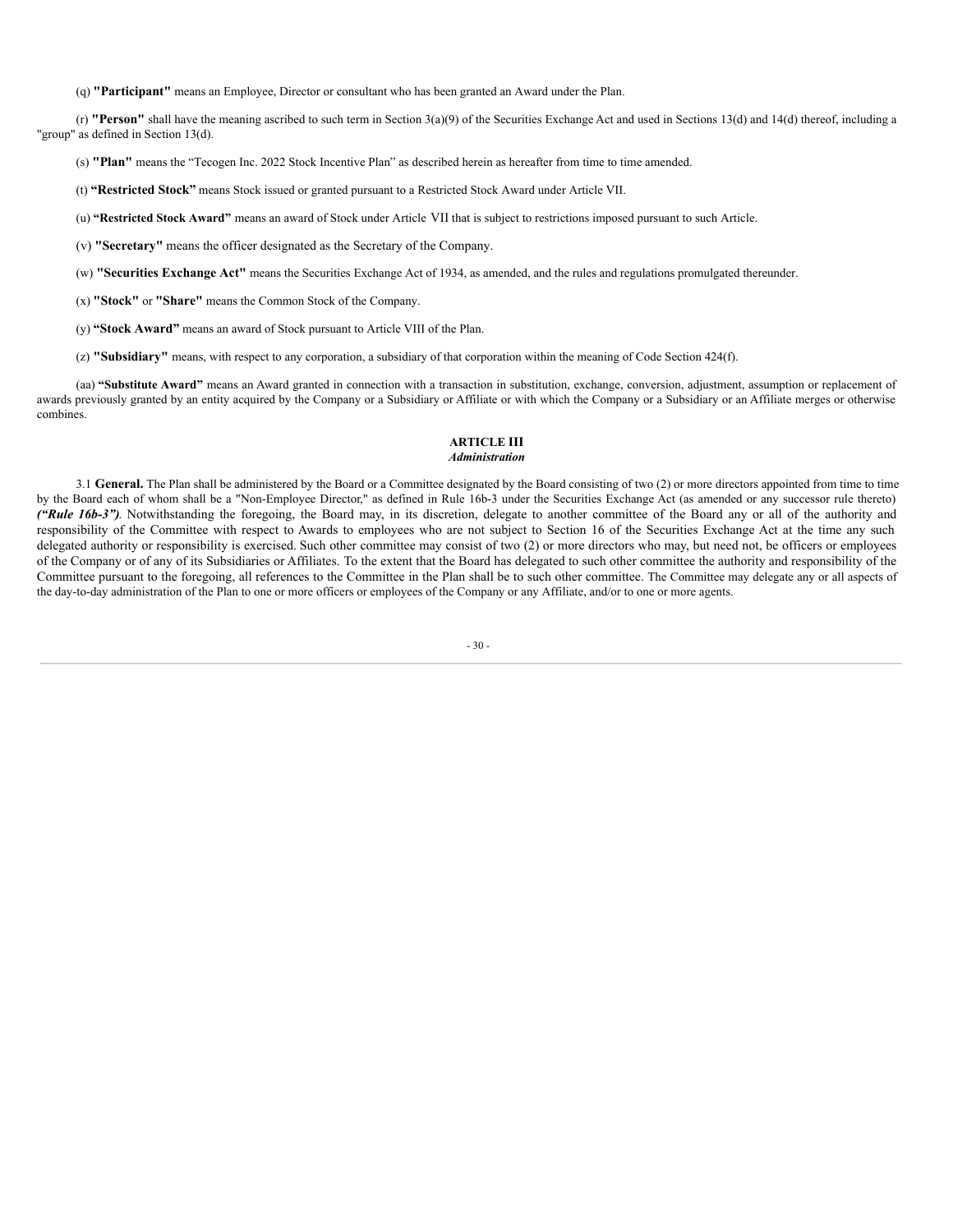3.2 **Committee Powers.** Subject to the express provisions of this Plan, including, without limitation, Section 12.15, the Committee shall be authorized and empowered to take all actions that it determines to be necessary or appropriate in connection with the administration of this Plan, including, without limitation: (i) to prescribe, amend and rescind rules and regulations relating to this Plan and to define terms not otherwise defined herein; (ii) to determine which persons are eligible to be granted Awards under the Plan, to which of such persons, if any, Awards shall be granted hereunder and the timing of any such Awards; (iii) to grant Awards to Participants and determine the terms and conditions of Awards, including the number of Shares subject to Awards, the exercise or purchase price of such Shares, and the circumstances under which Awards become exercisable or vested or are forfeited or expire, which terms may but need not be conditioned upon the passage of time, continued employment, the satisfaction of performance criteria, the occurrence of certain events, or other factors; (iv) to establish any performance goals or other conditions applicable to the grant, issuance, exercisability, vesting and/or ability to retain any Award; (v) to prescribe and amend the terms of Award Agreements or other communications evidencing Awards made under this Plan (which need not be identical) and the terms of or form of any document or notice required to be delivered to the Company by Participants under this Plan; (vi) to determine whether, and the extent to which, adjustments are required pursuant to Section 4.3; (vii) to interpret and construe this Plan and the Award Agreements, any rules and regulations under this Plan, and the terms and conditions of any Award granted hereunder, and to make exceptions to any such provisions in good faith and for the benefit of the Company; (viii) to accelerate the vesting or exercisability of any Award; and (ix) to make all other determinations and to take all other actions deemed necessary or advisable for the administration of this Plan in its sole judgment and discretion. A majority of the members of the Committee shall constitute a quorum for the transaction of business. Action approved in writing by a majority of the members of the Committee then serving shall be as effective as if the action had been taken by unanimous vote at a meeting duly called and held.

3.3 **Selection of Participants.** The Committee shall have the authority to grant Awards under the Plan, from time to time, to such Employees, Directors or consultants as may be selected by it. To the extent determined by the Committee, each Award shall be evidenced by an Agreement.

3.4 **Decisions Binding.** All determinations, decisions and interpretations made by the Committee regarding the provisions of the Plan, the Award Agreement, any rules or regulations under the Plan, and the terms and conditions of any Award granted under the Plan, shall be final, conclusive and binding on all Participants, beneficiaries, heirs, assignees, or other person holding or claiming rights under the Plan or any Award.

3.5 **Rule 16b-3 Requirements.** Notwithstanding any other provision of the Plan, the Committee may impose such conditions on any Award, and the Board may amend the Plan in any such respects, as it may determine are necessary or desirable to satisfy the provisions of Rule 16b-3. Every provision of the Plan shall be administered, interpreted and construed to carry out such intention and any provision that cannot be so administered, interpreted and construed shall to that extent be disregarded.

## **ARTICLE IV** *Stock Subject to the Plan*

4.1 **Number of Shares.** Subject to adjustment as provided in Section 4.3 herein, the maximum aggregate number of Shares that may be issued pursuant to Awards made under the Plan shall not exceed 3,800,000 Shares. The Company shall reserve and set aside for issuance pursuant hereto the maximum aggregate number of Shares provided for in the immediately preceding sentence. Except as provided in Section 4.3 herein, the issuance of Shares in connection with Awards under the Plan shall reduce the number of Shares available for future Awards under the Plan.

4.2 **Certain Award Limits.**

### - 31 -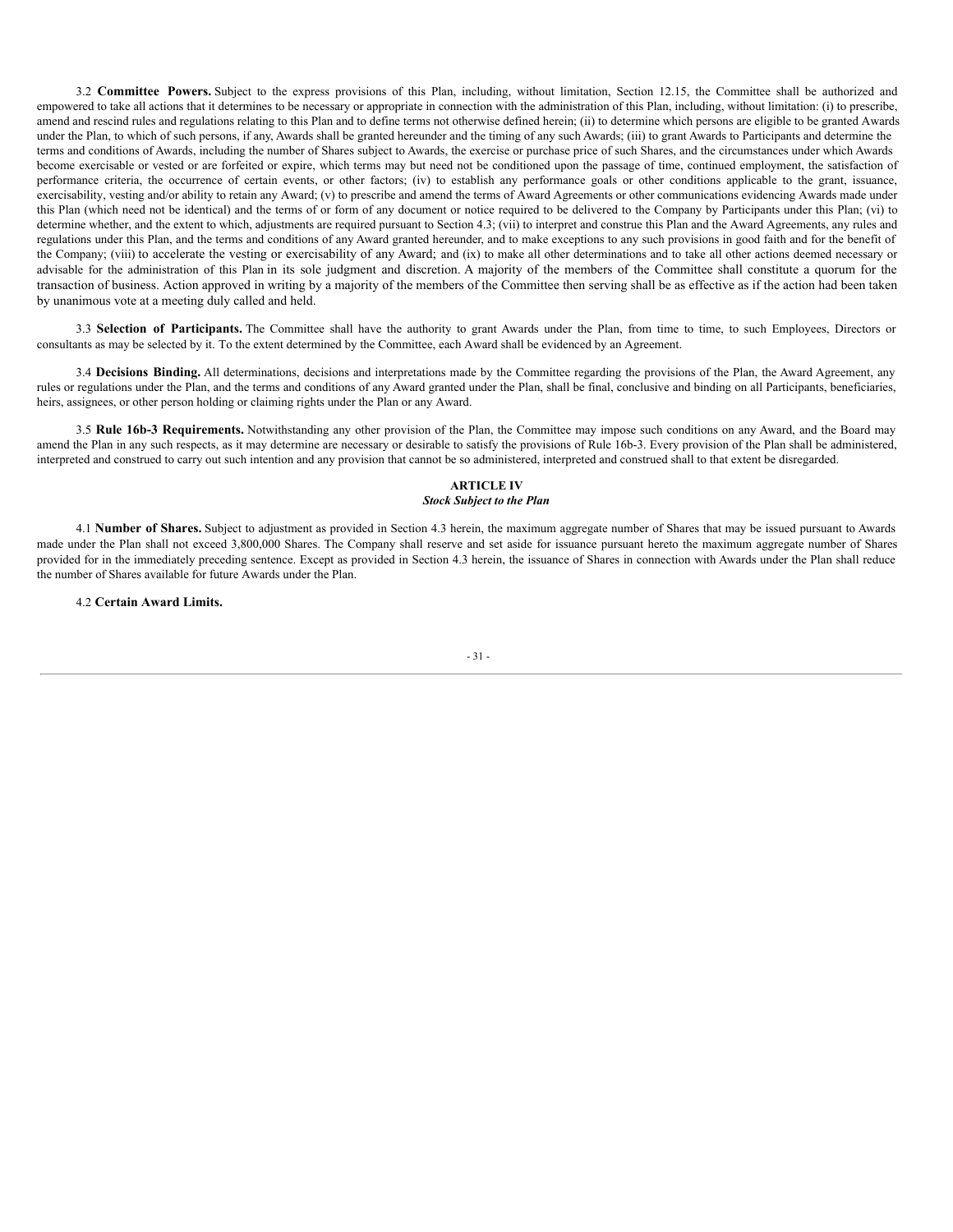a. **Directors.** The maximum aggregate amount of all Awards granted to a Director under the Plan in a calendar year shall not exceed \$100,000.

a. **Options.** Subject to Section 4.1, the maximum aggregate number of Shares for which Options may be granted in any calendar year to an individual Participant shall not exceed 1.5% of the Company's issued and outstanding Shares on December 31 of the calendar year immediately preceding the date of grant of an Award, calculated in a manner consistent with the method for calculating outstanding Shares as reported in the Company's annual report on Form 10-K. The number of Shares available for grant or issuance pursuant hereto in any calendar year shall be increased by the number of Shares available for grant or issuance in previous calendar years but not covered by Options granted or exercised in previous calendar years.

a. **Restricted Stock Awards and Stock Awards.** Subject to Section 4.1, the maximum aggregate number of Shares for which Restricted Stock Awards or Stock Awards may be granted in any calendar year to an individual Participant shall not exceed 1.5% of the Company's issued and outstanding Shares on December 31 of the calendar year immediately preceding the date of grant of an Award, calculated in a manner consistent with the method for calculating outstanding Shares as reported in the Company's annual report on Form 10-K. The number of Shares available for grant or issuance pursuant hereto in any calendar year shall be increased by the number of Shares available for grant or issuance in previous calendar years but not covered by Restricted Stock Awards or Stock Awards granted or exercised in previous calendar years.

4.3 **Issuance of Shares.** For purposes of this Article IV, the aggregate number of Shares available for Awards under this Plan at any time shall not be reduced with respect to Shares attributable to Awards that have been canceled, expired, forfeited, or settled in cash. Substitute Awards may be granted under this Plan and such Substitute Awards shall not reduce the aggregate number of Shares available for Awards under this Plan.

## 4.4 **Capital Adjustments.**

(a) The existence of this Plan and the Awards granted hereunder shall not affect or restrict in any way the right or power of the Board or the stockholders of the Company to make or authorize any adjustment, recapitalization, reorganization or other change in the Company's capital structure or its business, any merger or consolidation of the Company, any issue of bonds, debentures, Common Stock, preferred stock or prior preference stock ahead of or affecting the Company's Common Stock or the rights thereof, the dissolution or liquidation of the Company, or any sale or transfer of all or any part of its assets or business, or any other corporate act or proceeding.

(b) In the event of any change in the capitalization affecting the Common Stock of the Company, such as a stock dividend, stock split, recapitalization, merger, consolidation, split-up, combination, exchange of shares, other form of reorganization, or any other change affecting the outstanding Common Stock as a class, the Committee, in its discretion, may make proportionate adjustments it deems appropriate to reflect such change with respect to: (i) the maximum number of shares of Common Stock or class of shares reserved for issuance under the Plan, (ii) the maximum number of shares of Common Stock or class of shares which may be sold or awarded to any Participant, (iii) the number of shares of Common Stock or class of shares covered by each outstanding Award, and (iv) the price per share in respect of the outstanding Awards. Notwithstanding the foregoing, the Board may only increase the aggregate number of shares of Common Stock for which Awards may be granted under the Plan solely to reflect the changes, if any, of the capitalization of the Company or any Subsidiary or Affiliate. The Company may also make such adjustments in the number of shares covered by, and the price or other value of, any outstanding Awards in the event of a spin-off or other distribution (other than normal cash dividends) of Company assets to shareholders.

- 32 -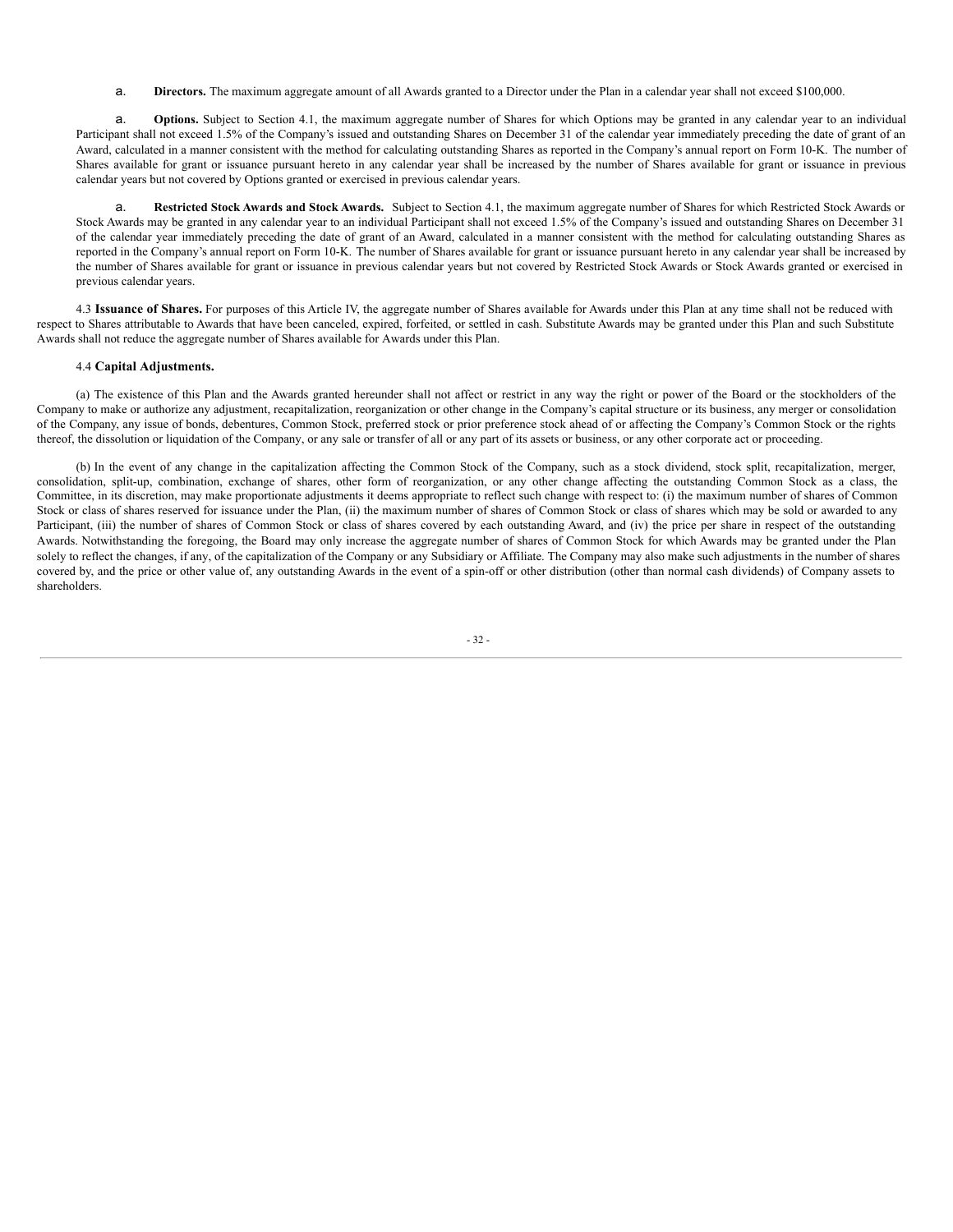(c) No right to purchase fractional Shares shall result from any adjustment in Awards pursuant to this Section 4.4. In case of any such adjustment, the Shares subject to the Award shall be rounded down to the nearest whole Share. Notice of any adjustment shall be given by the Company to each Participant, which shall have been so adjusted and such adjustment (whether or not notice is given) shall be effective and binding for all purposes of the Plan.

(d) Any adjustment to Options made pursuant to this Section 4.4 shall satisfy all requirements necessary to prevent the adjusted Award from being treated as the grant of a new stock right or change in the form of payment within the meaning of Code Section 409A and the regulations thereunder.

(e) Subject to Section 12.15, the Committee may make adjustments in the terms and conditions of, and the criteria included in, Awards in recognition of unusual or nonrecurring events affecting the Company, any Subsidiary or Affiliate, or the financial statements of the Company or any Subsidiary or Affiliate, or of changes in applicable laws, regulations, or accounting principles, whenever the Committee determines that such adjustments are appropriate in order to prevent dilution or enlargement of the benefits or potential benefits to be made available under the Plan.

## **ARTICLE V** *Eligibility*

All Employees, Directors and consultants of the Company may participate in the Plan. Options intending to qualify as Incentive Stock Options may only be granted to employees of the Company or any Subsidiary within the meaning of the Code.

## **ARTICLE VI** *Options*

6.1 **Options.** The Committee may grant an Option or provide for the grant of an Option, either from time-to-time in the discretion of the Committee or automatically upon the occurrence of specified events, including, without limitation, the achievement of performance goals. Except to the extent provided herein, no Participant (or his or her legal representative, heir, assignee or beneficiary of a deceased Participant) shall have any rights as a stockholder with respect to any Shares subject to an Option granted hereunder until said Shares have been issued. Options granted pursuant to the Plan need not be identical, but each Option must contain and be subject to the terms and conditions set forth below. Options granted under the Plan may qualify as Incentive Stock Options under Section 422 of the Code or Non-Qualified Options that do not qualify as incentive stock options under Section 422 of the Code.

a. **Award Agreement.** Each Option shall be evidenced by an Award Agreement identifying the Option represented thereby as an Incentive Stock Option or Non-Qualified Stock Option, as the case may be. Each Award Agreement shall contain provisions regarding (i) the number of Shares subject to the Award or a formula for determining such number, (ii) the exercise price under the Option, and the means of payment, (iii) such terms and conditions on the grant, issuance, vesting and exercisability of the Options as may be determined from time to time by the Committee, (iv) restrictions on the transferability of the Award, and (v) such further terms and conditions, in each case not inconsistent with this Plan, as may be determined from time to time by the Committee.

(b) **Exercise Price.** The Committee shall determine the exercise price of all Options which price (except for Substitute Awards) shall be no less than the Fair Market Value of a Share on the date of grant; provided, however, that the exercise price per Share with respect to an Option that is granted in connection with a merger or other acquisition as a Substitute Award for options held by optionees of the acquired entity may be less than 100% of the Fair Market Value on the date such Option is granted. The terms and conditions of any Substitute Award shall

- 33 -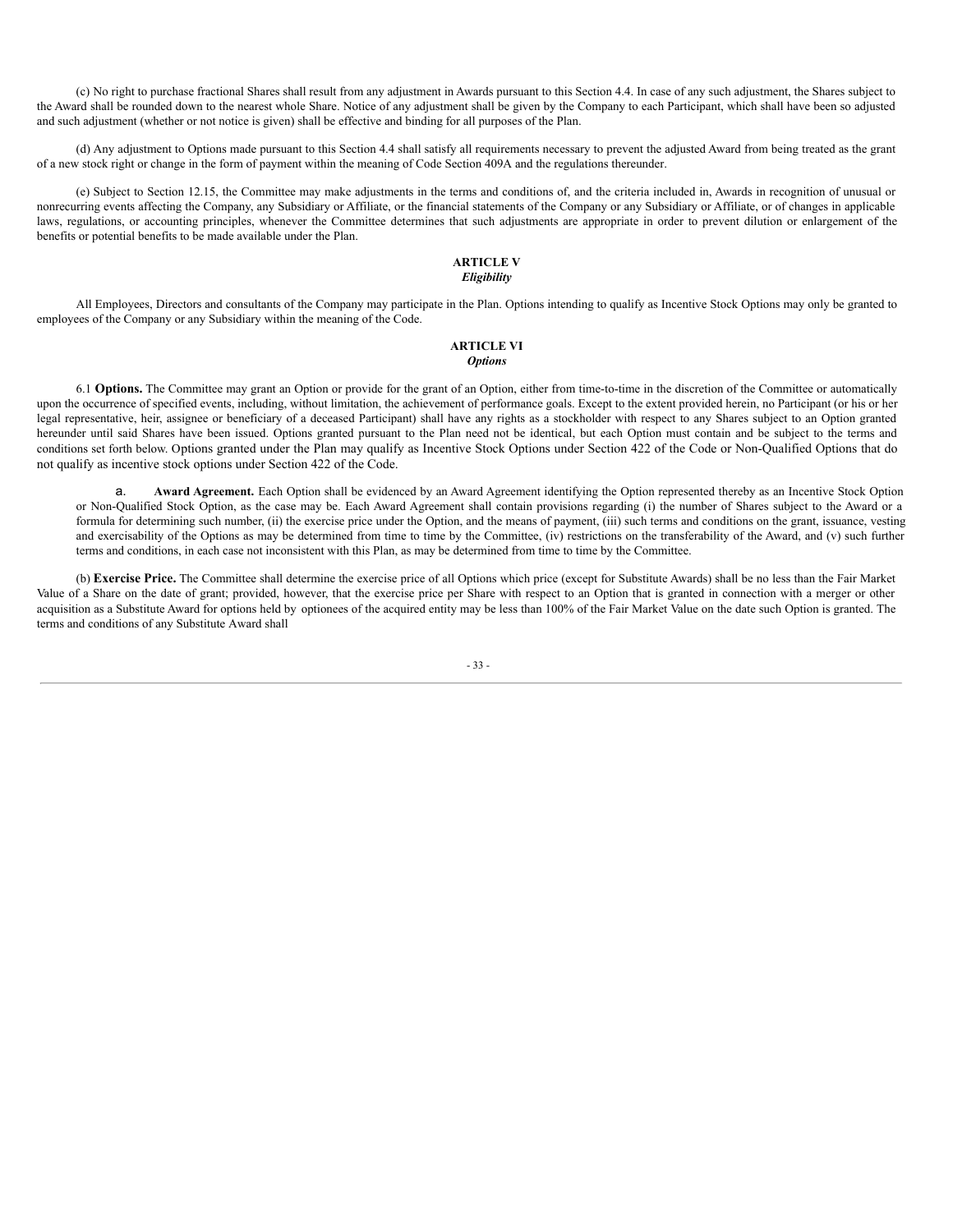meet all requirements necessary to prevent such Substitute Awards from being treated as the grant of a new stock right or a change in the form of payment within the meaning of the final regulations under Code Section 409A. Each Award may be exercised in whole or in part on the terms provided in the Award Agreement.

(c) **Vesting and Exercisability**. The Committee shall have the right to make the timing of the ability to exercise any Option subject to continued employment, the passage of time and/or such performance requirements as deemed appropriate by the Committee, provided that no Option awarded to a Participant shall provide for full vesting in a period of less than one year, other than as a result of or upon the death or disability or retirement of the Participant or a Change of Control of the Company.

(d) **Duration of Options.** Each Option shall expire on the earliest of (i) ten (10) years from the date it is granted, (ii) sixty (60) days following the date of the termination of Participant's employment or service by reason of death or Disability, (iii) subject to subsection (e)(ii) below, immediately upon the termination of a Participant's employment or service other than by reason of death or Disability, or (iv) such date as the Committee shall determine, as set forth in the relevant Award Agreement; provided that the Committee, in its sole discretion, may change, by any agreement approved by the Committee, the post-termination rights of a Participant, including accelerating the dates upon which all or a portion of any outstanding Options held by a Participant may become vested or be exercised following such termination of employment or service and extend the period during which such Options may be exercised by the Participant.

(e) **Termination of Employment or Service.** Unless the Committee (or the terms of a Participant's employment or service agreement) provides otherwise:

(i) **Due to Death or Disability.** If a Participant ceases to be an Employee by reason of his or her death or Disability prior to the vesting of an Option, or if a Participant's death occurs within sixty (60) days of the termination of his employment, any Options not vested as of the date of such death or Disability shall vest and become exercisable in accordance with the terms of the Award Agreement as determined by the Committee.

(ii) **Due to Reasons Other Than Death or Disability.** If Participant ceases to be an Employee for any reason other than death or Disability, all Options shall terminate immediately without notice of any kind.

(f) **Method of Exercise.** Options may be exercised by the delivery of a written notice to the Company in the form prescribed by the Committee setting forth the number of Shares with respect to which the Option is to be exercised. The exercise price shall be payable to the Company in full by the Participant who, if so provided in the Award Agreement, may: (i) deliver cash in satisfaction of all or any part of the exercise price; (ii) deliver, or cause to be withheld from the Option, shares of Stock, valued at Fair Market Value on the date of exercise, in satisfaction of all or any part of the exercise price; or (iii) deliver a properly executed exercise notice together with irrevocable instructions to a broker to sell immediately some or all of the Shares acquired by exercise of the Option and to promptly deliver to the Company an amount of the sale proceeds (and in lieu of or pending a sale, loan proceeds) sufficient to pay the exercise price. For purposes of payment described in (iii) above, the exercise shall be deemed to have occurred on the date the Company receives the exercise notice, accompanied by the broker instructions.

(g) **Incentive Stock Options.** In the case of an Incentive Stock Option, each Option shall be subject to any terms, conditions and provisions as the Committee determines necessary or desirable in order to qualify the Option as an Incentive Stock Option. Notwithstanding anything to the contrary in this Article VI, in the case of an Incentive Stock Option (a) if the Participant owns stock possessing more than 10 percent of the combined voting power of all classes of stock of the Company *("10% Stockholder"*), the exercise price of such Option must be at least 110% of the Fair Market Value of the Common Stock on the date of grant and the Option

- 34 -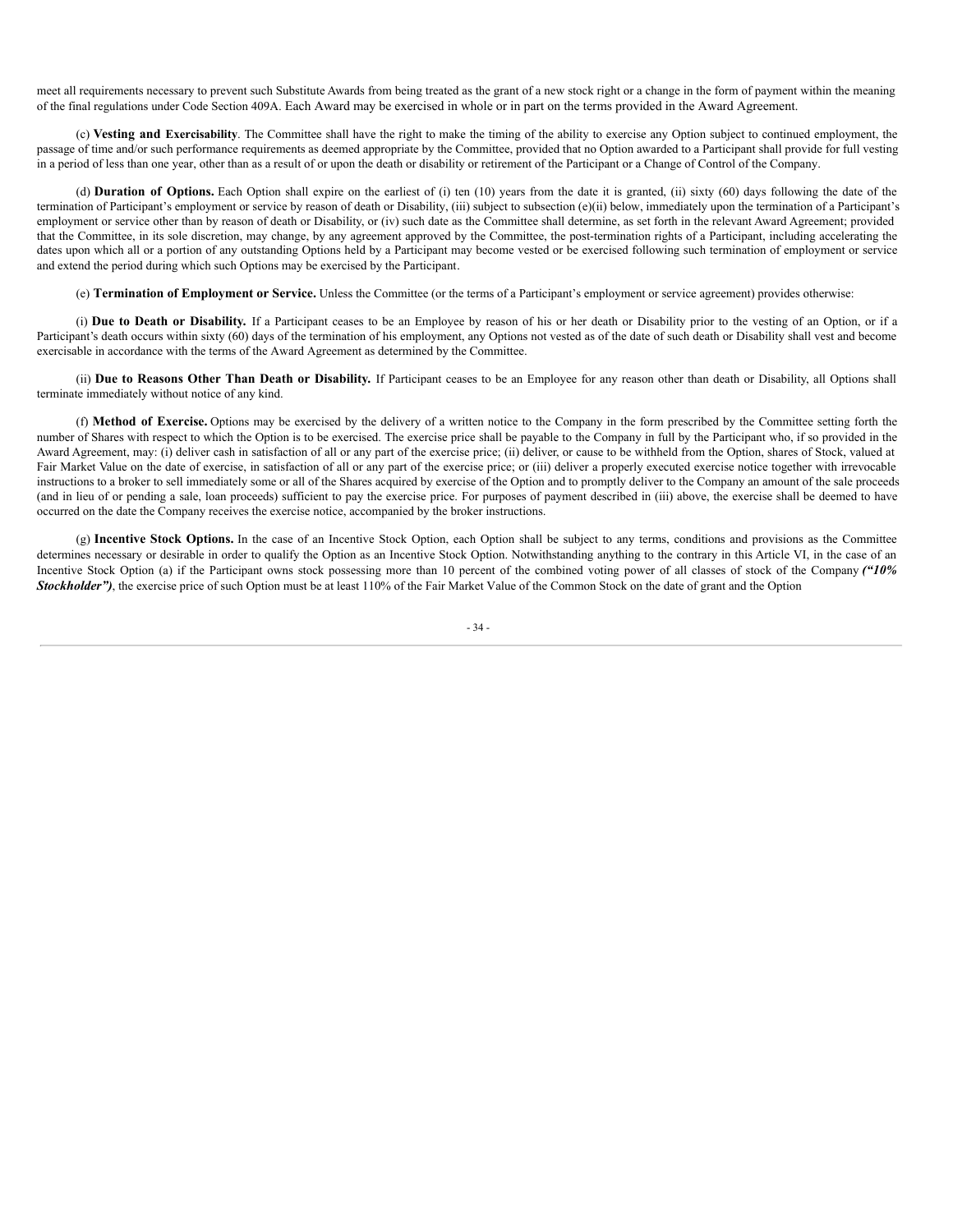must expire within a period of not more than five years from the date of grant, (b) termination of employment will be deemed to occur when the person to whom an Award was granted ceases to be an employee (as determined in accordance with Section 3401(c) of the Code and the regulations promulgated thereunder) of the Company and its Subsidiaries, and (c) the number of Shares that may be issued upon exercise of Incentive Stock Options shall not exceed the aggregate number of Shares stated in Section 4.1. Notwithstanding anything in this Section 6 to the contrary, Options designated as Incentive Stock Options shall not be eligible for treatment under the Code as Incentive Stock Options (and shall be deemed Non-Qualified Stock Options) to the extent that either (i) the aggregate Fair Market Value of Shares (determined as of the time of grant) with respect to which such Options are exercisable for the first time by the Participant during any calendar year (under all plans of the Company) exceeds \$100,000, taking Options into account in the order in which they were granted, and (ii) such Options otherwise remain exercisable but are not exercised within sixty (60) days of the date of termination of employment (or such other period of time provided in Section 422 of the Code).

(h) **No Rights as Shareholder.** No Participant shall have any rights as a stockholder with respect to Shares subject to an Option until the date of effective exercise of such Option.

(i) **No Repricing; No Reload Grants.** Except for adjustments pursuant to Section 4.4, at any time when the exercise price of an Option exceeds the Fair Market Value of a Share, the Company shall not, without stockholder approval, reduce the exercise price of such Option or exchange such Option for a new Award with a lower (or no) exercise price or for cash. Options shall not be granted under the Plan in consideration for and shall not be conditioned upon delivery of Shares to the Company in payment of the exercise price and/or tax withholding obligation under any other stock option.

## **ARTICLE VII** *Restricted Stock Awards*

7.1 **Restricted Stock Awards.** Except as set forth in this Plan, a grant of a Restricted Stock Award under the Plan shall consist of Shares, the grant, issuance, retention, vesting and/or transferability of which are subject, during specified periods of time, to such conditions and terms as the Committee deems appropriate. Restricted Stock Awards granted pursuant to the Plan need not be identical, but each grant of Restricted Stock Awards must contain and be subject to the terms and conditions set forth below:

a. **Award Agreement.** Each Restricted Stock Award shall be evidenced by an Award Agreement. Each Award Agreement shall contain provisions regarding (i) the number of Shares subject to the Award or a formula for determining such number, (ii) the purchase price of the Shares, if any, and the means of payment, if any, (iii) such terms and conditions on the grant, issuance, vesting and/or forfeiture of the Restricted Stock Award as may be determined from time to time by the Committee, (iv) restrictions on the transferability of the Award, and (v) such further terms and conditions, in each case not inconsistent with this Plan, as may be determined from time to time by the Committee. Shares issued under a Restricted Stock Award may be issued in the name of the Participant and held by the Participant or held by the Company, in each case as the Committee or this Plan may provide.

a. **Vesting and Lapse of Restrictions.** Subject to the terms and conditions of this Plan, the grant, issuance, retention, vesting and/or settlement of Shares pursuant to a Restricted Stock Award shall occur at such time and in such installments as determined by the Committee or under criteria established by the Committee. The Committee shall have the right to make the timing of the grant and/or the issuance, ability to retain, vesting and/or settlement of Shares pursuant to a Restricted Stock Award subject to continued employment or service, passage of time and/or such performance criteria as deemed appropriate by the Committee.

- 35 -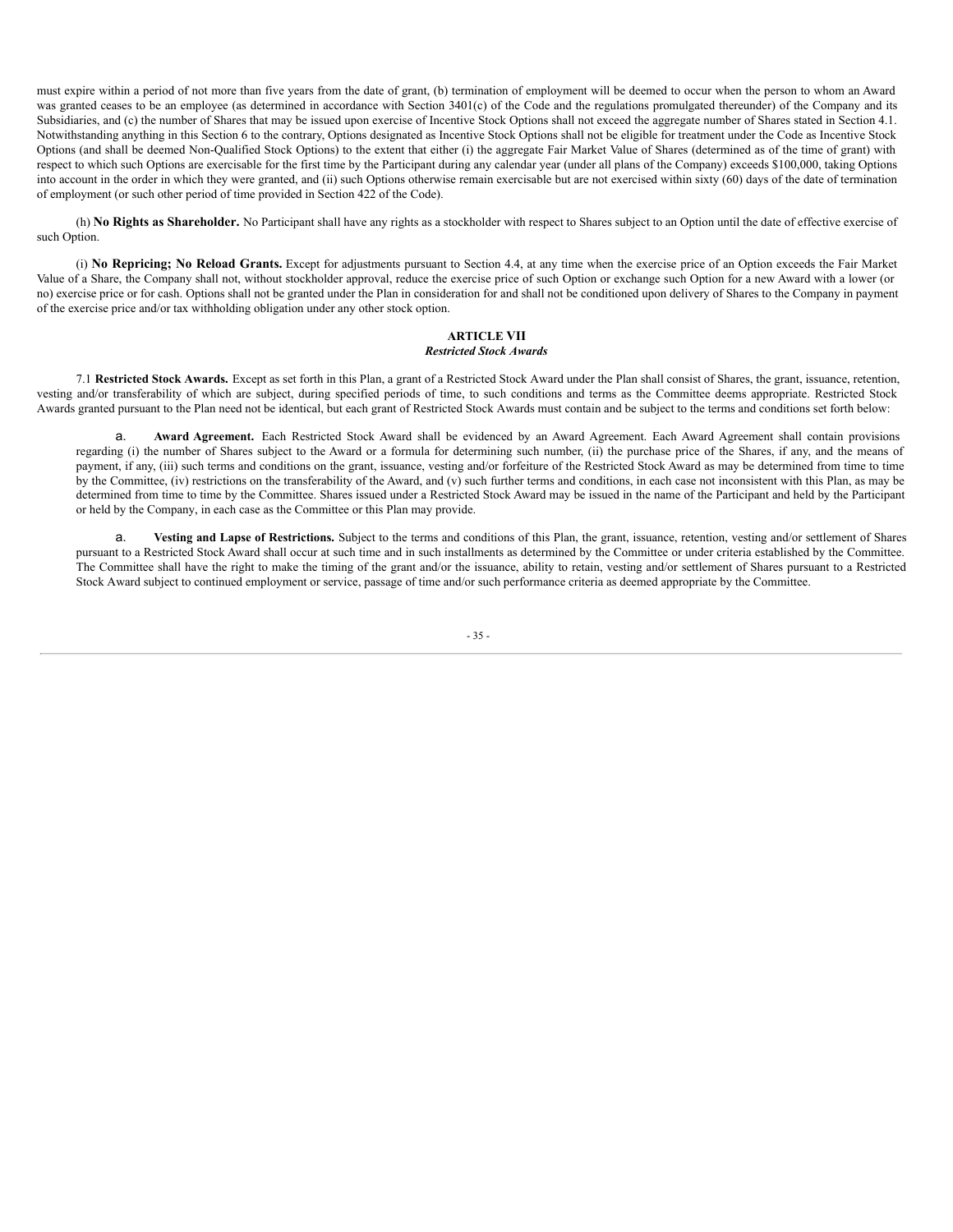a. **Rights as a Stockholder.** Unless the Committee provides otherwise, a Participant shall have all voting, dividend, liquidation and other rights with respect to Shares issued pursuant to a Restricted Stock Award held by (or on behalf of) such Participant as if the Participant held unrestricted Stock; provided that the unvested portion of any Restricted Stock Award shall be subject to any restrictions on transferability or risks of forfeiture imposed pursuant to Sections 7.1(a), (b) and (d). Unless the Committee otherwise determines or unless the terms of the applicable Award Agreement or grant provides otherwise, any non-cash dividends or distributions paid with respect to Shares underlying an unvested Restricted Stock Award shall be subject to the same restrictions and vesting schedule as the Shares to which such dividends or distributions relate.

a. **Termination of Employment or Service**. Unless the Committee (or the terms of a Participant's employment or service agreement) provides otherwise:

(i) **Due to Death or Disability.** If a Participant ceases to be an Employee by reason of his or her death or Disability prior to the lapse of restrictions on Shares issued pursuant to a Restricted Stock Award, or if an Employee's death occurs within sixty (60) days of the termination of his or her employment, any and all restrictions on Shares issued pursuant to a Restricted Stock Award that remain subject to such restrictions immediately prior to the date of his or her death shall lapse in accordance with the terms of the Award Agreement as determined by the Committee.

(ii) **Due to Reasons Other Than Death or Disability.** If a Participant ceases to be an Employee for any reason other than death or Disability, all Shares issued pursuant to an unvested Restricted Stock Award then held for the benefit of a Participant, all rights to receive dividends thereon and other stockholder rights therewith shall immediately terminate without notice of any kind and the Shares underlying the unvested Restricted Stock Awards shall be forfeited by the Participant ; provided that the Committee, in its sole discretion, may change, by any agreement approved by the Committee, the post-termination rights of a Participant, including accelerating the dates upon which all or a portion of any outstanding Restricted Stock Awards held by a Participant may become vested, be exercised and/or the Shares settled following such termination of employment or service and extend the term of such Restricted Stock Awards.

(e) **Certificates.** The Committee may require that certificates representing Shares issued pursuant to a Restricted Stock Award be retained and held in escrow by the Secretary or such other employee or agent of the Company or any Subsidiary or Affiliate as the Committee may designate until any restrictions applicable to shares issued pursuant to a Restricted Stock Award so retained have been satisfied or lapsed. Each certificate issued in respect to a Restricted Stock Award may, at the election of the Committee, bear the following legend:

"This certificate and the shares of stock represented hereby are subject to the terms and conditions (including forfeiture provisions and restrictions against transfer) contained in the Tecogen Inc. 2022 Stock Incentive Plan and a Restricted Stock Award Agreement. Release from such terms and conditions shall be obtained only in accordance with the provisions of the Plan and the Award, a copy of each of which is on file in the office of the Secretary of Tecogen Inc."

## **ARTICLE VIII** *Stock Awards*

8.1 Stock Awards. A Participant may be granted one or more Stock Awards under the Plan, including, in the sole discretion of the Committee, in lieu of salary, service fee, cash bonus (including a performance bonus award), or other cash compensation. Stock Awards shall be subject to such terms and conditions, consistent with the other provisions of the Plan, as may be determined by the Committee. If a Stock Award is in the form of a performance bonus which is a combination of cash and Stock Awards, the portion of the performance bonus comprised of cash and Stock Awards will be determined by the Committee based upon the Committee's judgment

## - 36 -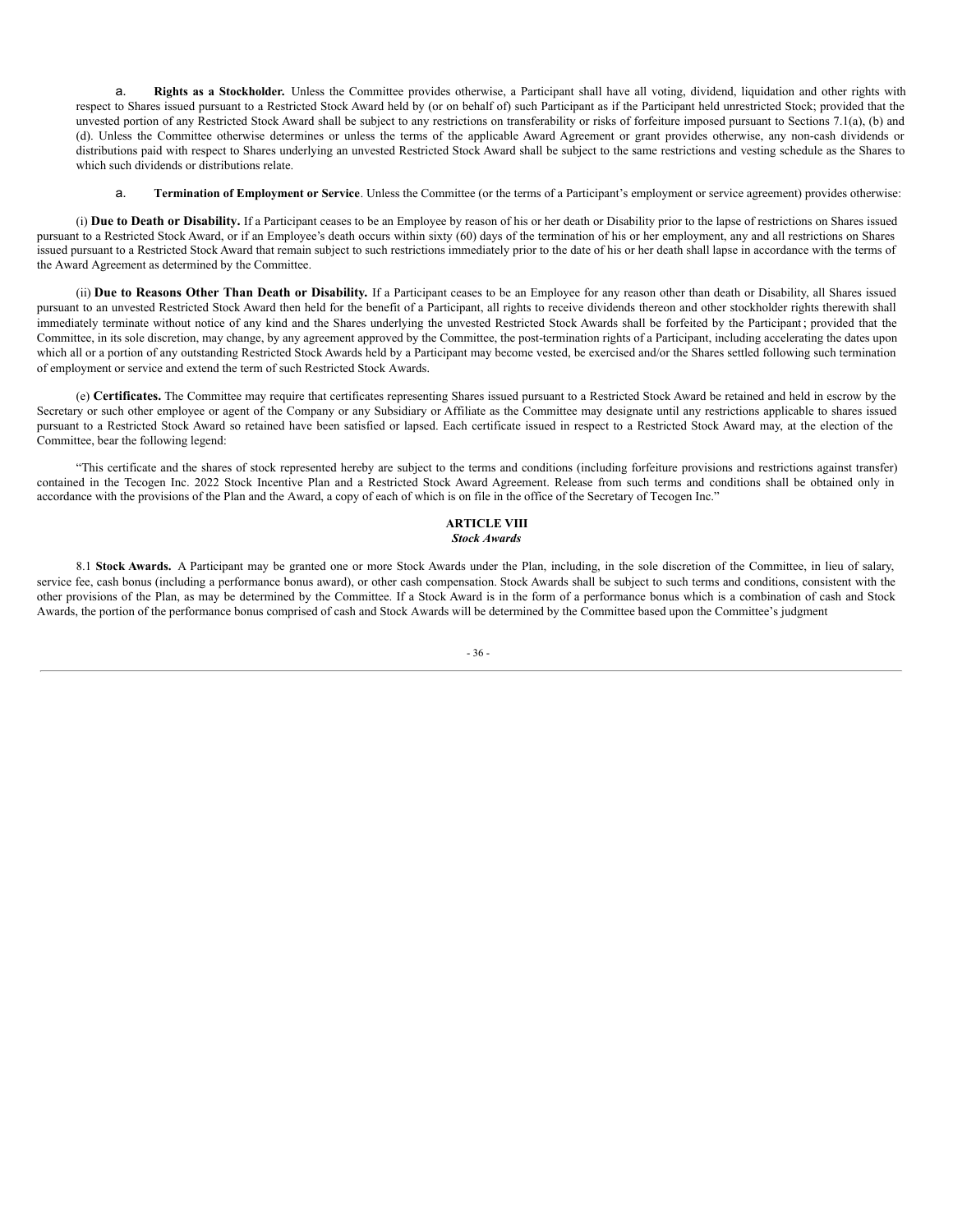as to the best interests of the Company as a whole, taking into account both long-term and short-term strategic goals. If a Stock Award is granted in lieu of salary, service fee, cash bonus or other cash compensation, the number of Shares covered by an Award shall be based upon the Fair Market Value of such Shares on the date of grant, and such Shares shall be awarded in lieu of receipt of some or all of the Award in cash.

8.2 **Rights as a Stockholder**. A Participant shall have all voting, dividend, liquidation and other rights with respect to Shares issued to the Participant as a Stock Award under this Article VIII upon the Participant becoming the holder of record of the Shares granted pursuant to such Stock Award; provided that the Committee may impose such restrictions on the assignment or transfer of Shares awarded pursuant to a Stock Award as it considers appropriate.

#### **ARTICLE IX** *Director Awards*

9.1 Director Awards. The Committee shall determine all Awards to Directors. The terms and conditions of any grant to any such Director may be set forth in an Award Agreement. Directors may only be granted Awards under the Plan in accordance with this Section 9.1 and such Awards shall not be subject to management's discretion. From time to time, the Committee shall set the amount(s) and type(s) of Awards that shall be granted to all Directors on a periodic, nondiscriminatory basis, as well as any additional Award(s) to be granted, also on a periodic, nondiscriminatory basis, based on one or more of the following: service of a Director as the chair of a committee of the Board, service of a Director as Chairman of the Board or Lead Director, the number or type of committees of the Board on which a Director serves or the first selection or appointment of an individual to the Board as a Director. Subject to the limits set forth in Section 4.1 and the foregoing, the Committee shall pursuant to the Plan grant such Awards to Directors, as it shall from time to time determine. If a Director subsequently becomes an Employee, the service requirement of the Award can be satisfied by such subsequent employment and the Award shall not terminate solely because of the change in status.

## **ARTICLE X**

## *Amendment, Modification, and Termination of the Plan*

10.1 **Amendment, Modification, and Termination.** At any time and from time to time, the Board may terminate, amend or modify the Plan. Such amendment or modification may be without shareholder approval, except to the extent shareholder approval is required by the Code, pursuant to the rules under Section 16 of the Securities Exchange Act, by any national securities exchange or system on which the Stock is then listed or reported, by any regulatory body having jurisdiction with respect thereto or under any other applicable laws, rules or regulations.

10.2 **Awards Previously Granted.** No termination, amendment, or modification of the Plan, other than pursuant to Section 4.3 herein, shall in any manner adversely affect any Award theretofore granted under the Plan, without the written consent of the Participant.

## **ARTICLE XI** *Change of Control*

### 11.1 **Change of Control**.

(a) In the event of a Change of Control (as defined in paragraph (b), below) of the Company, and except as the Board may expressly provide otherwise in resolutions adopted prior to the Change of Control or in an Award Agreement:

(i) All outstanding Options shall vest and become exercisable immediately prior to the date of the Change of Control and shall be exercisable at any time within six (6) months after the Participant ceases to be an

#### - 37 -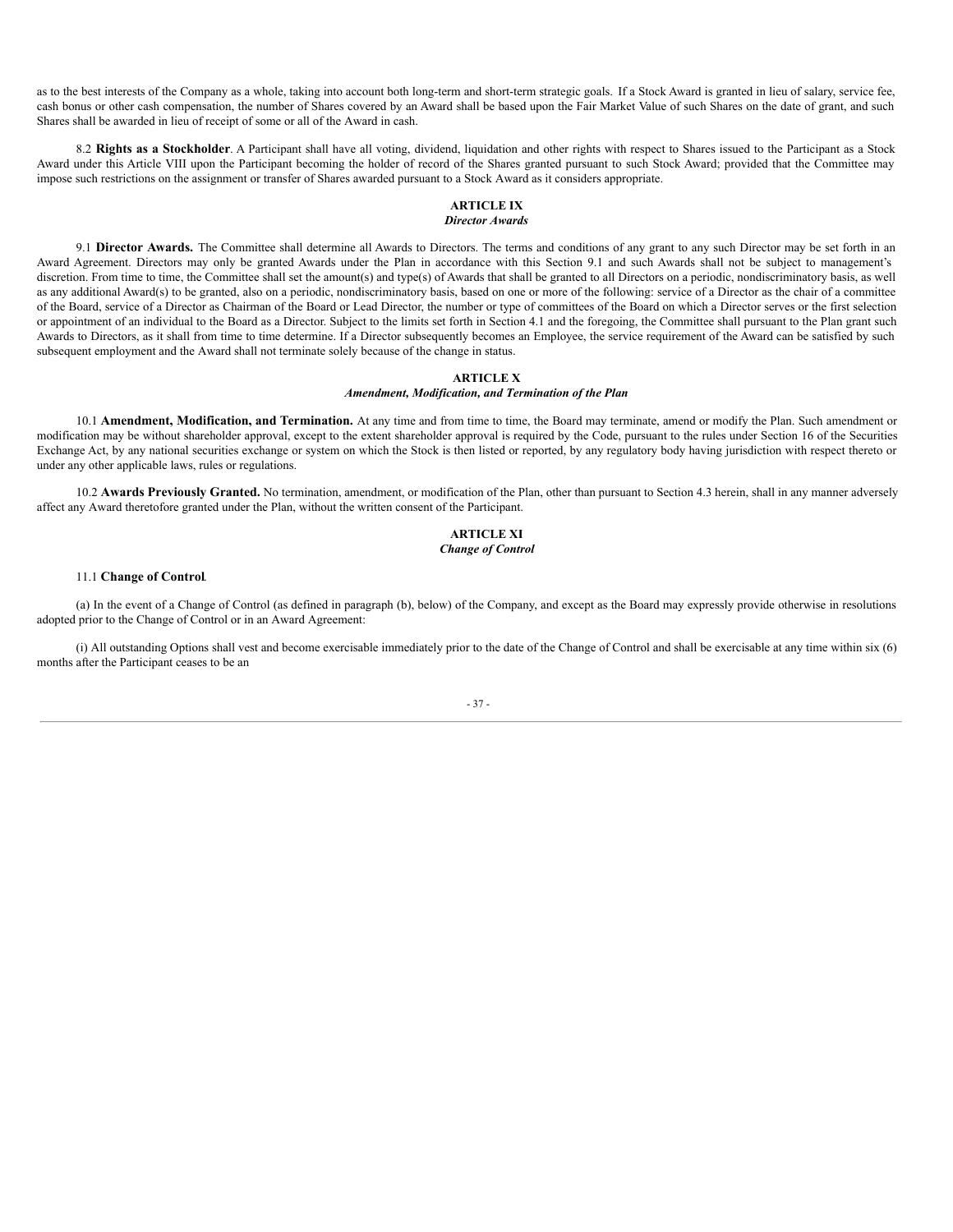Employee or Director or for such longer period provided for exercise after the Participant ceases to be an Employee or Director as set forth in the Award.

(ii) All restrictions and conditions of all Restricted Stock Awards outstanding shall lapse or be deemed satisfied as of the date immediately prior to the date of the Change of Control and Shares free of restriction shall be delivered to Participants.

(b) "Change of Control" shall be deemed to have occurred upon the occurrence of any one or more of the following events, other than a transaction with another person controlled by the Company or its officers and directors, or a benefit plan or trust established by the Company for its employees:

(i) Any person, including a group as defined in Section 13(d)(3) of the Securities Exchange Act, becomes the beneficial owner of shares of the Company to which fifty percent (50%) or more of the total number of votes for the election of the Board may be cast;

(ii) As a result of, or in connection with, any cash tender offer, exchange offer, merger or other business combination, sale of assets or contested election, or combination of the above, persons who were directors of the Company immediately prior to such event shall cease to constitute a majority of the Board;

(iii) The stockholders of the Company shall approve an agreement providing either for a transaction in which the Company will cease to be an independent publicly owned corporation or for sale or other disposition of all or substantially all the assets of the Company; or

(iv) A tender offer or exchange offer is made for shares of the Company's Common Stock (other than one made by the Company), and shares of Common Stock are acquired thereunder.

Notwithstanding anything in this Section 11.1 to the contrary, payment of the portion of any Award that is subject to Code §409A shall not be accelerated pursuant to this Section 11.1 unless the event also qualifies as a change in the ownership or effective control of the Company, or in the ownership of a substantial portion of the assets of the Company, within the meaning of Treas. Reg. §1.409A-3(i)(5).

## **ARTICLE XII** *General*

12.1 **Tax Withholding.** The Company, a Subsidiary or Affiliate shall be entitled to: (a) withhold and deduct from future wages of a Participant (or from other amounts that may be due and owing to a Participant from the Company, Subsidiary or an Affiliate), including all payments under this Plan, or make other arrangements for the collection of (including through the sale of Shares otherwise issuable pursuant to the applicable Award), all legally required amounts necessary to satisfy any and all Federal, state, local and foreign withholding and employment-related tax requirements attributable to an Award, including, without limitation, the grant, exercise or vesting of, or payment of dividends with respect to, an Award; or (b) require a Participant promptly to remit the amount of such withholding to the Company before taking any action with respect to an Award. To the extent specified by the Committee, withholding may be satisfied by withholding Stock to be received upon vesting of an Award or by delivery to the Company of previously owned Stock. In addition, the Company may reasonably delay the issuance or delivery of Shares pursuant to an Award as it determines appropriate to address tax withholding and other administrative matters. Notwithstanding the foregoing, no "executive officer" shall be permitted to satisfy the purchase price or withholding obligation with respect to an Award by using a method of payment otherwise authorized under the Plan or an Award Agreement if such method of payment would constitute a personal loan under Section 13(k) of the Securities Exchange Act. If an Award Agreement to a Participant who is not an "executive officer" authorizes a method of payment that would constitute a personal loan under Section 13(k) of the Securities Exchange Act and the Participant

## - 38 -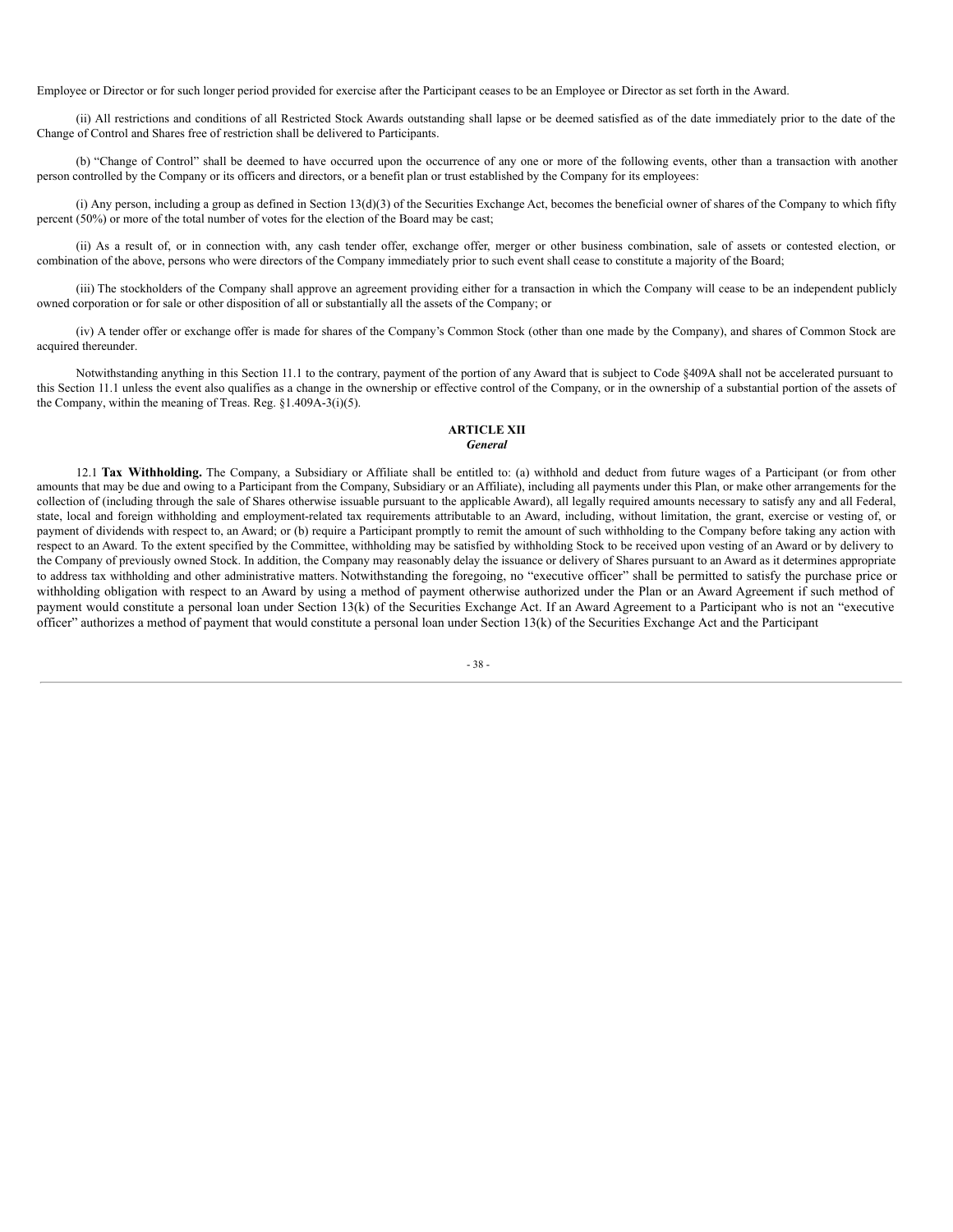subsequently becomes an "executive officer," then the payment method shall no longer be available to the Participant and the Committee shall take whatever steps are necessary to make such payment method void as to such Participant, including but not limited to requiring the immediate payment of any note or loan previously obtained in connection with an Award.

12.2 **Successors.** All obligations of the Company under the Plan with respect to Awards granted hereunder shall be binding on any successor to the Company, whether the existence of such successor is the result of a direct or indirect merger, consolidation, reorganization or other transaction entered into by the Company.

#### 12.3 **Termination of Employment.**

(a) Transfers of employment between or among the Company, a Subsidiary and an Affiliate will not constitute termination of employment for purposes of any Award.

(b) The Committee may specify whether any authorized leave of absence or absence for military or government service or for any other reasons will constitute a termination of employment for purposes of the Award and the Plan.

(c) Notwithstanding anything in this Section 12.3 to the contrary, if any portion of an Award that is subject to Code Section 409A may be distributed upon the event of a Participant's termination of employment, the Participant will be deemed to have a termination of employment with respect to such portion of the Award if and only if the Participant has a "separation from service" within the meaning of Treas. Reg. §1.409A-1(h).

12.4 **Performance-Based Compensation.** Notwithstanding satisfaction of any performance goals, the number of Shares issued under an Award may be reduced by the Committee on the basis of such further considerations as the Committee shall determine.

12.5 **Requirements of Law.** The granting of Awards and the issuance of shares of Stock under this Plan shall be subject to all applicable laws, rules and regulations, and to such approvals by any governmental agencies as may be required. No shares of Stock shall be issued or transferred pursuant to this Plan unless and until all legal requirements applicable to such issuance or transfer have, in the opinion of counsel to the Company, been complied with and to the requirement that if at any time the Committee shall determine that the listing, registration or qualification of the Shares covered thereby upon any securities exchange or under any state or federal law, or the consent or approval of any governmental regulatory body, is necessary or desirable as a condition of, or in connection with, the grant of such Award or the issue or purchase of Shares thereunder, the restrictions on such Award shall not lapse, unless and until such listing, registration, qualification, consent or approval shall have been effected or obtained free of any conditions not acceptable to the Committee. In connection with any such issuance or transfer, the person acquiring the Shares shall, if requested by the Company, give assurances satisfactory to counsel to the Company in respect to such matters as the Company may deem desirable to assure compliance with all applicable legal requirements. Without amending the Plan, the Committee may grant Awards to Employees and Directors who are foreign nationals on such terms and conditions different from those specified in this Plan as may, in the judgment of the Committee, be necessary or desirable to foster and promote achievement of the purposes of this Plan and shall have the authority to adopt such modifications, procedures, subplans and the like as may be necessary or desirable to comply with provisions of the laws or regulations of other countries or jurisdictions in which the Company or any Subsidiary or Affiliate may operate or have Employees to ensure the viability of the benefits from Awards granted to Participants employed in such countries or jurisdictions, meet the requirements that permit this Plan to operate in a qualified or tax-efficient manner, comply with applicable foreign laws or regulations and meet the objectives of this Plan.

12.6 **Conditions and Restrictions Upon Securities Subject to Awards.** The Committee may provide that the Shares subject to or issued under an Award shall be subject to such further agreements,

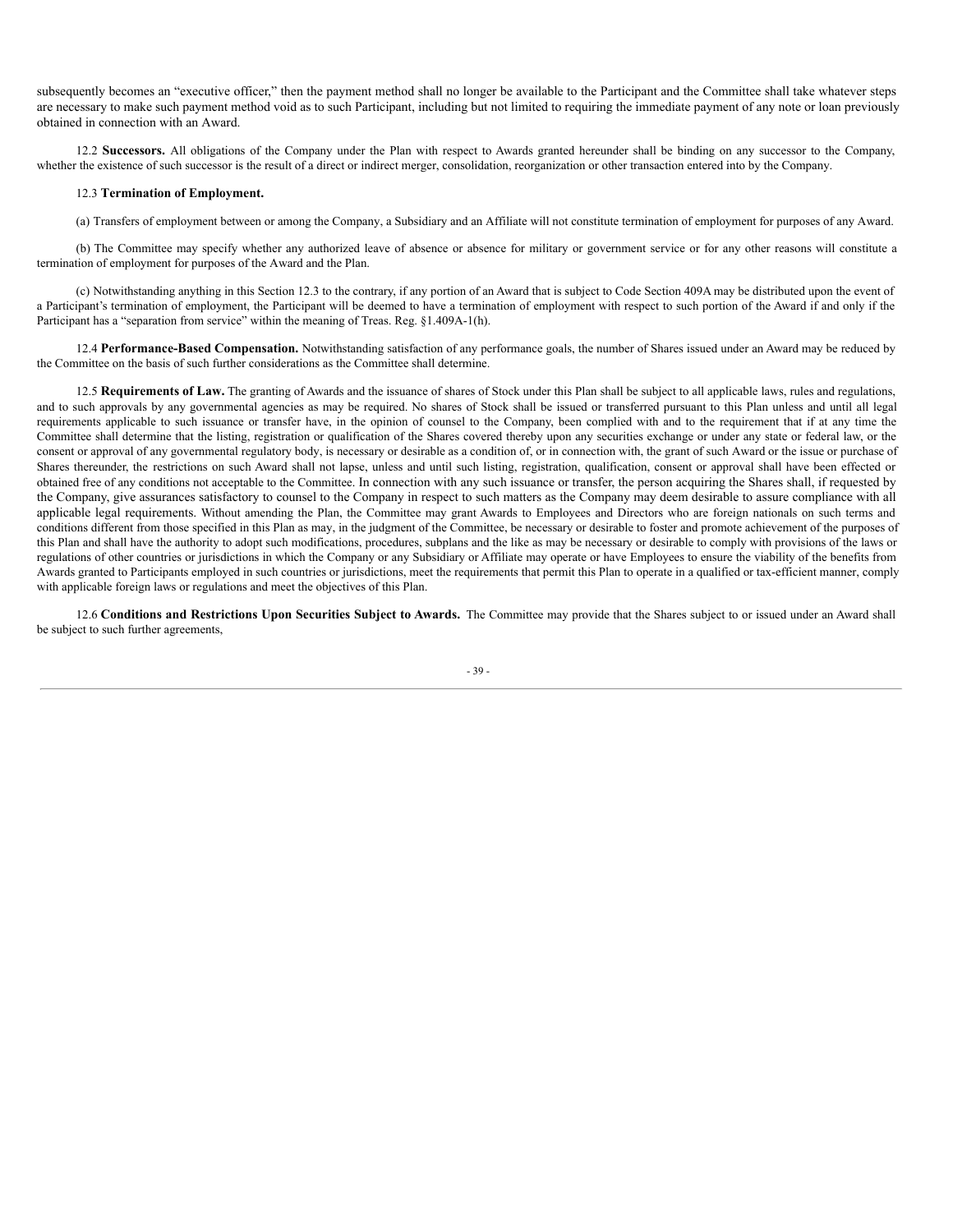restrictions, conditions or limitations as the Committee in its discretion may specify prior to the grant, vesting or settlement of such Award, including without limitation, conditions on vesting or transferability, forfeiture or repurchase provisions and method of payment for the Shares issued upon vesting or settlement of such Award (including the actual or constructive surrender of Shares already owned by the Participant) or payment of taxes arising in connection with an Award. Without limiting the foregoing, such restrictions may address the timing and manner of any resales by the Participant or other subsequent transfers by the Participant of any Shares issued under an Award, including without limitation (a) restrictions under an insider trading policy or pursuant to applicable law, (b) restrictions designed to delay and/or coordinate the timing and manner of sales by Participant and holders of other Company equity compensation arrangements, and (c) restrictions as to the use of a specified brokerage firm for such resales or other transfers.

12.7 **Effect of Plan.** The establishment of the Plan shall not confer upon any Participant any legal or equitable right against the Company, a Subsidiary or Affiliate, or the Committee, except as expressly provided in the Plan. The Plan does not constitute an inducement or consideration for the employment or service of any Participant, nor is it a contract between the Company or any of its Subsidiaries or Affiliates and any Participant. Participation in the Plan shall not give any Participant any right to be retained in the service of the Company or any of its Subsidiaries or Affiliates. No Award and no right under the Plan, contingent or otherwise, shall be assignable or subject to any encumbrance, pledge or charge of any nature.

12.8 **No Liability of the Company.** The Company and any Subsidiary or Affiliate which is in existence or hereafter comes into existence shall not be liable to a Participant, assignee, transferee, heir or legatee of the Participant, or any other person as to: (a) the non-issuance or sale of Stock as to which the Company has been unable to obtain, from any regulatory body having jurisdiction over the matter, the authority deemed by the Company's counsel to be necessary to the lawful issuance and sale of any Shares hereunder; (b) any tax consequence to any Participant, assignee, transferee, heir or legatee of the Participant, or other person due to the receipt, exercise or settlement of any Award granted hereunder; or (c) any provision of law or legal restriction that prohibits or restricts the transfer of Shares issued pursuant to any Award.

12.9 **Creditors.** The interests of any Participant under the Plan or any Award Agreement are not subject to the claims of creditors and may not, in any way, be assigned, alienated or encumbered. The Plan shall be unfunded. The Company shall not be required to establish any special or separate fund or to make any other segregation of assets to assure the payment of any Award under the Plan, nor shall the Company be deemed to be a trustee of any rights granted under the Plan and rights to payment of Awards shall be no greater than the rights of the Company's general creditors.

## 12.10 **Non-Transferability of Rights**.

(a) Except as specifically provided in an Agreement pursuant to subsection (b) of this Section, no Awards granted under the Plan may be sold, transferred, pledged, assigned or otherwise alienated or hypothecated, except by will or by the laws of descent and distribution. During the lifetime of a Participant to whom an Award is granted, the Award may be exercised only by the Participant or his legal representative.

(b) Any Award granted hereunder will be nontransferable and, accordingly, shall not be assignable, alienable, salable or otherwise transferable by any Participant, unless the Award Agreement, as determined in the discretion of the Committee, expressly authorizes all or a portion of the Awards to be granted to the Participant on terms which permit transfer by such Participant to (i) the spouse, children or grandchildren of the Participant *("Immediate Family Members")*, (ii) a trust or trusts for the exclusive benefit of such Immediate Family Members, or (iii) a partnership in which such Immediate Family Members are the only partners, provided that (x) there may be no consideration for any such transfer, (y) the Agreement pursuant to which Awards are granted must be approved by the Committee and must expressly provide for transferability in a manner consistent with this Section 12.10, and (z) subsequent transfers of transferred Awards shall be prohibited except those transferred by will or the laws of descent and distribution. Following transfer, any such Awards shall continue to be subject to the

 $-40-$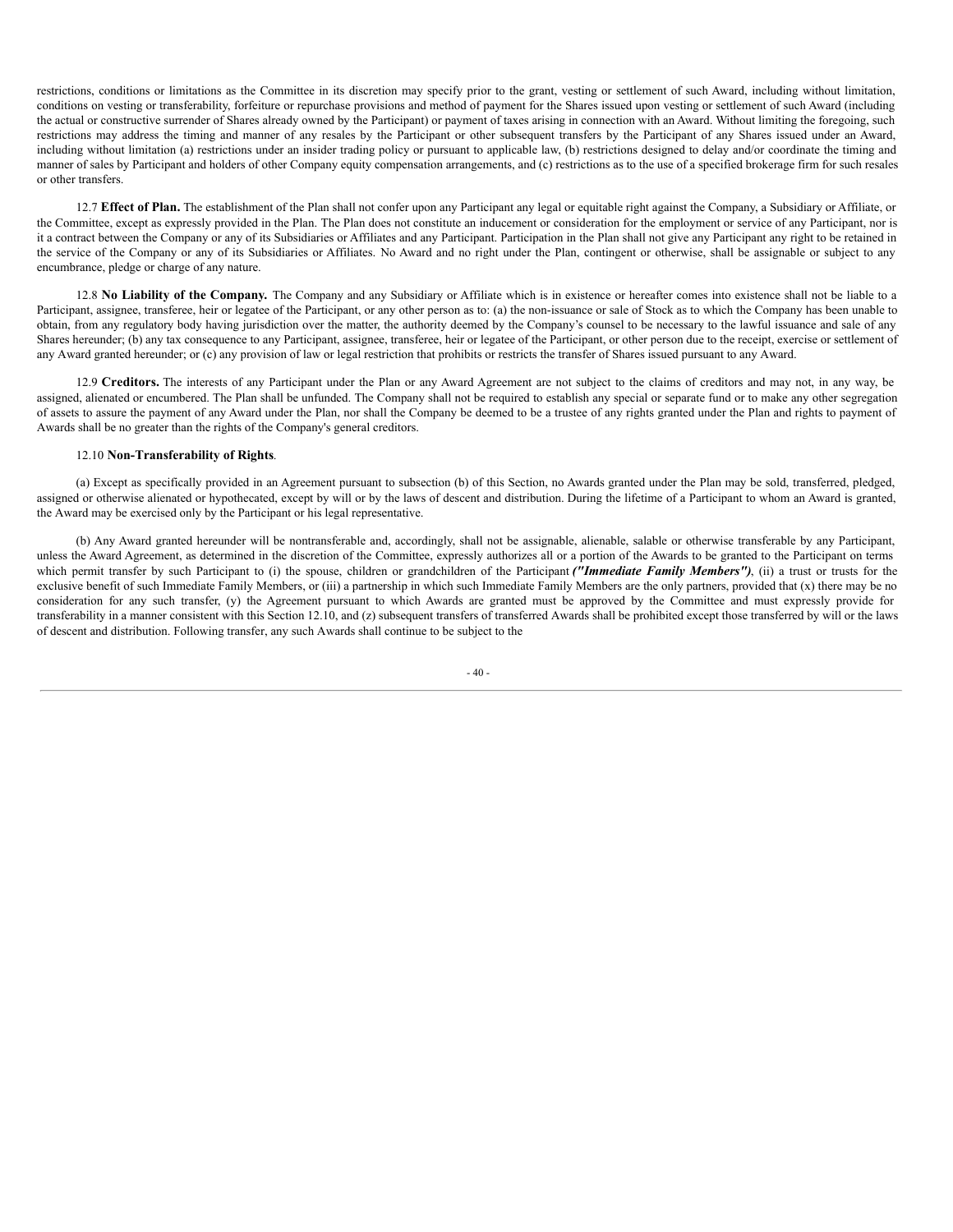same terms and conditions as were applicable immediately prior to transfer. The events of termination of employment or service or cessation of Board service under an Award Agreement or Articles VI and VII shall continue to be applied with respect to the original Participant to whom the Award was granted, following which the Award shall be exercisable by the transferee only to the extent, and for the period specified in the Award Agreement or Articles VI and VII.

12.11 **Governing Law.** To the extent Federal laws do not control, the Plan and all Agreements hereunder shall be governed by, and construed and administered in accordance with, the laws of the State of Delaware, without regard to the conflict of law provisions of such state. The venue for any litigation related to the Plan or Awards will be in Middlesex County, Massachusetts.

12.12 **Severability.** In the event any provision of the Plan or any Agreement shall be held illegal or invalid for any reason, the illegality or invalidity shall not affect the remaining parts of the Plan or Agreement, and the Plan shall be construed and enforced as if the illegal or invalid provision had not been included. Furthermore, if the Committee cannot reasonably interpret any provision so as to avoid violation of Section 409A of the Code or constructive receipt of compensation under this Plan before the actual receipt of such compensation, this Plan shall be construed and enforced as if the provision had not been included.

12.13 **Notices.** All notices under the Plan shall be in writing, and if to the Company, shall be mailed to: Tecogen, Inc. 45 First Avenue Waltham, Massachusetts 02451 Attention: The Board of Directors

Notices to the Participant shall be delivered personally or mailed to the Participant at his address as it appears in the records of the Company. The address of any party may be changed at any time by written notice to the other party given in accordance with this provision.

12.14 **Indemnification**. No member of the Committee or the Board shall be personally liable by reason of any contract or other instrument executed by such member or on such member's behalf in his or her capacity as a member of the Committee for any mistake of judgment made in good faith, and the Company shall indemnify and hold harmless each employee, officer, director, agent and attorney of the Company to whom any duty or power relating to the administration or interpretation of the Plan may be allocated or delegated, against any cost or expense (including reasonable counsel fees) or liability (including any sum paid in settlement of a claim) arising out of any act or omission to act in connection with the Plan unless arising out of such person's own fraud or bad faith.

12.15 Interpretation. This Plan is intended to satisfy the requirements of Code Section 409A and applicable guidance thereunder. This Plan shall be construed and administered accordingly. Therefore, to the extent an Award is subject to Code Section 409A, discretion otherwise permitted under the Plan is not intended to be exercised with respect to such Award in a manner which will violate the requirements of Code Section 409A. In addition:

(a) **Separation from Service.** If any amount shall be payable with respect to any Award hereunder as a result of a Participant's termination of employment or other service and such amount is subject to the provisions of Code Section 409A, then notwithstanding any other provision of this Plan, termination of employment or other service will be deemed to have occurred only at such time as the Participant has experienced a "separation from service" as such term is defined for purpose of Code Section 409A.

(b) **Timing of Payment to a Specified Employee.** If any amount shall be payable with respect to any Award hereunder as a result of Participant's "separation from service" at such time as the Participant

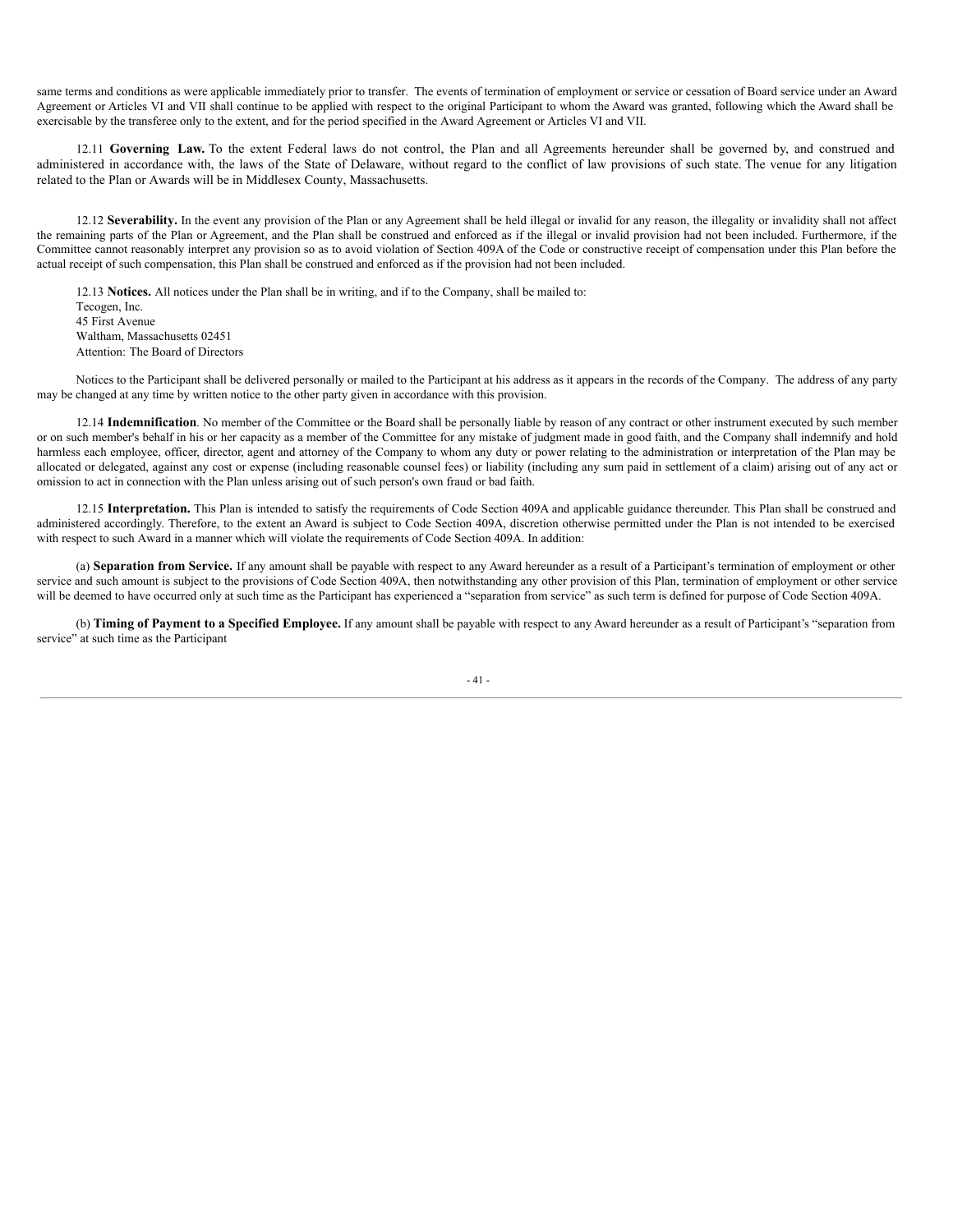is a "specified employee" and such amount is subject to the provisions of Code Section 409A, then notwithstanding any other provision of this Plan or the Award Agreement, no payment shall be made, except as permitted under Code Section 409A, prior to the first day of the seventh (7<sup>th</sup>) calendar month beginning after the Participant's separation from service (or the date of his or her earlier death). The Company may adopt a specified employee policy that will apply to identify specified employees for all deferred compensation plans subject to Code Section 409A; otherwise, specified employees will be identified using the default standards contained in the regulations under Section 409A.

12.16 **No Representation Made Regarding Code Section 409A Compliance.** Notwithstanding any other provision in the Plan, the Company makes no representations that the Awards granted under the Plan shall be exempt from or comply with Code §409A and makes no undertaking to preclude Code Section 409A from applying to Awards granted under the Plan.

12.17 **Conditions Upon Issuance of Shares.** Shares will not be issued pursuant to an Award unless the issuance and delivery of such Shares pursuant thereto will comply with all relevant provisions of law, including, without limitation, the Securities Act of 1933, as amended, the Securities Exchange Act, the rules and regulations promulgated thereunder, and the requirements of any stock exchange upon which the Shares may then be listed.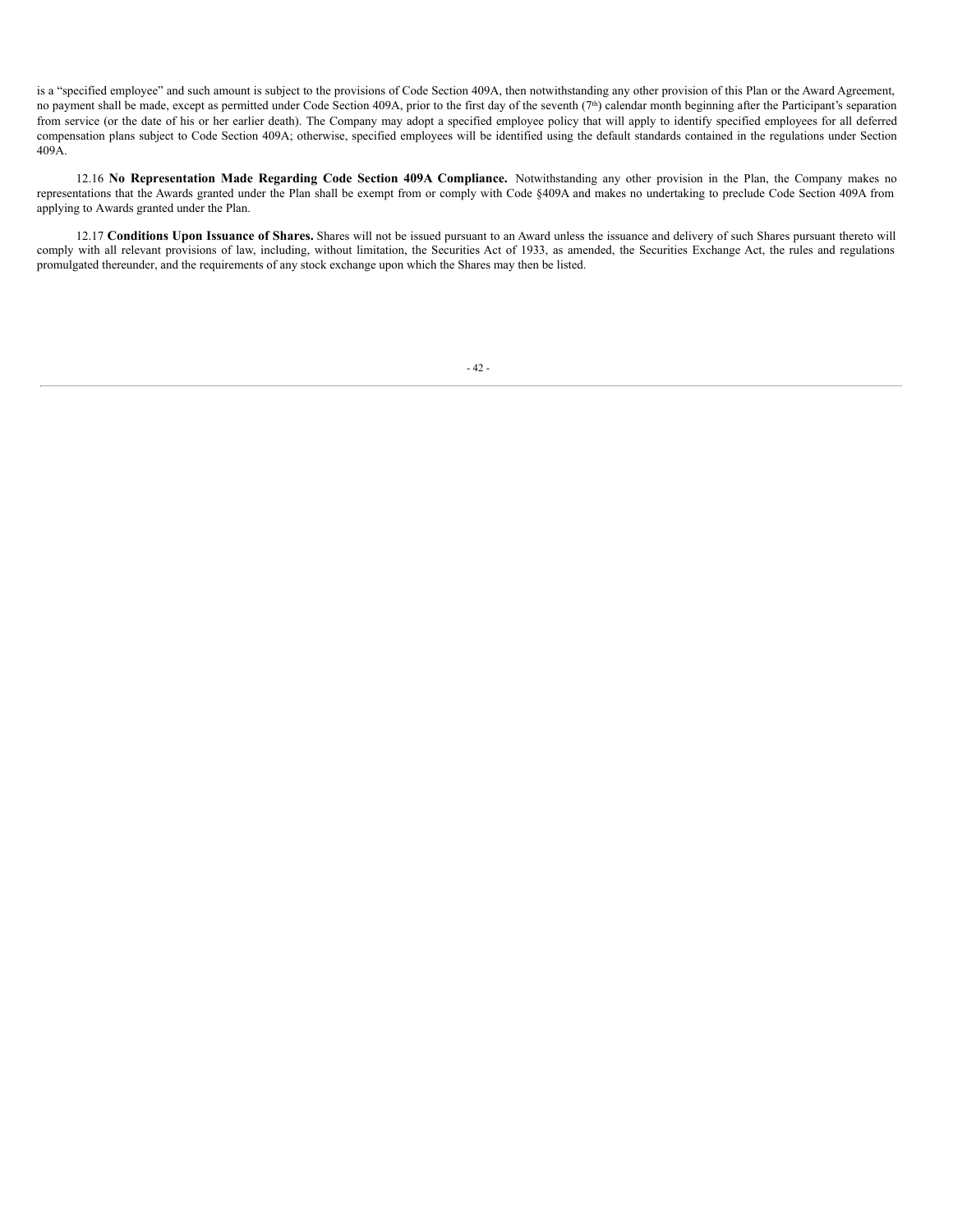

## **TECOGEN INC.**

2022 Annual Meeting Vote by June 8, 2022 11:59 PM ET



D84832-P74773

TECOGEN INC. **45 FIRST AVENUE** WALTHAM, MA 02451

## You invested in TECOGEN INC. and it's time to vote!

You have the right to vote on proposals being presented at the Annual Meeting. This is an important notice regarding the availability of proxy material for the stockholder meeting to be held on June 9, 2022.

## Get informed before you vote

View the Notice and Proxy Statement and Form 10-K online OR you can receive a free paper or email copy of the material(s) by requesting prior to May 26, 2022. If you would like to request a copy of the material(s) for this and/or future stockholder meetings, you may (1) visit www.ProxyVote.com, (2) call 1-800-579-1639 or (3) send an email to sendmaterial@proxyvote.com. If sending an email, please include your control number (indicated below) in the subject line. Unless requested, you will not otherwise receive a paper or email copy.



\*Please check the meeting materials for any special requirements for meeting attendance. At the meeting, you will need to request a ballot to vote these shares.

 $V1.1$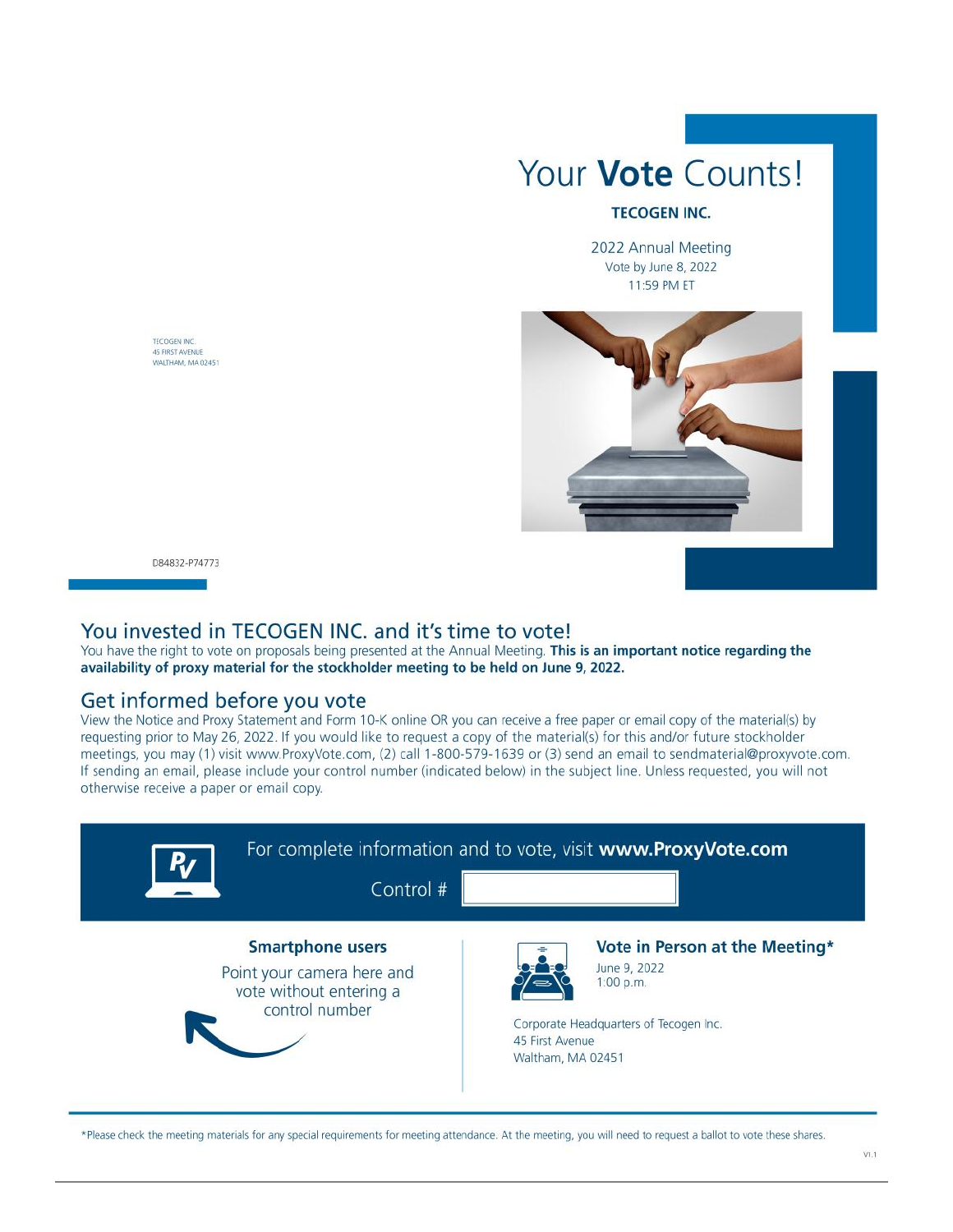# THIS IS NOT A VOTABLE BALLOT

This is an overview of the proposals being presented at the upcoming stockholder meeting. Please follow the instructions on the reverse side to vote these important matters.

|    | <b>Voting Items</b>                                                                                                                                                                                              | <b>Board</b><br><b>Recommends</b> |  |  |  |  |  |  |  |
|----|------------------------------------------------------------------------------------------------------------------------------------------------------------------------------------------------------------------|-----------------------------------|--|--|--|--|--|--|--|
|    | To elect eight (8) directors to the Board of Directors of the Company to hold office until the 2022 Annual Meeting or<br>until their successors are duly elected and qualified:                                  |                                   |  |  |  |  |  |  |  |
|    | Nominees:<br>04) Ahmed F. Ghoniem<br>Ralph Jenkins<br>Angelina M. Galiteva<br>(01)<br>(07)<br>08) Abinand Rangesh<br>02) John N. Hatsopoulos<br>05) Earl Ray Lewis III<br>06) Fred Holubow<br>03) Benjamin Locke | <b>O</b> For                      |  |  |  |  |  |  |  |
| 2. | To ratify the selection of the firm of Wolf and Company P.C., as our independent registered public accounting firm for<br>the fiscal year ending December 31, 2022.                                              |                                   |  |  |  |  |  |  |  |
| 3. | To approve the adoption by the Board of Directors of the Company's 2022 Stock Incentive Plan.                                                                                                                    |                                   |  |  |  |  |  |  |  |
| 4. | <b>O</b> For<br>To approve on a non-binding advisory vote basis the compensation paid to our named executed officers.<br><b>O</b> For                                                                            |                                   |  |  |  |  |  |  |  |

Prefer to receive an email instead? While voting on www.ProxyVote.com, be sure to click "Sign up for E-delivery".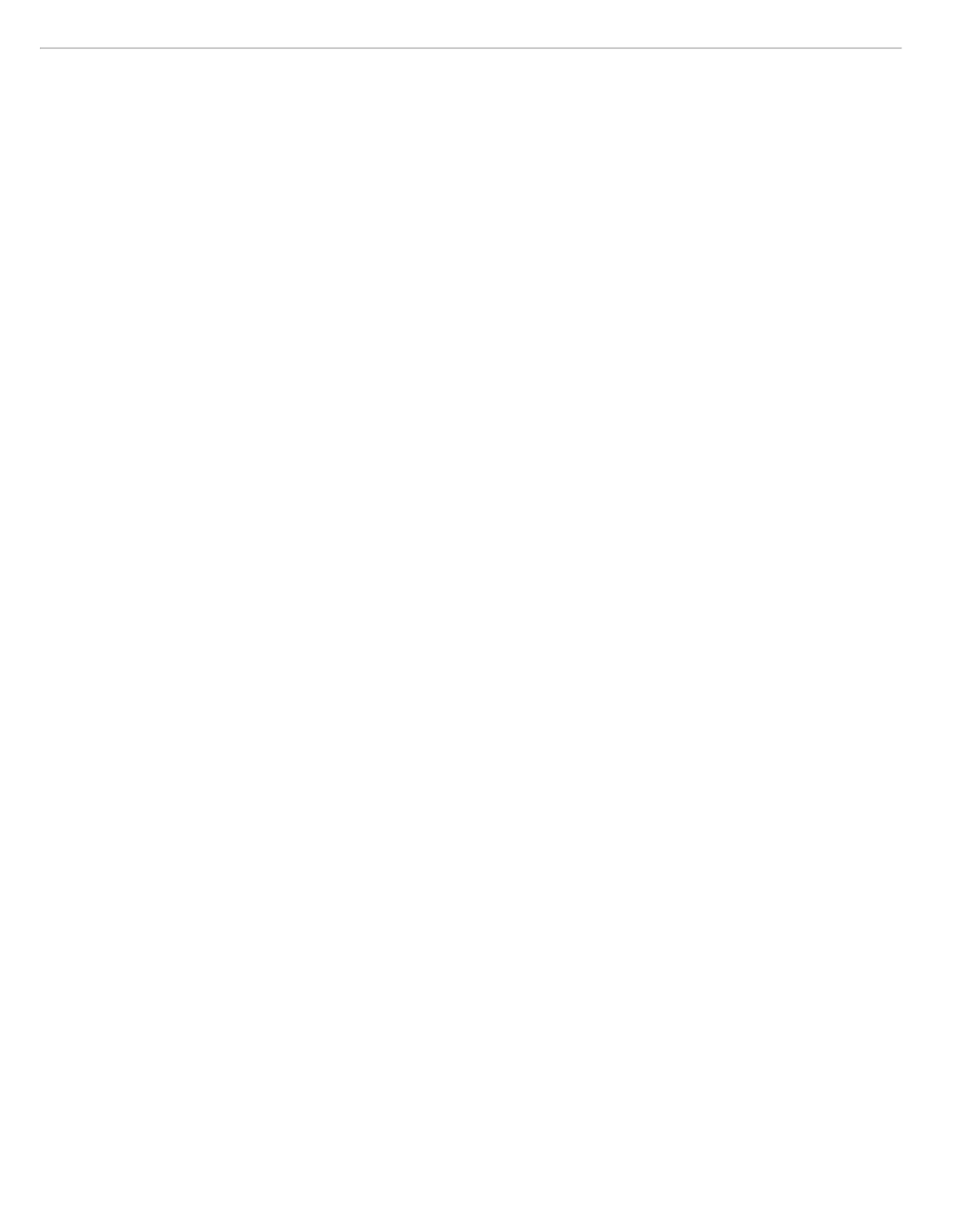TECOGEN INC. 45 FIRST AVENUE WALTHAM, MA 02451



**VOTE BY INTERNET - <u>www.proxyvote.com</u>** or scan the QR Barcode above<br>Use the Internet to transmit your voting instructions and for electronic delivery of information<br>up until 11:59 p.m. Eastern Time the day before the cut

## ELECTRONIC DELIVERY OF FUTURE PROXY MATERIALS

**ELECTRONIC DELIVERY OF FUTURE PROXY MATERIALS**<br>
If you would like to reduce the costs incurred by our company in mailing proxy materials,<br>
you can consent to receiving all future proxy statements, proxy cards and annual r

#### VOTE BY PHONE - 1-800-690-6903

Use any touch-tone telephone to transmit your voting instructions up until 11:59 p.m.<br>Eastern Time the day before the cut-off date or meeting date. Have your proxy card in hand<br>when you call and then follow the instruction

VOTE BY MAIL<br>Mark, sign and date your proxy card and return it in the postage-paid envelope we<br>have provided or return it to Vote Processing, c/o Broadridge, 51 Mercedes Way,<br>Edgewood, NY 11717.

TO VOTE, MARK BLOCKS BELOW IN BLUE OR BLACK INK AS FOLLOWS:

|    |                                                                                                                                                                                                                                                                                                                                                  |          |                                  |             | D84800-P74773                                                                                                                                         |      |   |   | KEEP THIS PORTION FOR YOUR RECORDS  |
|----|--------------------------------------------------------------------------------------------------------------------------------------------------------------------------------------------------------------------------------------------------------------------------------------------------------------------------------------------------|----------|----------------------------------|-------------|-------------------------------------------------------------------------------------------------------------------------------------------------------|------|---|---|-------------------------------------|
|    |                                                                                                                                                                                                                                                                                                                                                  |          |                                  |             | THIS PROXY CARD IS VALID ONLY WHEN SIGNED AND DATED.                                                                                                  |      |   |   | DETACH AND RETURN THIS PORTION ONLY |
|    | <b>TECOGEN INC.</b><br>The Board of Directors recommends a vote FOR ALL<br>NOMINEES on Proposal 1, FOR Proposal 2, FOR Proposal 3<br>and FOR Proposal 4.                                                                                                                                                                                         | All<br>Ω | For Withhold For All<br>All<br>Π | Except<br>П | To withhold authority to vote for any individual<br>nominee(s), mark "For All Except" and write the<br>number(s) of the nominee(s) on the line below. |      |   |   |                                     |
| 1. | To elect eight (8) directors to the Board of Directors of the<br>Company to hold office until the 2022 Annual Meeting<br>or until their successors are duly elected and qualified:                                                                                                                                                               |          |                                  |             |                                                                                                                                                       |      |   |   |                                     |
|    | Nominees:                                                                                                                                                                                                                                                                                                                                        |          |                                  |             |                                                                                                                                                       |      |   |   |                                     |
|    | 01) Angelina M. Galiteva<br>John N. Hatsopoulos<br>02)<br>Benjamin Locke<br>03)<br>Ahmed F. Ghoniem<br>(04)<br>Earl Ray Lewis III<br>05)<br>06) Fred Holubow<br>Ralph Jenkins<br>(07)<br>Abinand Rangesh<br>(08)                                                                                                                                 |          |                                  |             |                                                                                                                                                       |      |   |   | For Against Abstain                 |
|    |                                                                                                                                                                                                                                                                                                                                                  |          |                                  |             |                                                                                                                                                       |      |   |   |                                     |
| 2. | To ratify the selection of the firm of Wolf and Company P.C., as our independent registered public accounting firm for the fiscal year ending<br>December 31, 2022.                                                                                                                                                                              |          |                                  |             |                                                                                                                                                       |      | П | П | Ω                                   |
| 3. | To approve the adoption by the Board of Directors of the Company's 2022 Stock Incentive Plan.                                                                                                                                                                                                                                                    |          |                                  |             |                                                                                                                                                       |      | Π | 0 | Π                                   |
| 4. | To approve on a non-binding advisory vote basis the compensation paid to our named executed officers.                                                                                                                                                                                                                                            |          |                                  |             |                                                                                                                                                       |      | Π | Ω | П                                   |
|    |                                                                                                                                                                                                                                                                                                                                                  | Yes      | No                               |             |                                                                                                                                                       |      |   |   |                                     |
|    |                                                                                                                                                                                                                                                                                                                                                  |          |                                  |             |                                                                                                                                                       |      |   |   |                                     |
|    | Please indicate if you plan to attend this meeting.                                                                                                                                                                                                                                                                                              | Ο        | Ο                                |             |                                                                                                                                                       |      |   |   |                                     |
|    | Please sign exactly as your name(s) appear(s) hereon. When signing as attorney, executor,<br>administrator, or other fiduciary, please give full title as such. Joint owners should each sign<br>personally. All holders must sign. If a corporation or partnership, please sign in full corporate or<br>partnership name by authorized officer. |          |                                  |             |                                                                                                                                                       |      |   |   |                                     |
|    | Signature [PLEASE SIGN WITHIN BOX]<br>Date                                                                                                                                                                                                                                                                                                       |          |                                  |             | Signature (Joint Owners)                                                                                                                              | Date |   |   |                                     |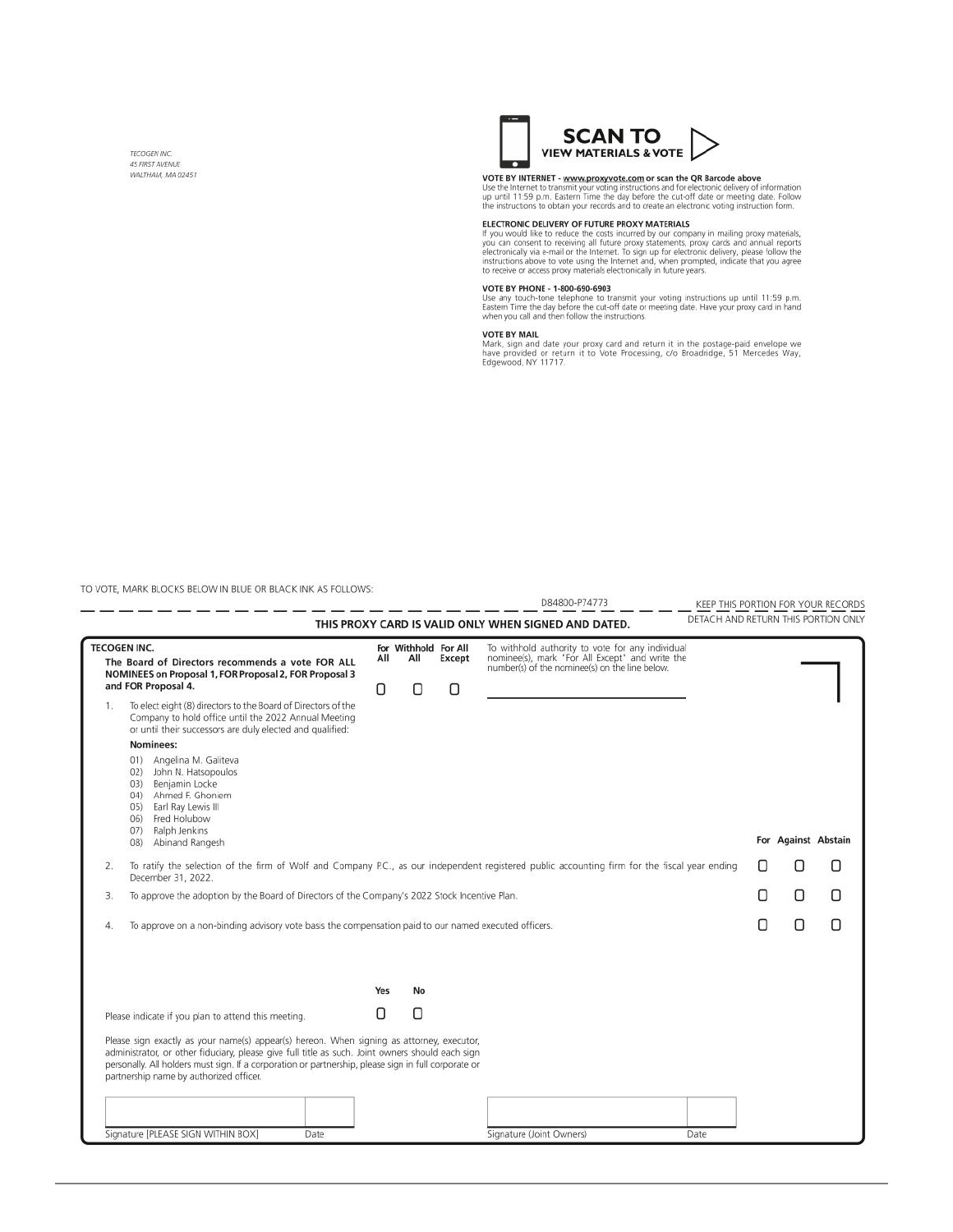Important Notice Regarding the Availability of Proxy Materials for the Annual Meeting:

The Notice and Proxy Statement and Form 10-K are available at www.proxyvote.com.

D84801-P74773

## **TECOGEN INC. Annual Meeting of Stockholders** June 9, 2022 at 1:00 p.m. This proxy is solicited by the Board of Directors

The undersigned hereby constitutes and appoints Robert Panora and John K. Whiting, IV, or any one of them (with full power to act alone), as Proxies of the undersigned, with full power of substitution, to vote all of the common stock of Tecogen Inc. which the undersigned has the full power to vote at the Annual Meeting of Stockholders of Tecogen Inc. to be held at the Corporate Headquarters of Tecogen Inc. at 45 First Avenue, Waltham, Massachusetts 02451, on Thursday, June 9, 2022 at 1:00 p.m., and at any adjournments thereof, in the transaction of any business which may come before said meeting, with all the powers the undersigned would possess if personally present and particularly to vote each matter set forth on the reverse side, all as in accordance with the Notice of Annual Meeting and Proxy Statement furnished with this proxy.

Unless otherwise specified by the undersigned, this proxy will be voted FOR ALL NOMINEES on Proposal 1, FOR Proposal 2, Proposal 3, Proposal 4 and also will be voted by the proxy holders at their discretion as to any other matters properly transacted at the Annual Meeting or any postponement or adjournment thereof.

(Continued, and to be marked, dated and signed, on the other side)